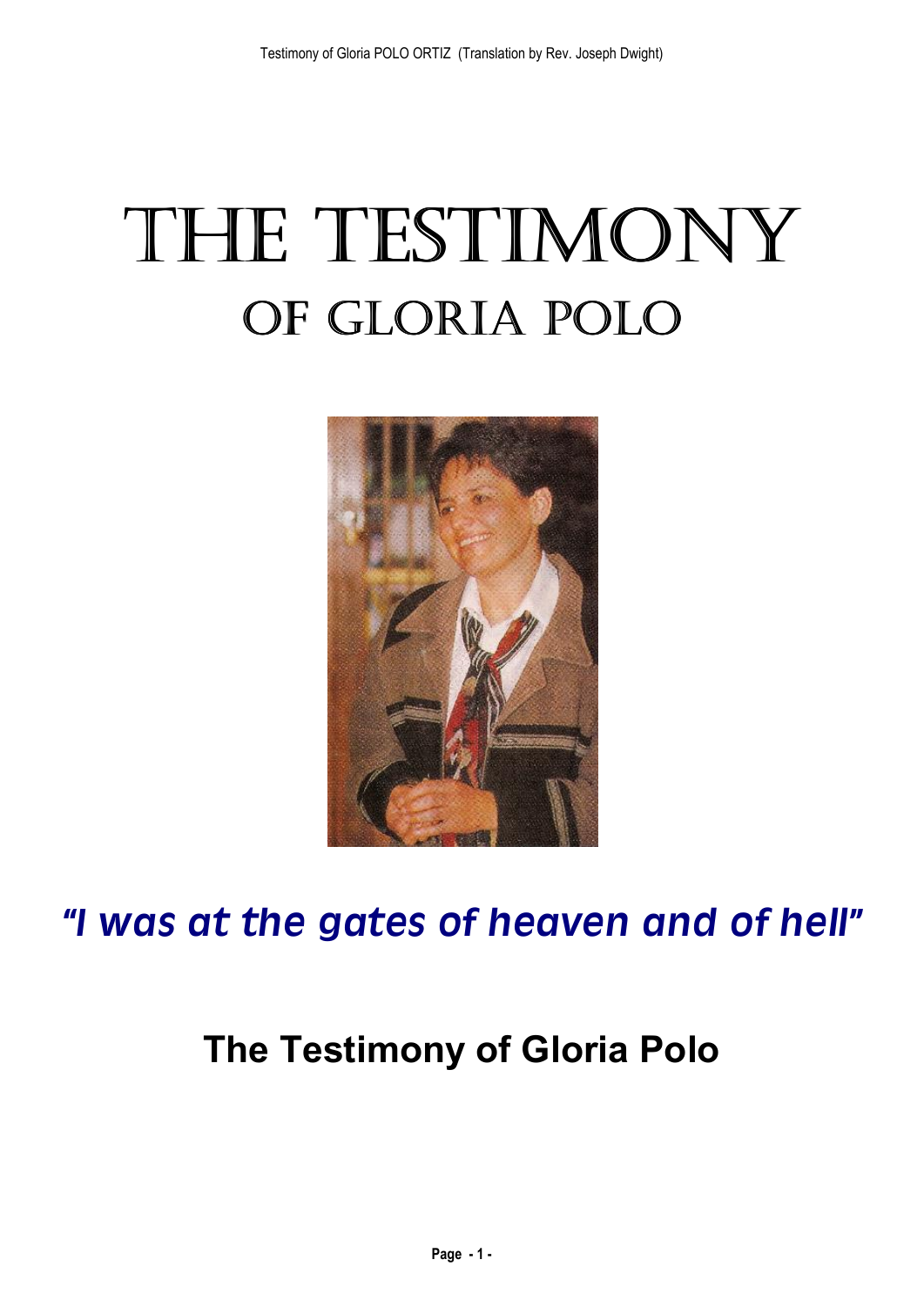## Table of contents

| <b>Content</b>                                                     | Page |
|--------------------------------------------------------------------|------|
|                                                                    |      |
|                                                                    |      |
|                                                                    |      |
| From the preface of the Portuguese edition by Father Macedo SCJ  6 |      |
|                                                                    |      |
| Testimony of Gkloria POLO by Father Joseph Dwight  7               |      |
|                                                                    |      |
|                                                                    |      |
|                                                                    |      |
|                                                                    | 12   |
| I saw my Parents …………………………………………………………………… 14                     |      |
|                                                                    | 16   |
|                                                                    |      |
|                                                                    | 21   |
|                                                                    |      |
|                                                                    |      |
|                                                                    | 27   |
|                                                                    |      |
|                                                                    |      |
|                                                                    |      |
| Abortion is the Gravest Sin; it is the Most Terrible of All  35    |      |
|                                                                    |      |
|                                                                    |      |
|                                                                    |      |
|                                                                    |      |
|                                                                    |      |
|                                                                    |      |
|                                                                    |      |
|                                                                    |      |
|                                                                    |      |
|                                                                    |      |
|                                                                    |      |
|                                                                    |      |
|                                                                    |      |
|                                                                    |      |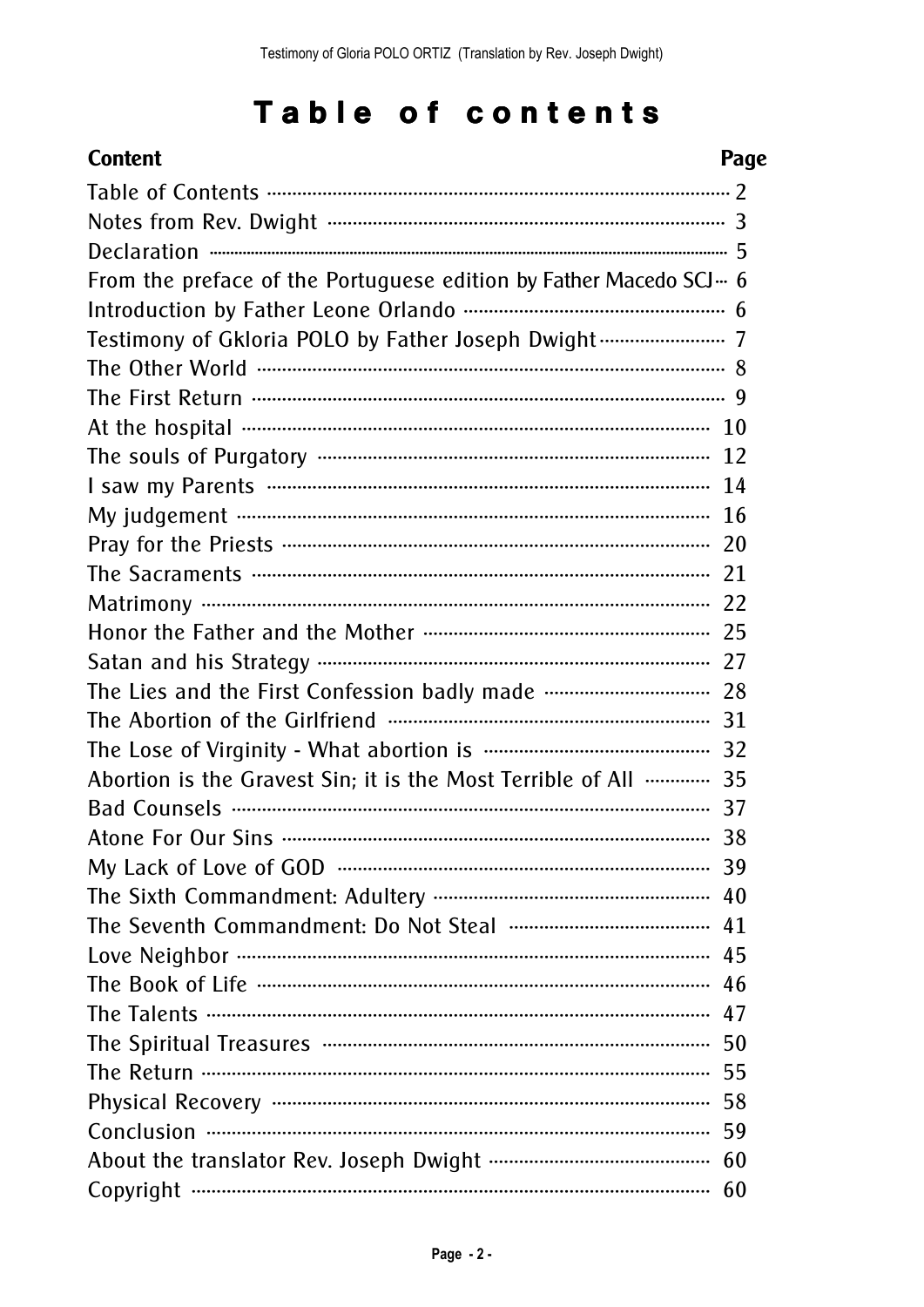## **The [Testimony](http://testimony-polo.blogspot.com/2009/11/testimony-of-gloria-polo.html) of Gloria Polo**

If you would like to see the other web sites and articles of Rev. Joseph Dwight, go to the following WEB-Site:

*<http://www.blogger.com/profile/09581033552564500116>*

If you would like something nice and spiritual each month, send me an Email. Rev. Joseph Dwight: [josephdwight57@gmail.com.](file://D:/EDV20051125/Apostolat  ANE/GloriaPolo/WEB Design/englische/josephdwight57@gmail.com)

**~ ~ ~ ~ ~ ~ ~ ~ ~ ~ ~ ~ ~ ~ ~ ~ ~ ~ ~ ~**

I am publishing this copy of the testimony of Gloria Polo so that it might arrive to as many people as possible. The title of this booklet is:

## **From Illusion to the Truth**

There are many people, like Gloria Polo, that are under the illusion to be OK according to their own conscience formed by their own personal criteria, or according to the criteria of the world and those around them, o according to the criteria of the devil, BUT NOT ACCORDING TO THE CRITERIA OF GOD, that is, according to THE TRUTH!

This is the fundamental deception of Satan from the beginning of humanity and always **(Gen 3:4-5)**!

We human beings are truly adept and ingenious in deceiving ourselves, WIL-LINGLY, and then forgetting about it so easily!

**Popes Pius XII** and **John Paul II** said that **the greatest sin is to believe that there is no sin**, to have lost the sense of sin! This is the great trap of today for countless souls.

Today few people go to Mass every Sunday and among these, few go to confession regularly. I prefer to know the truth while I am still alive even if the truth is very strong to provoke in me a great uneasiness or to even cause me to enter into crisis (holy!?!?).

If God offers me this great gift of the truth while I am alive, even in a brusque way like a shock (a lightning bolt!?!), I am still in time make a good confession and change my life. After death one cannot change anything for all eternity, just as for the angels one instant after their creation and eternal decision!

I think that this testimony is a **gift from GOD** precisely for our times so extraordinary. I believe that this testimony will help many people of good will, who are not afraid to confront themselves with the truth, so as to convert themselves to the Truth and begin to live a new and fulfilling life with JESUS CHRIST. For us Catholics it will help us to make a good examination of conscience and then a good sacramental confession.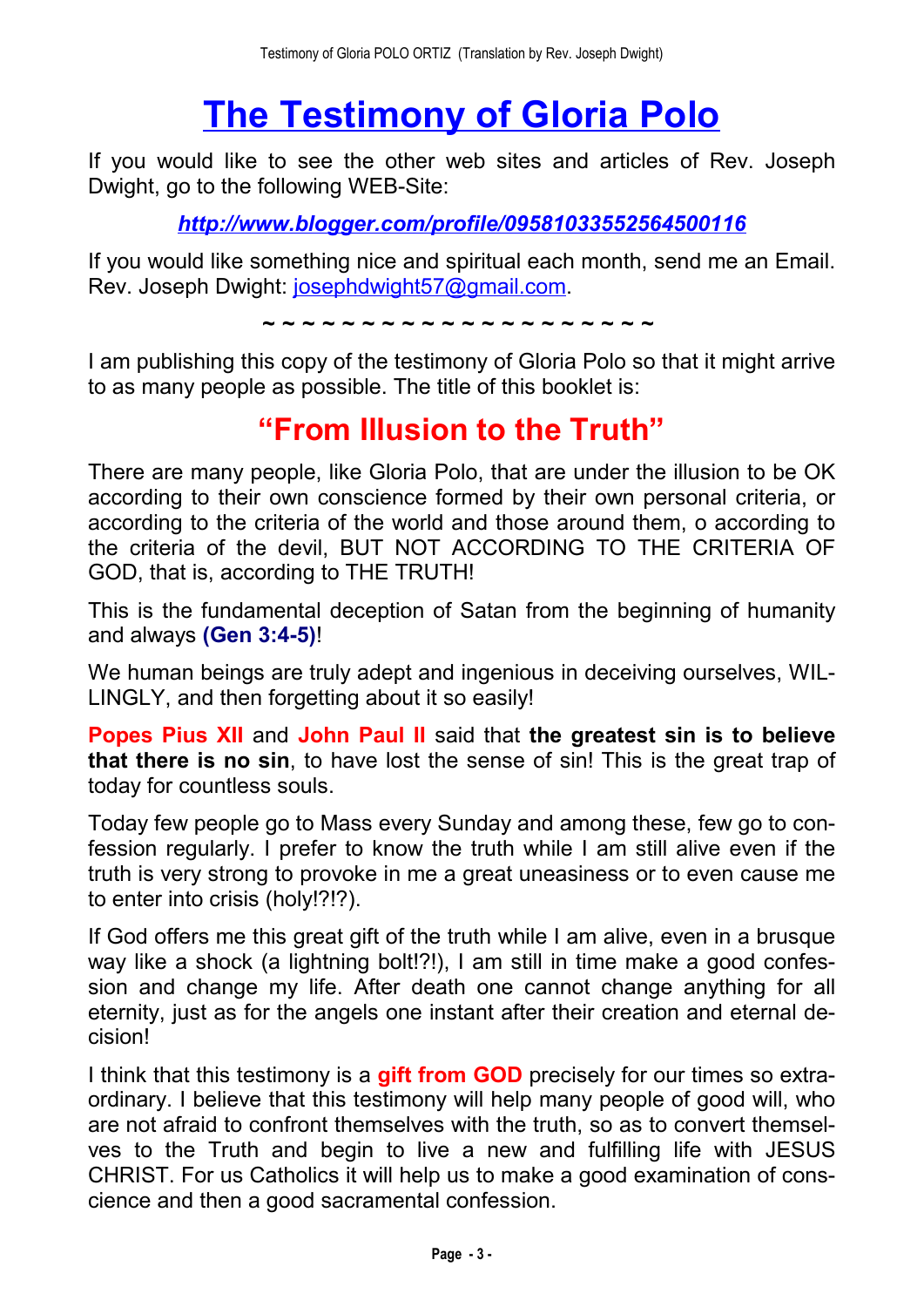There is already translated into English a short testimony that Gloria Polo gave to Radio Maria in Colombia (see: [www.gloriapolo.net\)](http://www.gloriapolo.net).

The following testimony, instead, was given on May 5, 2005 in Caracas, Venezuela. It is much more complete than the one given to Radio Maria in Colombia and so one is able to enter into and to understand better this special experience of Gloria Polo, which I believe is a true gift from God for so many people today who, like Gloria Polo before her unpleasant incident, have fallen into the fundamental trap of Satan to believe they are good and holy, according to their freely embraced illusion and criteria from themselves, the world or Satan, but not according to the truth. Perhaps one could summarize this trap with the words of **Pope Benedict XVI**: *The tyranny of relativism.*

Father Joseph Dwight

If you would like to read a letter that I sent to a priest who forbid me to offer to the people, in his parish church (in Italy, 2009), printed copies of the Testimony of Gloria Polo when I substituted for him at a few Sunday Masses, see below, or visit: "An Open Letter to a Fellow Priest":

[\(http://testimony-polo.blogspot.com/2009/11/open-letter-to-fellow-priest.html\)](http://testimony-polo.blogspot.com/2009/11/open-letter-to-fellow-priest.html)

**~ ~ ~ ~ ~ ~ ~ ~ ~ ~ ~ ~ ~ ~ ~ ~ ~ ~ ~ ~**

For further clarification and also to be able to download a copy of this document in MS Word, visit the web site on the Internet will all the information, in various languages:

[www.gloriapolo.net](http://www.gloriapolo.net) (Many languages)

[www.gloriapolo.in](http://www.gloriapolo.in) (English)

[www.gloriapolo.com](http://www.gloriapolo.com) (Spanish)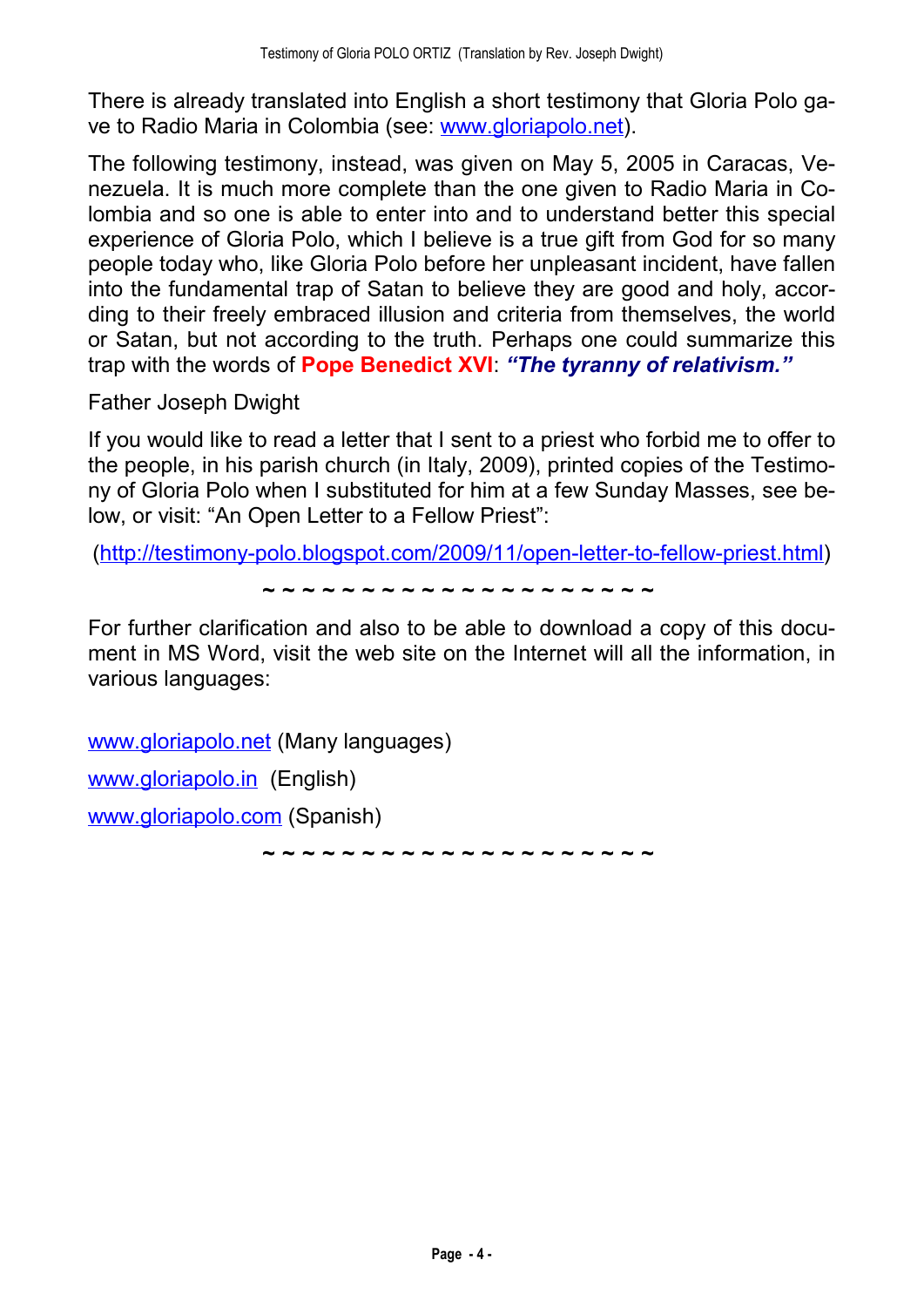## FROM ILLUSION TO THE TRUTH

This is the live testimony of Gloria Polo, medical dentist, in a church in Caracas, Venezuela, May 5, 2005.

## *I was at the gates of heaven and of hell*

**~ ~ ~ ~ ~ ~ ~ ~ ~ ~ ~ ~ ~ ~ ~ ~ ~ ~ ~ ~**

## *Declaration*

*After the abrogation of canons 1399 and 2318 of the Canon Law, by Pope Paul VI in AAS 58 (1966), ecclesiastical permission is not required for the publication of revelations, visions, miracles or for the frequenting of non-recognized places of apparitions. Of course these publications must not put in danger Faith or Morals: this is the general rule which every Catholic must follow in all his actions, even journalists, especially journalists.*

*In compliance with the decree of Pope Urban VIII, we declare that, to the facts narrated and presented, no supernatural value is given officially, until the Ecclesiastical Authorities might express their judgment.*

*With the publication of this testimony, it is not intended in anyway to anticipate the definitive judgment of the Church, thus all is fully subject to the Church's official decisions.* 

*Furthermore, canon 623 #1 of the current Code remains in force: The Pastors of the Church have the right to demand that writings to be published by the Christian faithful, which touch upon faith or morals, be submitted to their judgment.*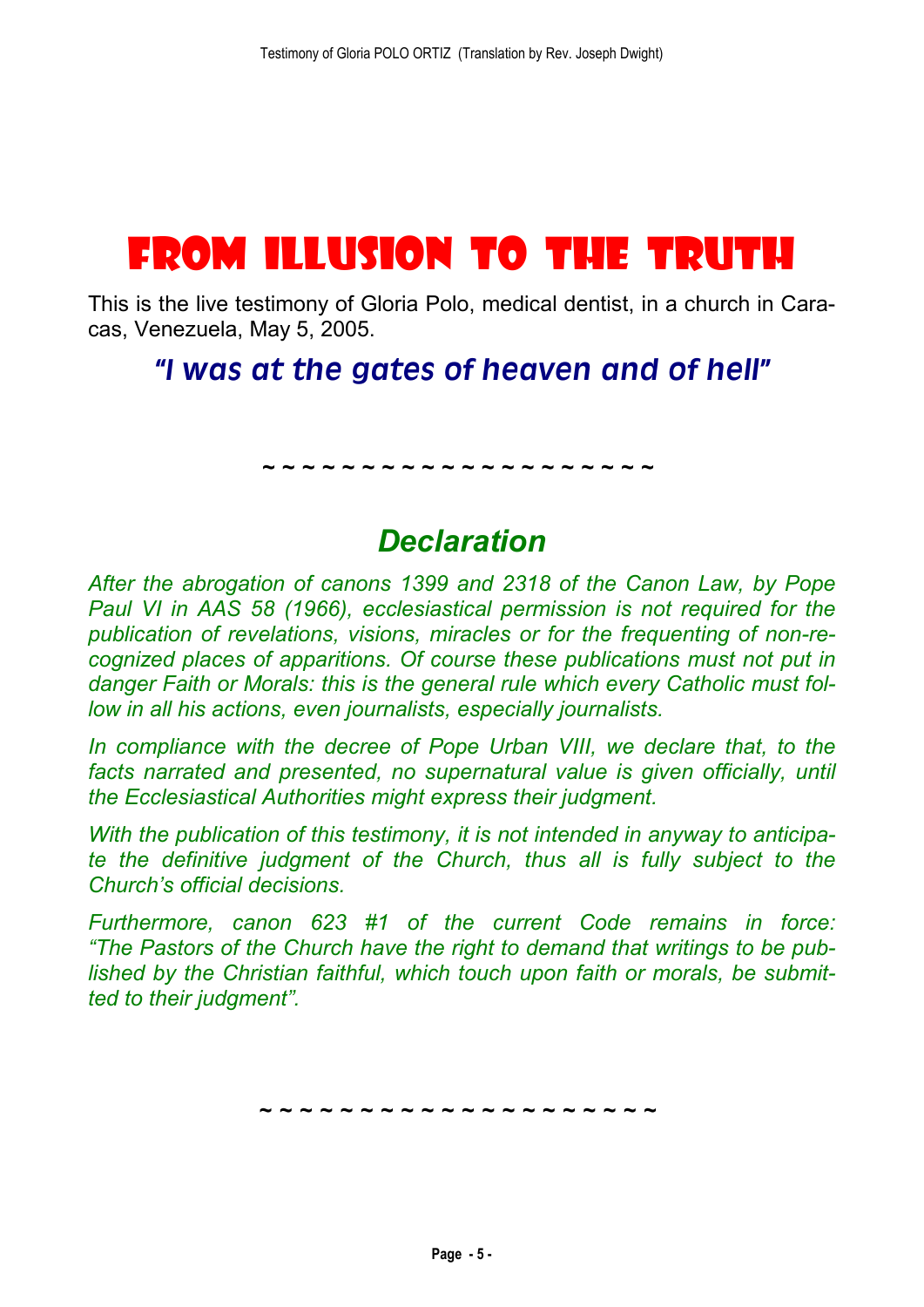#### *From the preface of the Portuguese edition:*

This testimony of Gloria Polo fell into my hands by way of a friend, of whom I am a good friend. When I read this story, I felt the obligation to put it in writing: the realities of faith which one finds here recounted, were already part of my knowledge. But I did not want to let fall so much truth, and so I decide to ask the protagonist of the story permission to write this experience.

The booklet that you are about to read does not contain anything more, or nothing less, than that which one finds in Sacred Scriptures: but, given the fact that many do not succeed in seeing the truth of after death, God causes someone to experience and to live this "more", of which the Bible speaks.

This someone is Gloria Polo, who returning in this life became like a light of a reality which regards everyone.

I hope that this testimony of Gloria Polo might help you in your search for the Truth.

This booklet wants to simply show you a live reality that you might ignore, even though you might know about it, at least in part, if in some way you might practice the Word of Truth called the BIBLE.  $( \ldots )$ .

> **Father Macedo, SCJ ~ ~ ~ ~ ~ ~ ~ ~ ~ ~ ~ ~ ~ ~ ~ ~ ~ ~ ~ ~**

#### **Introduction**

If someone might doubt, or think that God does not exist, that life beyond is something from the films, or that with death all ends, do yourself a favor and read this testimony! But read it from the beginning to the end! Surely your opinion, perhaps the most skeptical, will change! We are dealing here with something that really occurred! Gloria Polo is a woman that "died", she passed to the other world and returned precisely to give her testimony to the incredulous. God gives us many proofs, but we always deny His existence.

Gloria Polo actually lives in Colombia, she continues to exercise the same profession that she had before this event. She remained with enormous scars, but she has a normal life; this difference is that now she is a woman with great faith! She travels a lot, in order to give her testimony to thousands of people, fulfilling the mission that God confided to her (she has the authorization from the part of the Church for this).

This is a transcription of one of her testimonies, given in a church in Caracas (Venezuela), May 5, 2005, and it is translated from the Spanish original version. It is authentic! IT IS NOT A FAKE!

#### **Padre Leone Orlando**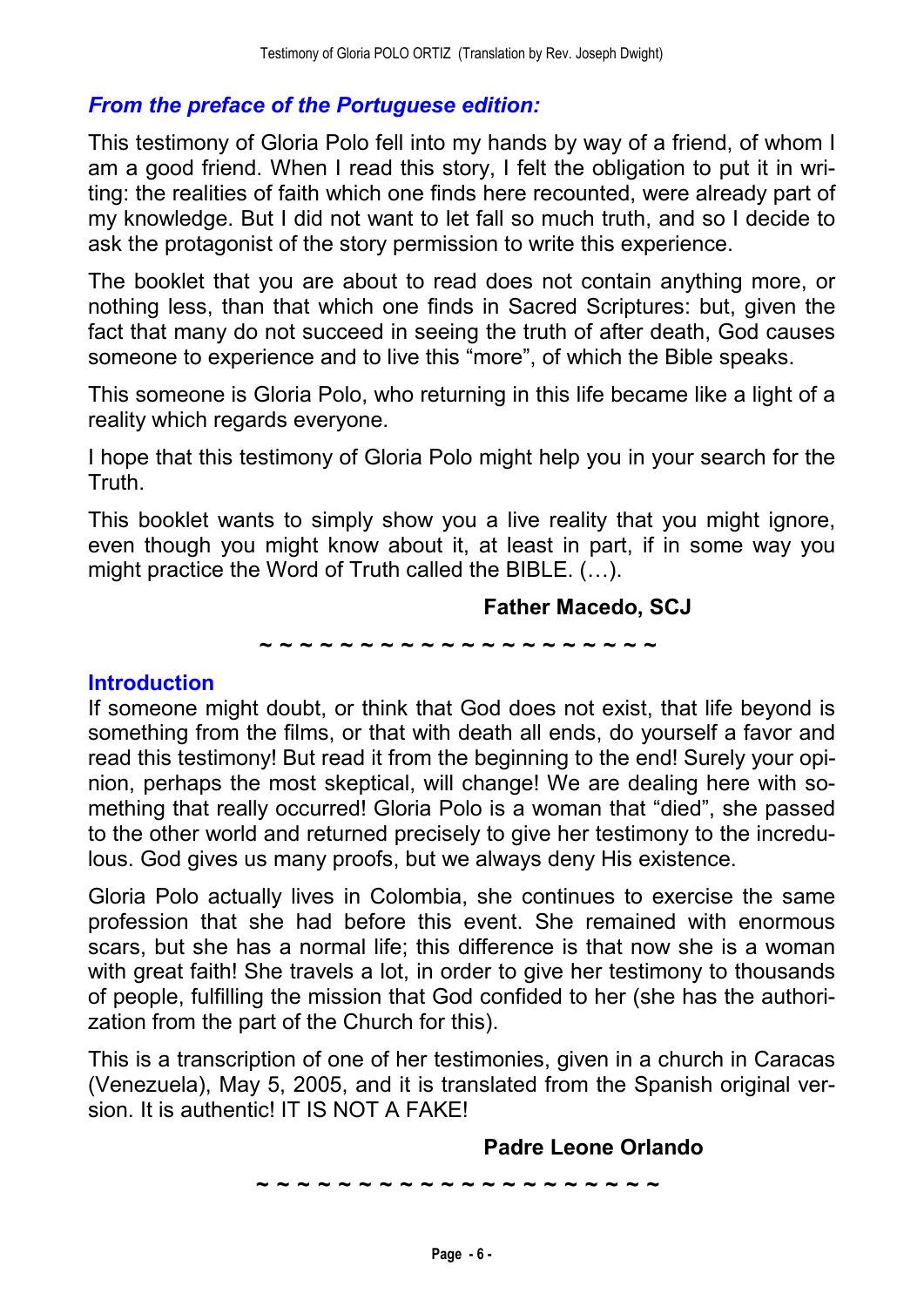This English version was translated from the Italian translation of Padre Orlando, with the acknowledgement and encouragement of Gloria Polo, by Father Joseph Dwight.

**~ ~ ~ ~ ~ ~ ~ ~ ~ ~ ~ ~ ~ ~ ~ ~ ~ ~ ~ ~**

## **THE TESTIMONY OF GLORIA POLO**

Good morning, brothers. It is wonderful for me to be here, to share with you this gift so beautiful that the Lord gave me.

That which I am about to recount to you happened May 5, 1995 at the National University of Bogotá, starting from 4:30 pm.

I am a dentist. I and my 23-year-old cousin, who is also a dentist, were studying in order to get the specialization. On that day, which was a Friday, about 4:30 pm, we were walking together with my husband toward the Faculty of Dentistry to find some books that we needed. With my cousin I walked under a small umbrella while my husband wore a rain coat and to shelter himself better he was walking near the wall of the General Library. We two were jumping from one side to the other in order to avoid the puddles while staying close to the trees. When we jumped over a rather large puddle we were hit by a lightning bolt which left us both carbonized.

My cousin died immediately. The lightning bolt entered from behind, burning him inside totally, and came out through his feet, leaving him intact externally. Not withstanding his young age, he was a very religious young man. He had a great devotion for Baby Jesus and he always carried around his neck His image, a quartz medal. The authorities said that it was the quartz that attracted the lightning bolt to my cousin, because it entered into the heart burning everything...

Remaining intact externally, he immediately had a cardiac arrest which did not respond to the attempts of reanimation by the doctors, and he died on the spot.

As for me, the lightning bolt entered from my shoulder, burning terribly the whole body, inside and out; in short my flesh disappeared including my breasts, especially the left one, leaving a hole. It caused to disappear the flesh of my abdomen, of my legs, of the ribs; it carbonized the liver, it gravely burned the kidneys, the lungs, the ovaries... and came out through the right foot.

For my contraceptive, I was using a spiral (an intrauterine devise in the form of a T), and because of the material with which it is made (copper) it is a good conductor of electricity; the lightning bolt carbonized and pulverized also the ovaries which became like two raisins.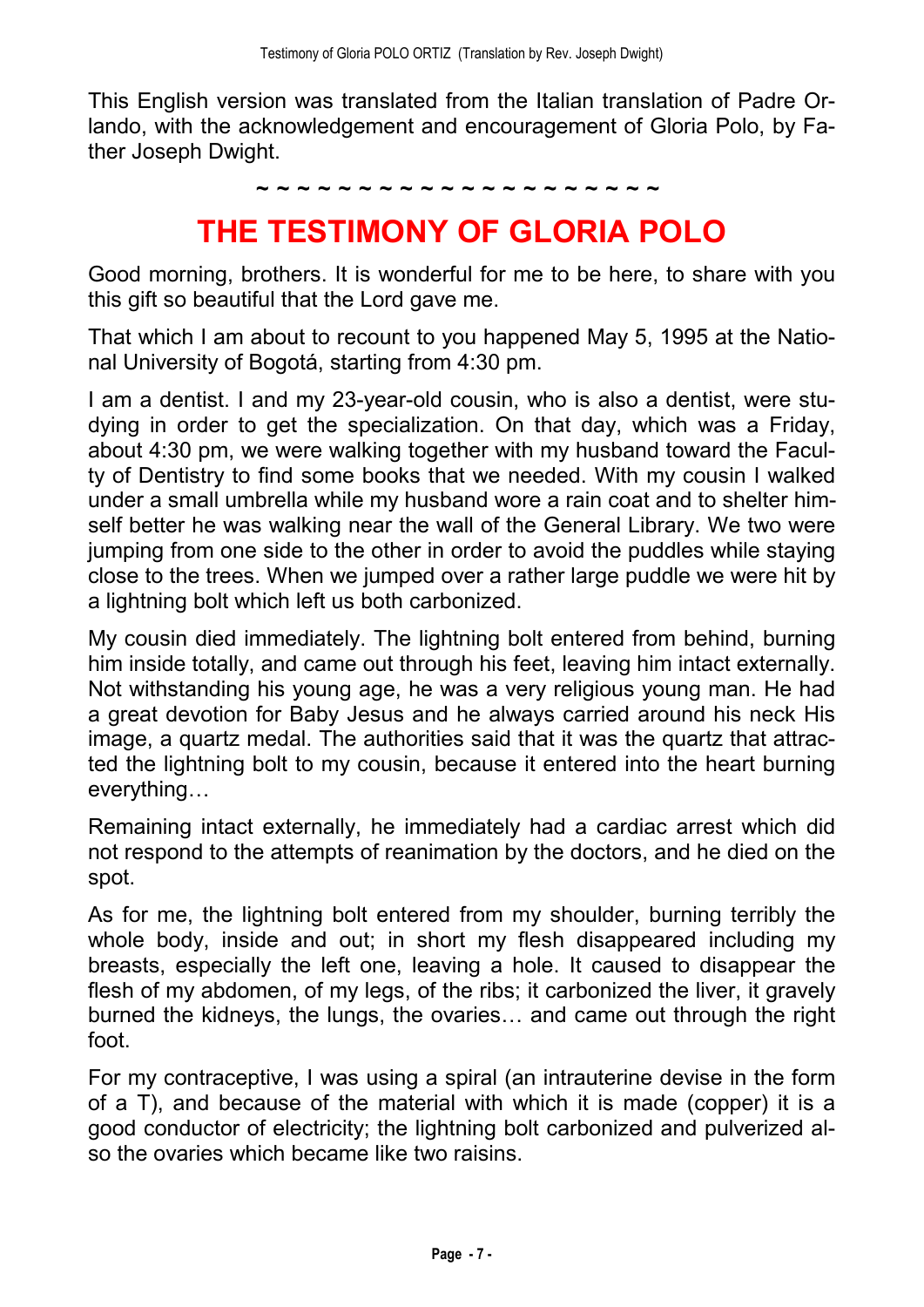I remained in cardiac arrest, just about without life, with the body that was jumping due to the electricity that was still present in that place.

This body that you see here, now, this reconstructed body, is the fruit of the mercy of Our Lord.

## **The Other World**

But this is only the physical part...

The good part is that, while my body laid there carbonized, in that same moment I found myself inside a beautiful white tunnel of light, a wonderful light, which made me feel a joy, a peace, a happiness that I do not have words to describe the greatness of that moment. It was a true ecstasy. I looked, and in the end of that tunnel I saw a white light, like a sun, a beautiful light... I say white to tell you a color, but we are talking about colors that cannot be compared to those that exist on the earth. It was a splendid light; I felt from it a source of peace, of love, of light...

When I went up in this tunnel toward the light, I said to myself:

#### *Caramba, Im dead!*

And so I thought about my children and I sighed:

*Woe is me, my God, my little children! What will my children say? This mother so occupied, that she never had time for them&*

In fact, I left early every morning, and I did not return before eleven at night.

And so I saw the reality of my life, and I felt much sadness. I had left my home determined to conquer the world, but at what price! ...

Putting in the second place my home and my children! ... In that moment of emptiness due to the absence of my children, without feeling anymore my body, nor the dimension of time or of space, I looked, and I saw something very beautiful: I saw all of the people of my life... In one single moment, in the same moment, all the people, those living and those dead. I was able to embrace my great grandparents, grandparents, parents (who were dead)... everyone! It was a moment of fullness, wonderful. I understood that I had deceived myself with the story of the reincarnation: they had told me that my grandmother had been reincarnated, but without telling me where. Since the information cost me too much money, I let it go and I did not delve into the research in order to know in whom she might have been reincarnated. You know, I defended the theory of reincarnation... And now, there, I had just embraced my grandmother, my great grandmother...

I embraced her well, as I could do with all the people who I knew, living and dead. And all in one single instant. My daughter Dolly, when I embraced her, became frightened: she was 9 years old, and she felt my embrace, because I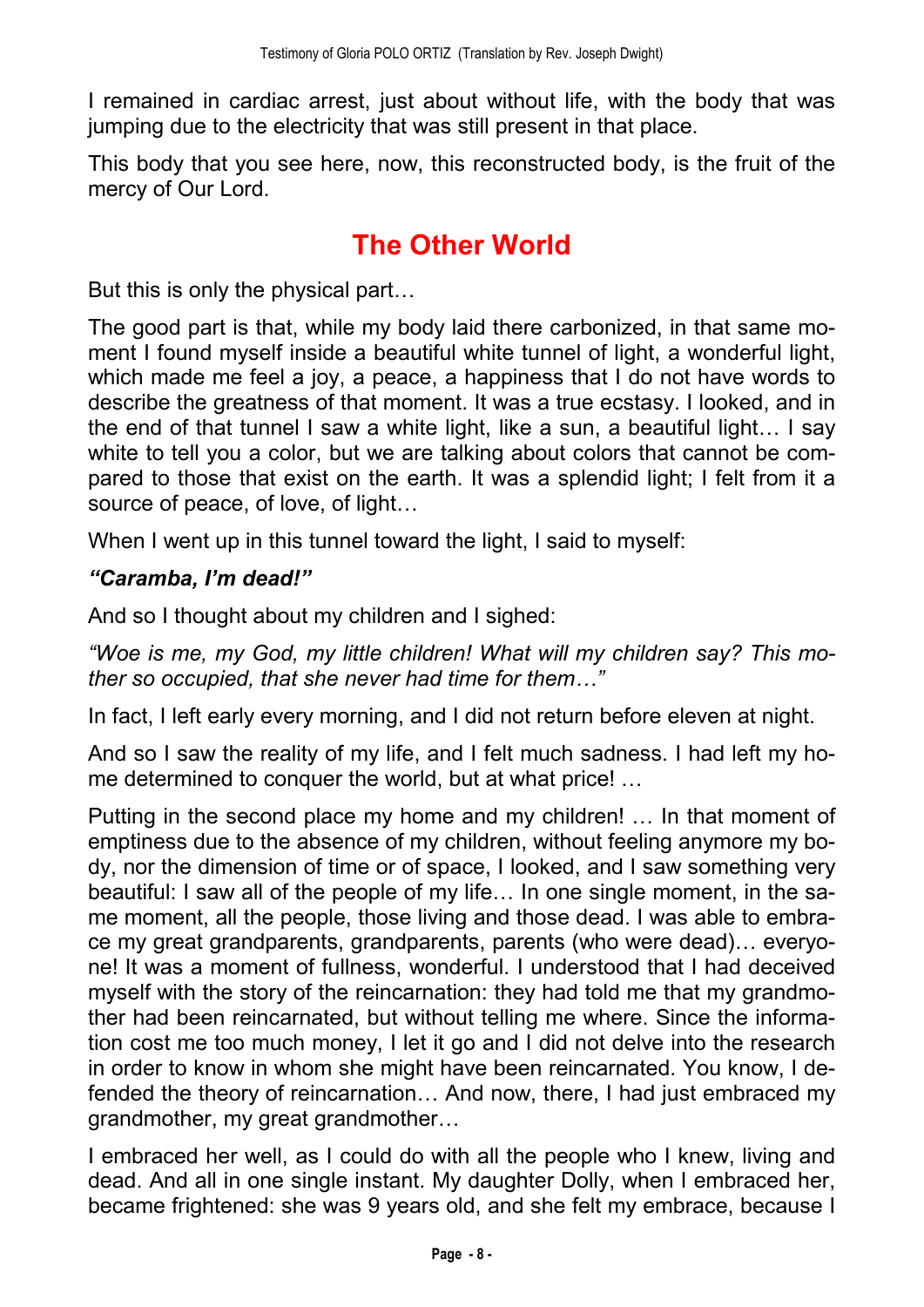could also embrace the living (only that, normally, we do not feel this embrace).

I almost did not realize the passage of time during that moment so beautiful. And then, now that I no longer had the body, it was stupendous to see the people in a whole new way. Before, in fact, I only knew how to criticize: if one was fat, skinny, ugly, elegant, not elegant, etc.

When I spoke about others, I had to always criticize something. Now no: now I see people from within, and how beautiful it was... While I embraced them, I saw their thoughts, their sentiments...

So I continued to go forward, full of peace, happy; and the more I went up, the more I felt I was about to see something very beautiful. In fact, toward the bottom, I sighted a beautiful lake... yes! I see a stupendous lake, trees so beautiful, but so beautiful, wonderful... And very beautiful flowers, in all colors, with an exquisite perfume, so different from our flowers... Everything was so beautiful in that stupendous garden, so wonderful... Words do not exist that can describe it, **all was love.**

There were two trees, to the side of something that seemed to be an entrance. It is all so different from what we know down here: you can not find in the world similar colors, up here it is all so beautiful!  $\ldots$  It was in that moment that my cousin entered in that wonderful garden.

... I knew! I felt that I must not, I could not enter there...

### **The First Return**

In that same instant I hear the voice of my husband. He laments and cries with a profound sentiment, and cries: "Gloria!!! Gloria! Please, do not lea*ve me! Look at your children, your children need you! Gloria, go back! Go back! Do not be a coward! Return!*

I heard everything, and I saw him cry with much pain... Alas, in that moment Our Lord granted me to leave... But I did not want to return! That peace, that peace in which I was wrapped, fascinated me! But, slowly slowly, I began to descend again toward my body, which I found without life. I saw it lifeless on a stretcher of the National Nursing University. I saw the doctors who were giving me electric shocks to my body, to pull me out of cardiac arrest. I and my cousin remained more than two hours laid on the ground, because our bodies were giving off electric discharges, and they could not be touched. Only when the electric charge was completely discharged, they could help us. And then they began the attempts to reanimate me.

I looked, and I rested the feet of my soul (also the soul has a human form), my head made a spark and with violence I entered, because the body seemed to suck me inside. It was an immense pain to enter: there came out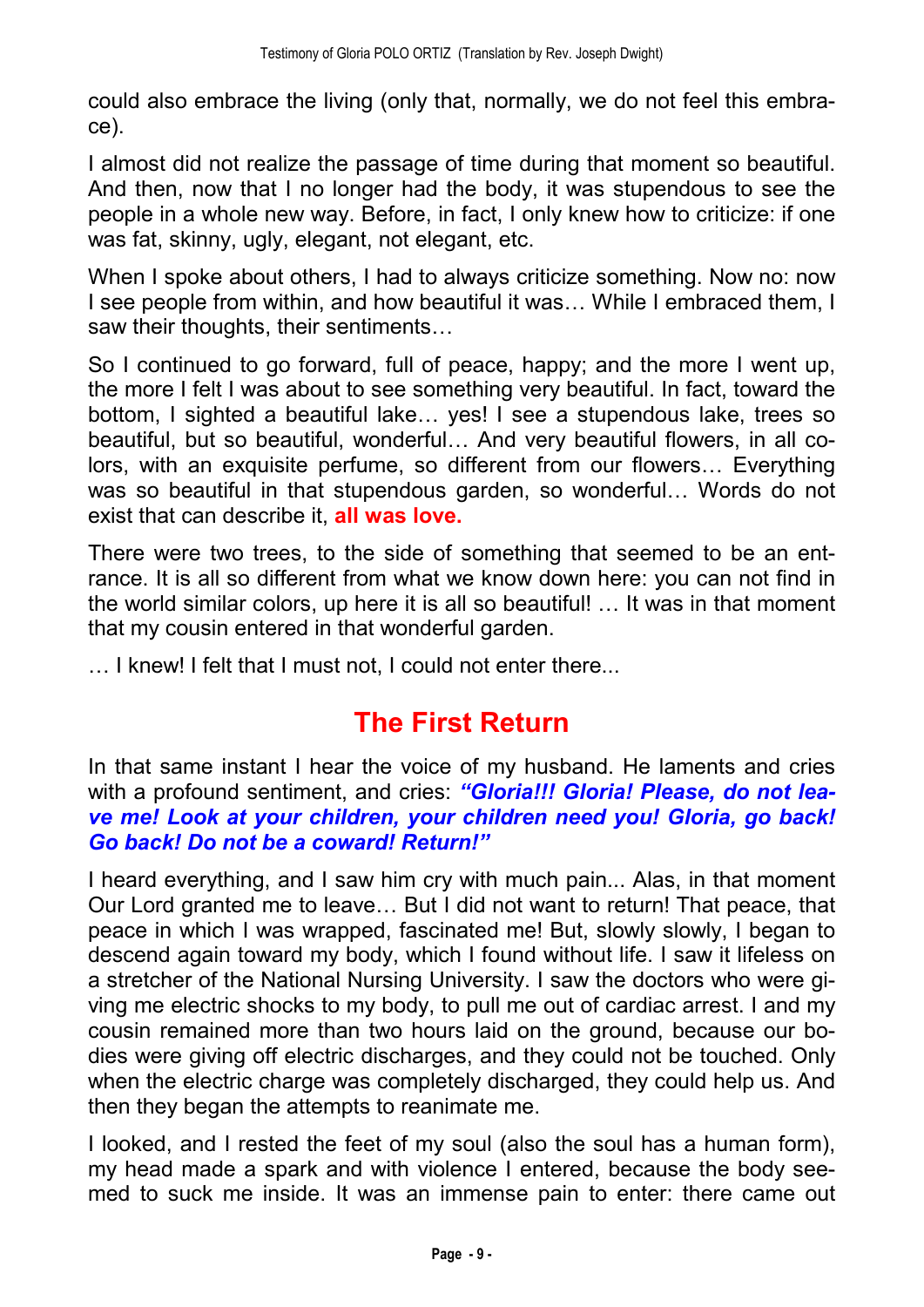sparks from all over and I felt myself jammed into something very small (my body). It was as if my body, with this weight and stature, suddenly entered into a baby's outfit, but of iron. It was a terrible suffering. I felt the intense pain of my burned flesh, the body totally burned caused an indescribable pain, it was blazing terribly and gave off smoke and vapor... I heard the doctors cry out: *She is coming back! She is coming back!*

They were very happy, but my suffering was indescribable! My legs were frightfully black, there was live flesh on the body and on the arms! The problem of the legs was complicated when they considered the possibility of amputating them!

... But for me there was another terrible pain: the vanity of a worldly women, and enterprising woman, intellectual, the student... Slave to the body, to beauty, to the fashion, I dedicated four hours every day to aerobics; enslaved to having a beautiful body. I underwent massages, diets, injections... Basically everything you can imagine. This was my life, a routine of slavery in order to have a beautiful body.

I always used to say:

If I have beautiful breasts, they are to show them; why hide them?"

I said the same thing about my legs, because I knew I had spectacular legs, nice abdominal muscles... But in an instant, I saw with horror how my whole life had been only a continual and useless care of the body... Because this was the center of my life: love for my body.

And now, I no longer had a body! In the place of the breasts I had startling holes, especially the left one, which was practically gone. The legs were a sight to be seen, like fragments, but without flesh, black as coal. **Note:** the parts of the body that I took care of and esteemed the most, were the ones that were completely burned and literally without flesh.

## **At the Hospital**

They then brought me to the "Social Seguro", where they operated on me immediately, and began to remove all the burned tissue. While they were anaesthetizing me, I again came out of my body, worried about my legs, when all of a sudden, in that same moment, terrible and horrible...

But first I must tell you something, brothers: I was a "dietetic (cafeteria) Catholic", I was for my whole life, because my relationship with God was taken care of in a 25 minute Sunday Mass, and that's all. I went to the Mass where the priest spoke less, because I got tired! What anguish I felt, with those priests who spoke a lot! **This was my relationship with God!** For this all the worldly currents drug me along: I lacked the protection of prayer well done with faith, even in the Mass! One day, when I was studying for the specializa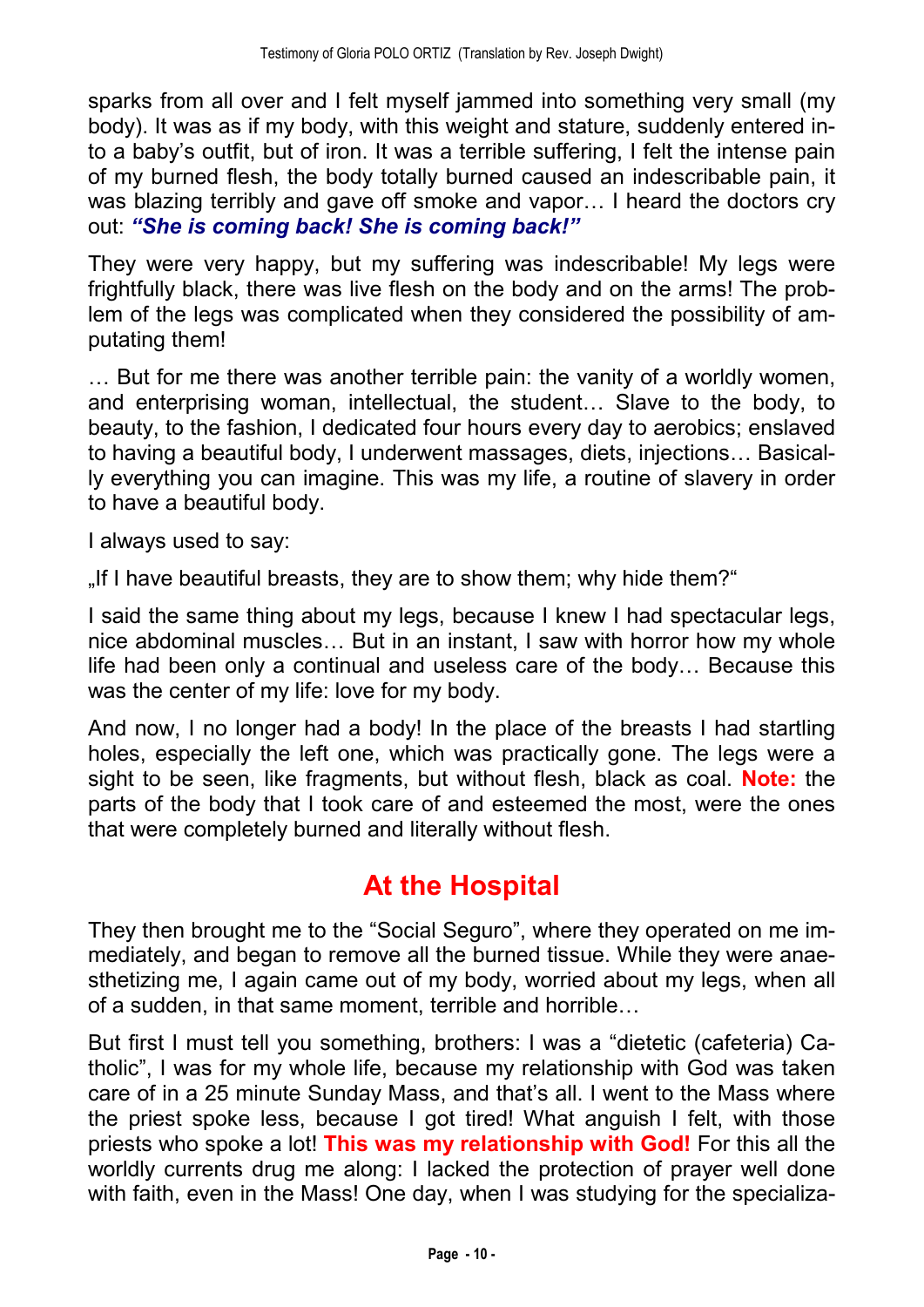tion, I heard a priest affirm that hell does not exist, and not even the demons!

**It was precisely what I wanted to hear!** I immediately thought to myself:

*If the demons do not exist, and there is no hell, then we all go to Heaven! And thus, what is there to fear?!*

What makes me most sad now, and I confess to you with great shame, is that the only tie that still held me in the Church, was the fear of the devil. When I heard that hell does not exist, I immediately said:

*Very good, if we all go to Heaven, it is not important what we are or what we do!*

**This determined my total moving away from the Lord.** I distanced myself from the Church and I began to speak badly, with cusswords, etc. I no longer had any fear of sin, and I began to ruin my relationship with God. I began to say to everyone that the demons do not exist, that they are the inventions of the priests, that they are the manipulations on the part of the Church, and finally& I arrived to the point of **saying to my colleagues at the University that God does not exist,** that we were products of evolution, etc. etc., succeeding in influencing many people.

Let us return now to the operating room: when I saw myself in that situation, what terrible fright! I finally saw that the demons existed, and how, and they came to seek precisely me! They came to present to me the bill, one could say, since I had accepted their offers of sin! And these offers are not free! One pays!! My sins had their consequences...

In that moment, then, I began to see come out, of the wall of the operating room, so many persons, apparently common, normal, but with a look full of hate, diabolic, frightening, who made my soul tremble: I immediately perceived that we were dealing with demons. I had in myself a special awareness: I understood in fact that to each one of these I owed something, that sin is not gratuitous, and that the principle lie of the devil is to say that he does not exist: **this is his best strategy in order to work as he pleases with us.** I realized that yes, he exists, and that he came to surround me, to seek me! Just imagine the fright, the terror!!

My scientific and intellectual mind, now did not help me at all. I went around in the room, I was trying to get back into my body, but this flesh of mine did not receive me, and the scare was terrible! I ended up fleeing as fast as I could, I passed through, I do not know how, the wall of the operating room, hoping to be able to hide myself in the aisles of the hospital, but when I passed the wall... Down! I made a jump into emptiness...! I headed toward several tunnels which went down toward the bottom. At the beginning there was still a little light, like beehives in which there were so many people: young ones, old ones, men, women, who were crying, and with frightening screams they were grinding their teeth... And I, ever more terrified, continued to des-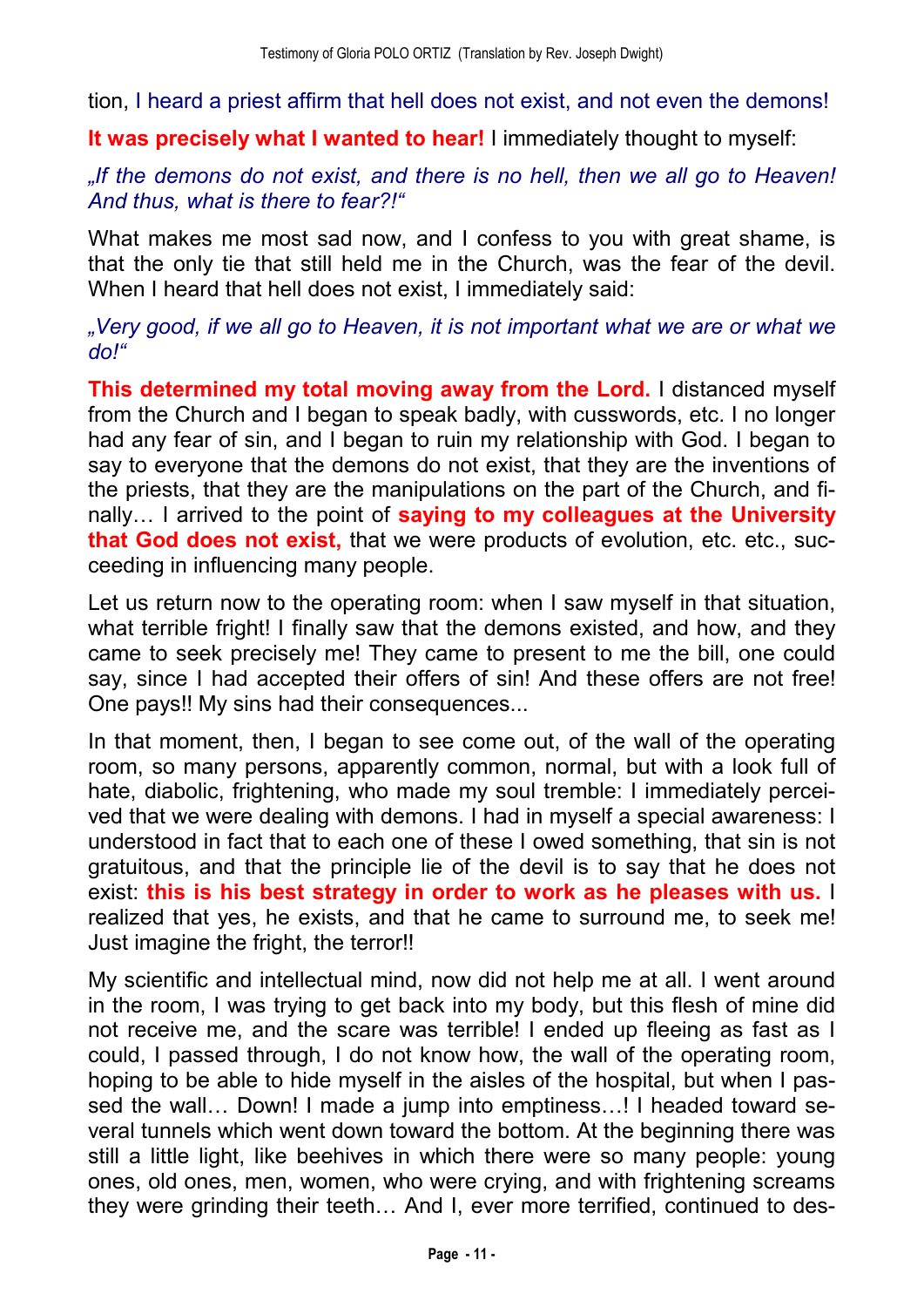cend, seeking to get out of there, while the light was going away diminishing...

I carried on roaming in those tunnels in a frightening darkness, until I arrived to an obscurity that cannot be compared to anything else... I can only say that, in comparison, the darkest obscurity on earth is not even comparable to the full sunlight at midday. Down there, that same obscurity generates pain, horror, shame, and stinks terribly. It is a living obscurity, yes, it is alive: there the mind is dead or inert. At the end of my descent, running along all these tunnels, I arrived to a level place. I was frantic, with a will of iron to get out of there: the same will that I had to ascend in life, but now it did not help me at all, **because there I was and there I remained.**

At a certain point I saw the ground open up, like a great mouth, enormous! It was alive! Alive! I felt my body empty, empty in a startling way, and under me an incredible frightening abyss, horrible; that which chilled me the most was that, from there down, you did not feel even a little Love of God, not even a little drop of hope. That chasm had something that sucked me into it. I cried out like a mad women, terrorized, feeling the horror of not being able to avoid that descent, because I realized that I was irretrievably sliding inside...

I knew that, if I might enter, I would not at all have remained there, but I would have continued to descend, without ever being able to come back up. **It was this, the spiritual death for my soul.**

**The spiritual death of the soul:** I was irretrievably lost forever. But in this horror so great, precisely while I was about to enter, St. Michael the Archangel seized me by the feet... My body entered in that abyss, but the feet remained held on high. It was a terrible moment and truly painful. When I arrived there, the light that still was left in my spirit annoyed those demons; all the horrifying unclean beings that dwell there, immediately attacked me. Those horrible beings were like larva, like bloodsuckers that were trying to block off the light. Imagine the horror in seeing myself covered by such creatures...

I was crying out, I was crying out like a mad women! Those things were burning! Brothers, they are living darkness, it is a hate that burns, which devours us, which makes us naked. There are not words to describe that horror!

## **The Souls of Purgatory**

Note that I was an atheist, but there I began to cry out:

#### *Souls of Purgatory! Please, pull me out of here! I beg you, help me!*

While I was crying out, I began to hear crying thousands and thousands of persons, youth... Yes, above all youth, with so much suffering! I perceived that there, in that horrible place, in that quagmire of hate and of suffering, they were gnashing their teeth, with screams and laments that filled me with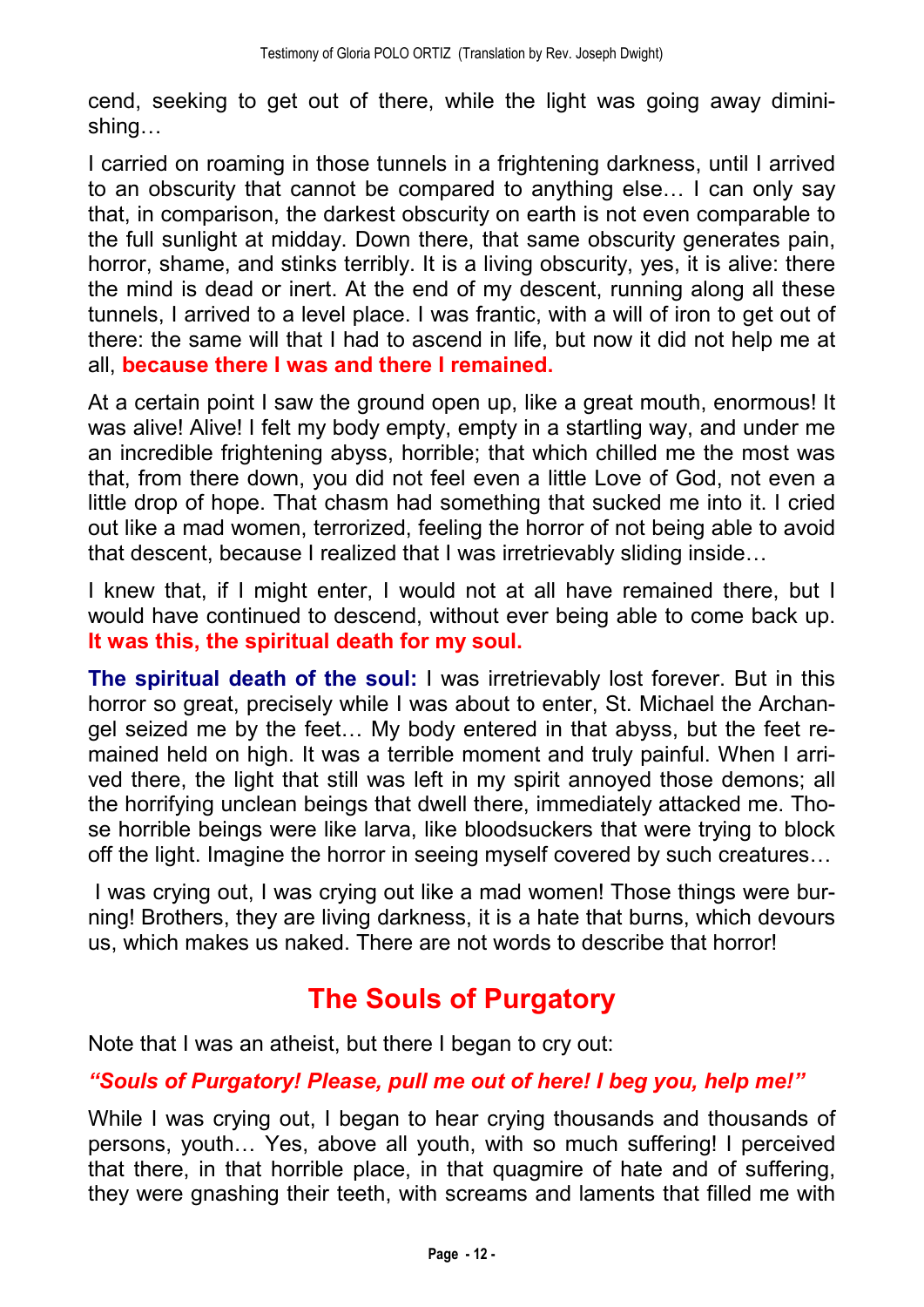compassion and that I will never be able to forget...

#### *(Already 10 years have passed, but I still cry and suffer, when I remember the suffering of all those persons*)...

I was saying, I understood that in that place there were those persons who, in one moment of desperation, they committed suicide... Now they are in those torments, with those horrible beings near them, surrounded by demons that torment them. But the cruelest of these torments was the absence of God, because there one does not feel God. I understood that, those who in one moment of desperation took their lives, had to remain there, within those torments, until all the time that they might have spent on the earth had passed: because all those who kill themselves, go out of the Divine Order.

Those poor persons, above all so many youth, many, many... They cry and suffer much... If man might know the suffering that awaits him, never would anyone make the decision to take his life!

#### *Do you know what the greatest torment is, there?*

It is to see how one's own parents, or relatives, who are alive, are crying and suffering with a tremendous sense of guilt: if I would have punished, or if I would not have punished, if I had said to him, or if I had not said to him, if I had done this or that& In the end, these regrets so terrible, - **a true hell for those who love them and remain in this life** - , they are what makes them suffer the most. It is the greatest torment for them, and it is here that the demons rage, showing these scenes:

*Look how your mother cries, look how she suffers, look how your father suffers, look how they are desperate, how they are distressed, how they blame themselves and discuss, accusing each other reciprocally, look at all the suffering that you caused them. Look how they rebel against God. Look at your family& All this because of your fault!*

That which these poor souls need, is that those who remain down here might begin a walk of conversion, that they might change their life, that they might do works of charity, that they might visit the sick... And that they might offer Masses in suffrage for the soul of the dead. These souls benefit enormously from all of this. In fact, the souls who find themselves in Purgatory can no longer do anything for themselves. Nothing! **But God yes, through the Mass. Also we must help them in this way.**

I thus understood that those poor souls could not help me, and in this suffering, in this anguish, I began again to cry out: *But here there is an error! See I am a saint! I never stole! I never killed! I never did anything evil to anyone! On the contrary, before failing in my business, I imported the best products from Switzerland, I extracted and adjusted teeth, many times I did not require the clients to pay if they were unable. I bought things and I gave them to the poor! What am I doing here?!...*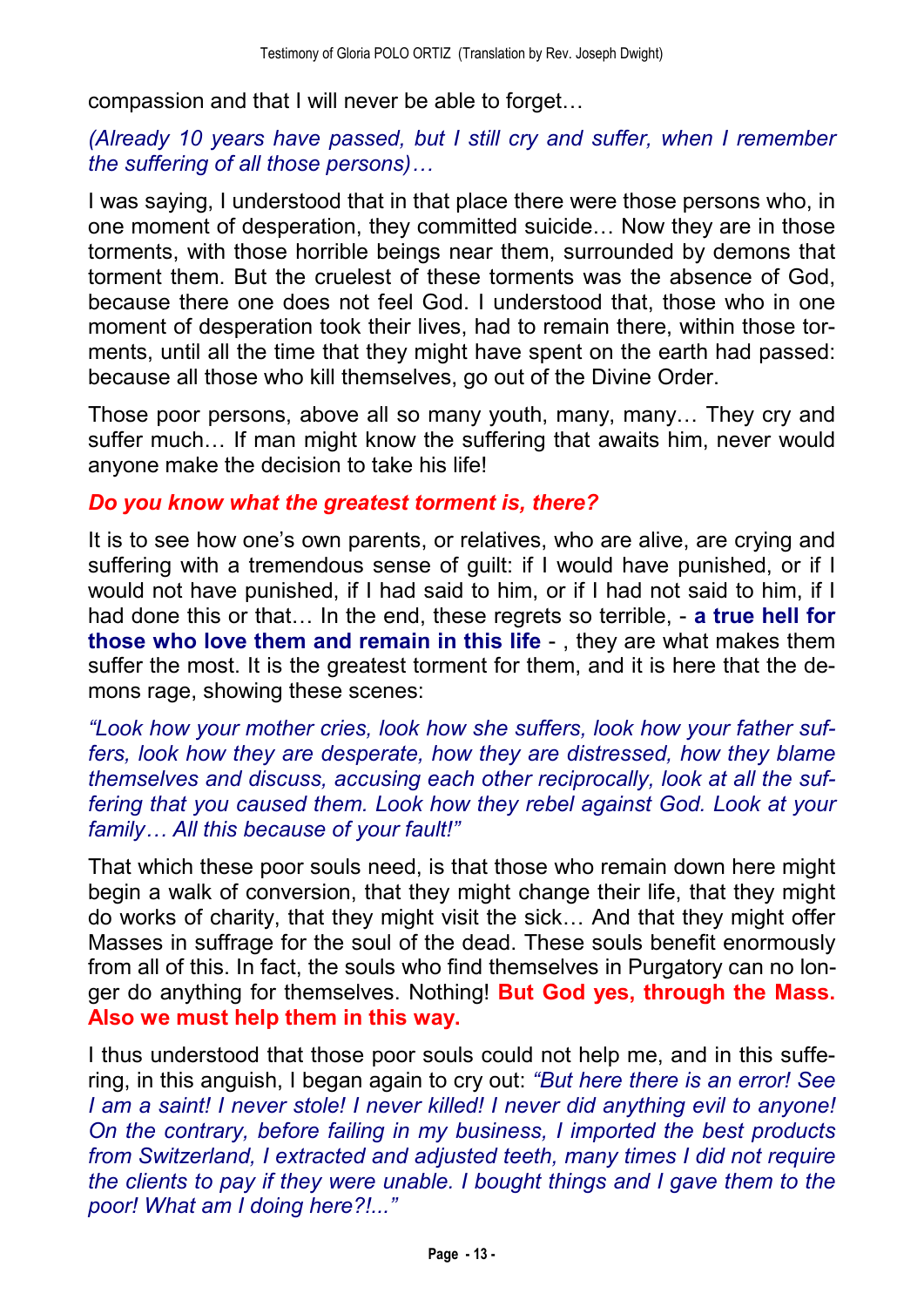I was vindicating my rights! I, who was so good, who would have to go straight to Heaven, what was I doing here?!

I went every Sunday to Mass, even though I considered myself an atheist and I did not pay attention to what the priest was saying, I never missed Mass. If I missed Mass five times in my whole life, it was a lot! What is it that I was doing there?!

*But what am I doing, here? Pull me out of here! Take me out of here!* I continued shouting terrified, with those horrible beings hanging on to me!

*I am Catholic! I am Catholic, please, get me out of here!*

### **I Saw My Parents**

When I shouted out that I was Catholic, I saw a little light: and you see that a small light even very small, in that darkness, is the maximum, it is the greatest gift that one can receive. I saw some steps at the top of this chasm, and I see my father *(who died 5 years before)* almost at the entrance of the abyss.

He had a little bit of light; and four more steps up I saw my mother, with much more light and in a position like this, as in prayer. As soon as I saw them, I experience a joy so great that I began to cry out:

#### *Dad! Mom! What joy! Come and take me! Come and take me out of here! Dad, Mom, please, get me out of here! I beg you, carry me out of here! Carry me away!!*

While all this was happening, my body was in a deep coma: I was intubated, connected to the machines, and agonizing. Air was not entering into my lungs, the kidneys were not working... If I was connected to the machinery, it was only because my sister, who is a doctor, had insisted with her colleagues, invoking the motive that they were not God. In fact, they thought that it was not worth while to keep me alive, and they spoke in these terms to my relatives: they said it was not the case to keep going relentlessly, that it was better to let me die tranquilly, because in any case I found myself in agony. My sister insisted so strongly, that they...

Do you know the incoherence? I defended euthanasia, the right to die in a dignified way!

The doctors did not let anyone enter where I was, except this my sister doctor, who remained continually next to me.

When my soul, which was in the beyond, saw my parents, my sister, who was near my body in coma, she heard me clearly crying out to them, so happy, that they might come to take me.

Perhaps it might have happened to one of you to have heard a person in the state on unconsciousness to cry out, or pronounce some words: this is what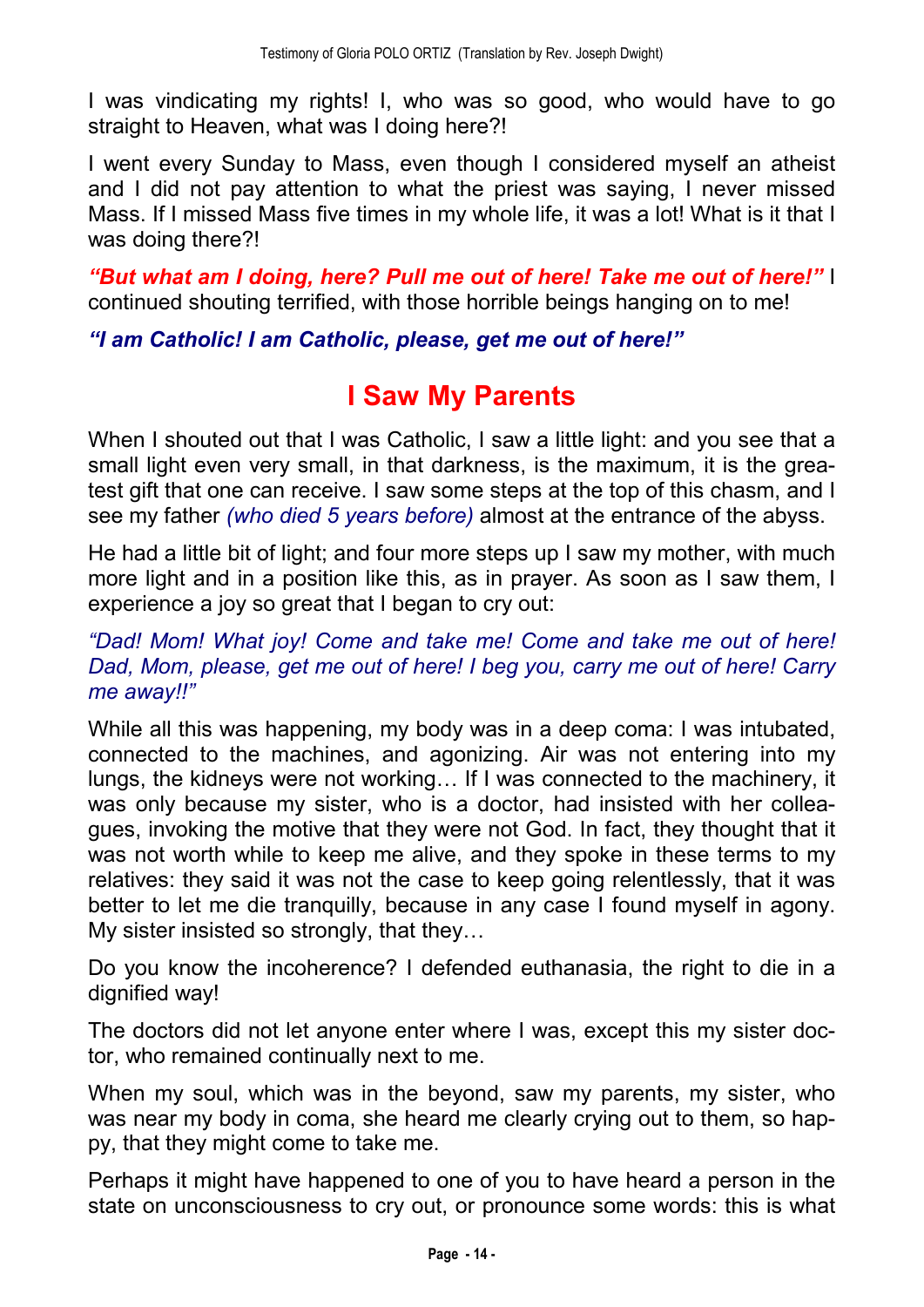happened with me. I almost cause my sister to die of fright! In fact, I began to cry out with joy when I saw them, asking them to come to take me; and so my sister, who heard all of this, shouted: *Now it is that she is dead, my sister! My mother and my father have come to take her! Go away, do not take her! Go away, Mom, please; go away, Dad, please: do not take her! Do you not see that she has small children! Do not take her away! Do not take her away!*

The doctors had to pull her out of there, thinking that my poor sister was delirious, that she might be in a state of shock; which would have been normal, because it was not a small thing that was happening: the death of my cousin, to go to take the corpse to the mortuary, the sister who dies, does not die, but will not live more than 24 hours, according to the opinion of the doctors...

It was by now three days that she went forward in this anguish, and this without any sleep. Do not be surprised that they believed her to be exhausted and prey to hallucinations...

For my situation, imagine what joy when I see my parents! In that place, in that situation so horrible in which I found myself, I see my parents!

When they looked toward me and they saw me there, you cannot imagine the immense pain that their faces revealed. Since there we perceive and we see the sentiments of the others; I saw the pain that they felt, that suffering of theirs so great. My father began to cry so, so much, and he cried out:

#### *My daughter! Oh, no! My God, my daughter no! My God, my little daughter no!*

My mother was praying, and when she looked toward me and saw my sorrow in my eyes, but at the same time nothing took away the peace and the sweetness of her face, not even a tear! Instead of crying, she lifted up the eyes, then turned to look toward me. I understood with horror that they could not pull me out of there! This augmented my suffering, seeing them there sharing my pain without being able to do anything for me! I understood also that they were there to give an account to the Lord of the education that they had given to me. They were the tutors, to which was confided the job of looking after the talents that God had given to me. With their life and their testimony, they had to protect me from the attacks of Satan. And they had to nourish the graces, that God had put in me by way of Baptism. All parents are the guardians of the talents that God gave to the children.

When I saw their suffering, above all that of my father, I cried out again, desperate:

*Take me out of here! Take me out of here! I do not have fault to be here, because I am Catholic! I am Catholic! Pull me out of here!*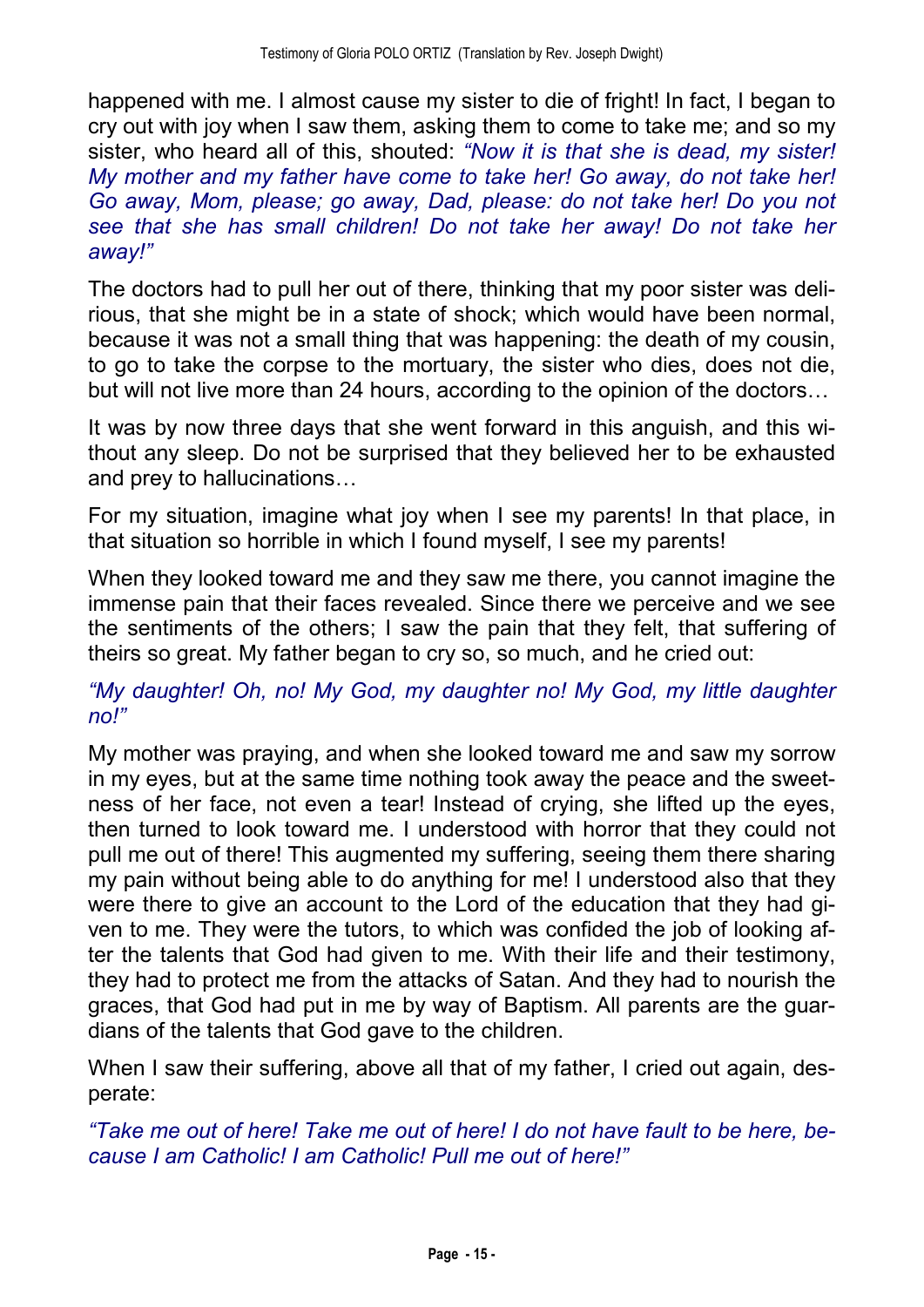## **My Judgment**

When I cried out again that I was Catholic, brothers, I heard a Voice, so sweet, but so sweet... So beautiful, that it filled everything with peace and love, and made my soul jump. Those horrible creature that were clinging to me, at hearing it, immediately prostrated themselves in adoration, and asked permission to withdraw themselves, because they could not stand the sweetness of that Voice: then something was opened, like a mouth hanging down, and they fled with fear. Just imagine this! When I see those beings, those horrific demons, there prostrated... At the mere hearing the Voice of the Lord, (notwithstanding the pride of Satan, and thus they hear it as something very unpleasant), they throw themselves on their knees!

Then, I saw the Most Blessed Virgin prostrated, when the priest elevated Our Lord in the Host, during the Mass that was celebrated for the soul of my cousin. The Virgin Mary interceded for me! Prostrated at the feet of Our Lord, she gathered all the prayers that the people of my earth made for me, and she presented them to Him.

You know, at the moment of the elevation, when the priest lifts up the Host, one feels the presence of Jesus, everyone prostates themselves on their knees, even the demons! ... And I, who went to the Mass without the least of respect, without giving any attention, with gum to chew in my mouth, sometimes dozing off, looking around, lost in a thousand banal thoughts...! And then I had the guts to complain, full of pride, that God did not listen to me when I asked something from Him!

Believe me, it was staggering to see how, at the passing of Our Lord, all those creatures, all those frightening beings, threw themselves on the ground, in an impressive adoration.

I saw the Virgin Mary, graciously prostrate at the feet of the Lord, praying for me, in adoration before Him. ... And I, a sinner, with my rubbish, treating Him without any respect, and saying that I was good... Yes, miserably good! Denying and blaspheming the Lord!

Imagine what a sinner I was, when even the demons prostrated themselves on the ground, at the passing of the Lord Jesus Christ...!

**\* \* \* \* \* \* \***

That Voice, so beautiful, says to me:

#### *Very well, if you are Catholic, tell me which are the commandments of the Law of God!*

... Think of the fright! ... That question I just did not expect! I only knew that there were 10! And then... nothing more!

*And now, how do I cope with this?,* I was thinking, afflicted. I remembered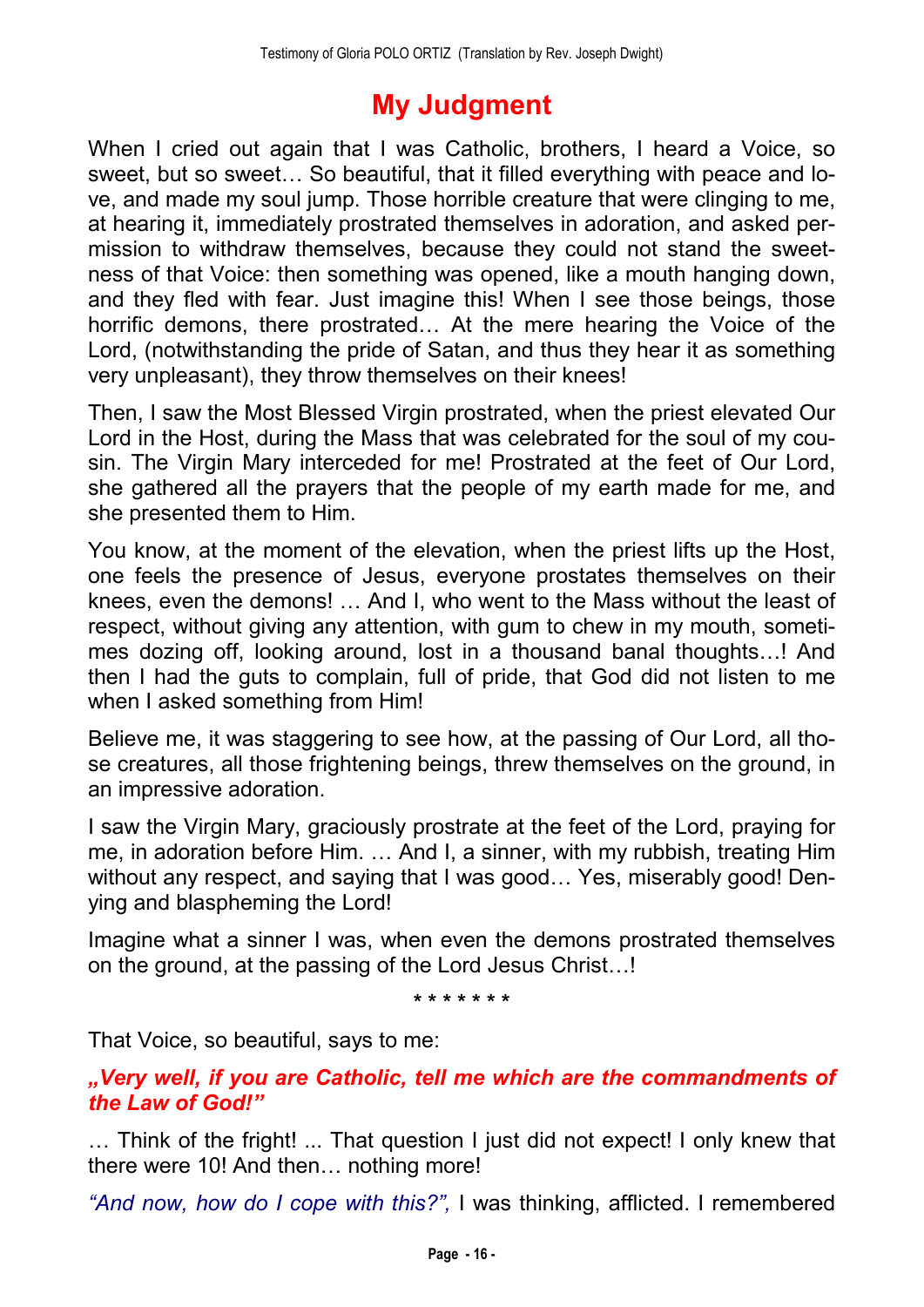then that my mother used to say that the first commandment was love, she spoke of it always... Love of God and love of neighbor. In the end, the discourses of my mother were useful for something, I said to myself. So I chose this answer, hoping that it would suffice and that the rest might not be noticed...! I was thinking to get by in this way, as I always did when I was in life: in fact, I always had the answer ready, the perfect answer, I always succeed in justifying myself and in defending myself in such a way, that no one discovered that which I did not know. Now I thought to manage in the same way. And I began to say:

*The first commandment is: to love God above everything else, and... the neighbor as myself.*

#### *Very well: - he said to me and you did this? Did you love?*

Totally confused, I replied: "*I...* yes! Yes, *I* yes. Yes!"

But that wonderful Voice said: "No!!!"

I assure you that when he said to me: "No!", then it was that I felt the strike of the lightning bolt! In fact, I still did not feel on which side it had struck me...

But when I heard that "No!". I felt all the pain of the lightning bolt!... I felt naked, all my masks fell, and I remained uncovered.

That soft Voice continued to say to me:

*No!!! You did not love your Lord above all things, and even less did you love your neighbor as yourself! You made of yourself a God that you modeled on yourself, on your life! Only in moments of extreme necessity, or in suffering, you remembered your Lord. And then yes, you knelt down, you cried, you asked, you offered novenas, you proposed to yourself to go to Mass, to prayer groups, asking for some graces or a miracle& When you were poor, when your family was humble, when you still desired to become a professional, then yes, everyday you used to pray on your knees, whole hours, beseeching your Lord! You would pray, asking me to pull you out of that poverty, that I might permit you to become a professional and to be someone! When you found yourself in need and you needed money, then yes, you promised: I pray the Rosary, but You, Lord, grant me a little money! This was the relationship that you used to have with your Lord! Never, did you keep one promise made, not even one! And beyond not keeping the promises, you never thanked me!*

And the Lord insisted on this:

*You gave your word, you made a promise to your Lord, but you never kept them!*

The Lord showed me one of my many prayers: when I asked Him the grace to have my first car, I would pray, and very humbly I would ask that please,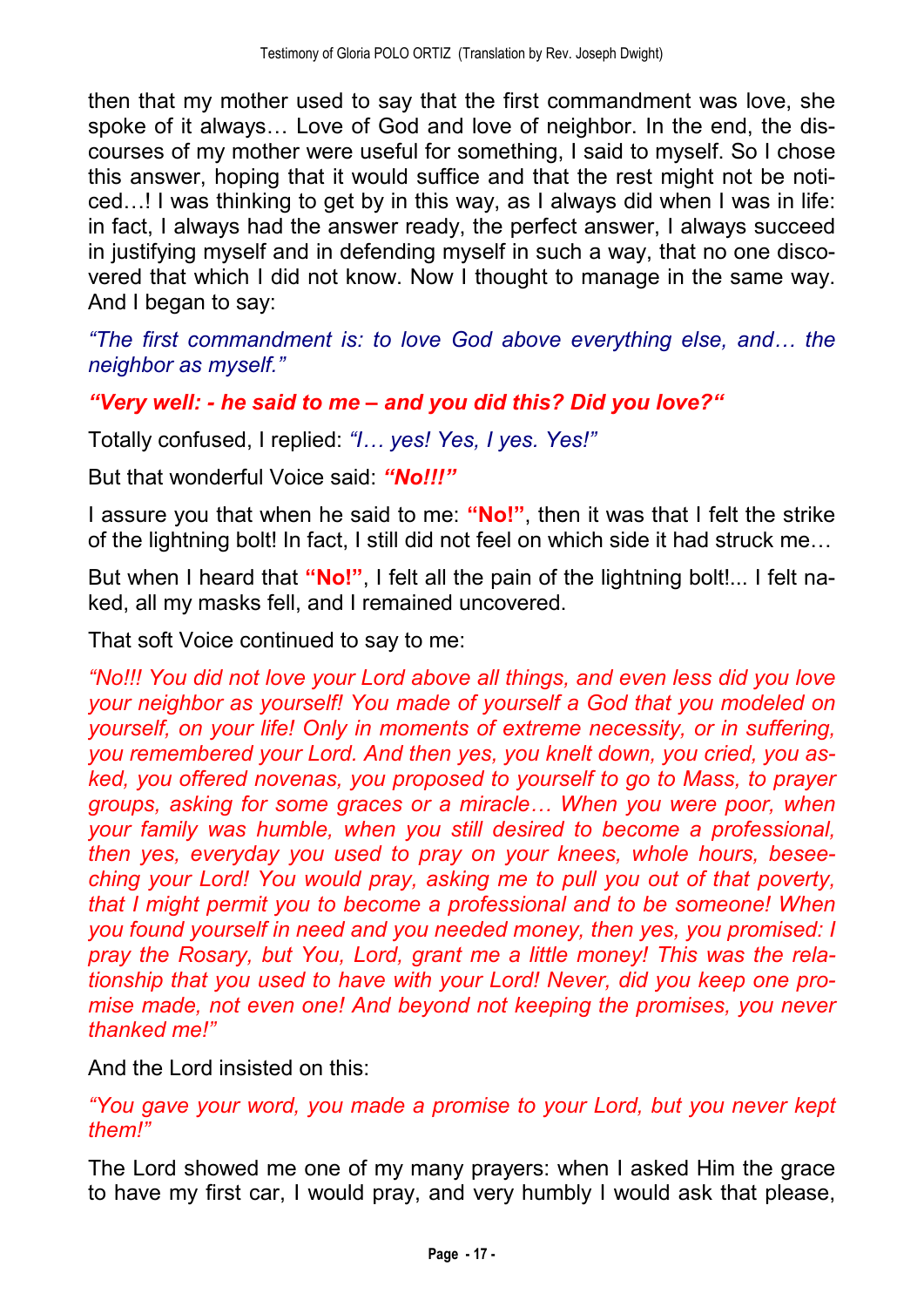he might grant also only a little car, even an old one, it is not important... just so it works. But as soon as I obtained what I desired, I did not even say a "thanks" to the Lord; and eight days later, not only did I not thank Him, but already I denied Him and I spoke bad about Him. He showed me how, in all the graces that He granted me, not only was I lacking in regards to the made promises, but I did not even give thanks.

I saw the Lord in a truly sad way. You know, my relationship with God was **like a "BANK CASH DISPENSER": I put in a Rosary, and He was supposed to give me money...** and if he did not give it to me, I rebelled. The Lord showed me all of this. Just as soon as he permitted me to have my profession, - and in consequence, to begin to have a certain prestige and also money -, the name of God was already not comfortable to me... I began to feel I was great, without ever having for Him the least expression of love, or gratitude.

To be grateful? Never! Not even a **thank you** for the new day that he gave me, or for my health, or for having a roof where I lived... Or even a prayer of compassion for those poor little ones who do not have a house, nor something to eat. Nothing!!! Ungrateful to the max! More than anything else, I became more incredulous in regards to my Lord, while I believed in Venus and Mercury for fortune, I went blindly after astrology, saying that the stars direct our life. I began to believe in all the doctrines that the world offered me. I believed, for example, in reincarnation: I convinced myself, simply, one would die and would re-begin from the top... and I forgot it cost a price of Blood to my Lord Jesus.

The Lord continued:

*All that you had, it was not given to you because you had asked for it, but it was a blessing that you received from Heaven: you, instead, said to have obtained* all by yourself, because you were a worker, a fighter... That every*thing you had conquered with your hands, and by the force of study. No! Look: how many professionals are there, more qualified than you, who work as much or more than you?*

The Lord gave me an examine of the 10 Commandments, showing me that which I was: that what in words I said to adore and love God, but on the contrary I adored Satan. In my outpatients' clinic a lady who read the cards would usually come, and she did some magic in order to set free from bad influences, and used to say: "I do not believe in these things... But do it **anyway, because one never knows...**" And she did her devilment. In a corner where no one saw, she put a horseshoe and an aloe plant, in order to keep away bad fortune, and other such things. Do you know what I did, permitting this? I opened the doors to the demons, so that they could enter at their pleasure, and to circulate freely, merrily, in my outpatients' clinic and in my life. You see that all this is shameful. God made an analysis of my whole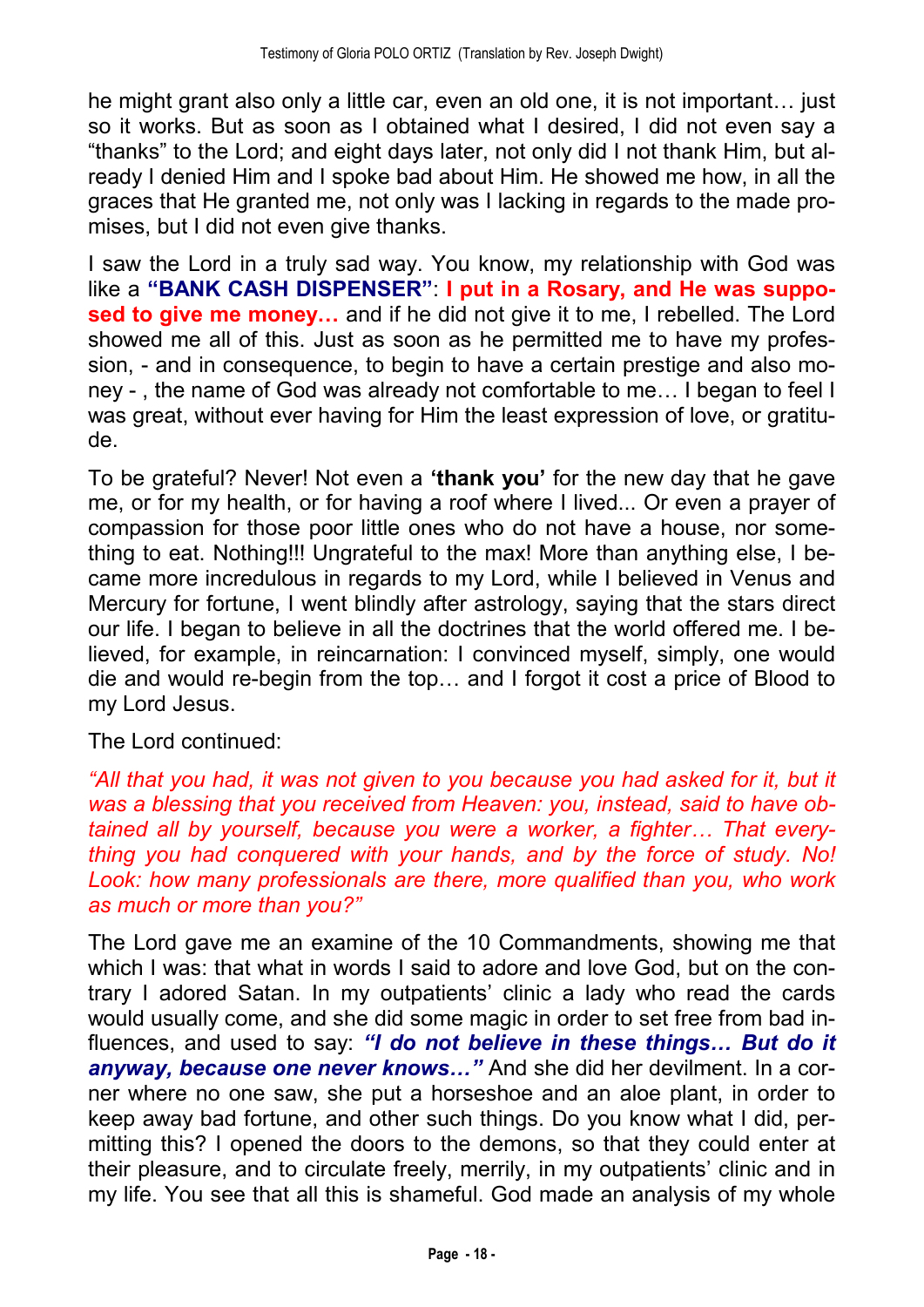life, in the light of the 10 Commandments, he showed me that which I was in my relationships with the neighbor, and with Him. I criticized everything and everyone... And everyone pointed with their finger, "holy Gloria"...! He showed me when I said to love God and neighbor, but on the contrary I was very envious. Now I saw that, when I deceived someone or lied, it was like committing perjury, because in the moment in which I said: "I am Catholic", I declared that Jesus Christ was my Lord and at the same time I gave testimony to lies and deception! How much evil I did to so many people! As for the rest I was never grateful to my parents, for all their sacrifice and commitment so that I might have a profession and to triumph in life; for all the sacrifices and the efforts that they did... But I did not see them, I ignored them, and as soon as I had my work, they even diminished in my eyes: to the point to be ashamed of my mother, for her humility and poverty.

Jesus continued, showing me what a spouse I was: I passed the whole day grumbling, from when I awoke. My husband said: *Have a nice day!*. And I: *maybe it will be for you!! Look at the rain!.* I always grumbled and contradicted everything.

... As fare as sanctifying the holy days? What fright! What sorrow I felt! Jesus made me see how I would dedicate four and even five hours to my body with gymnastics, and not even ten minutes a day for my Lord, not even a thank you, or a nice prayer... no, nothing! On the contrary, sometimes I even recited the Rosary beginning it real fast, during the interval of the soap opera. I thought to succeed in praying it during the commercials. I began rapidly, without giving attention to what I said, more worried if the soap opera might had already begun or not, and to what point I had arrived. In short, without elevating the heart to God.

Jesus continued to show me how I was in no way grateful in regard to Him, and the laziness that I had in going to Mass. When I still lived with my parents, and my mother obliged me to go, I said to her: *"But, Mom, if God is everywhere, what need do I have to go to church for the Mass?* Clearly, for me it was very convenient to talk like this... And Jesus showed this to me. I had the Lord twenty-four hours a day for me, all my life God took care of me, and I so lazy to dedicate to Him a little time on Sunday, to show Him my gratitude, my love for Him... But the worst thing was to know that, to frequent the church, meant to nourish my soul. I, instead, dedicated myself totally to the care of my body, I became a slave to my flesh, **and I forgot this particular: that I had a soul! And never did I take care of it.**

Regarding the Word of God, I even said, impudently, that the one who read the Bible a lot, became crazy. I arrive to the point to be a blasphemer, and the incoherence of my life brought me to say: "But what Most Holy? And *God would be present there? In the ciborium and in the chalice? & The priest should add brandy, to give it good flavor!*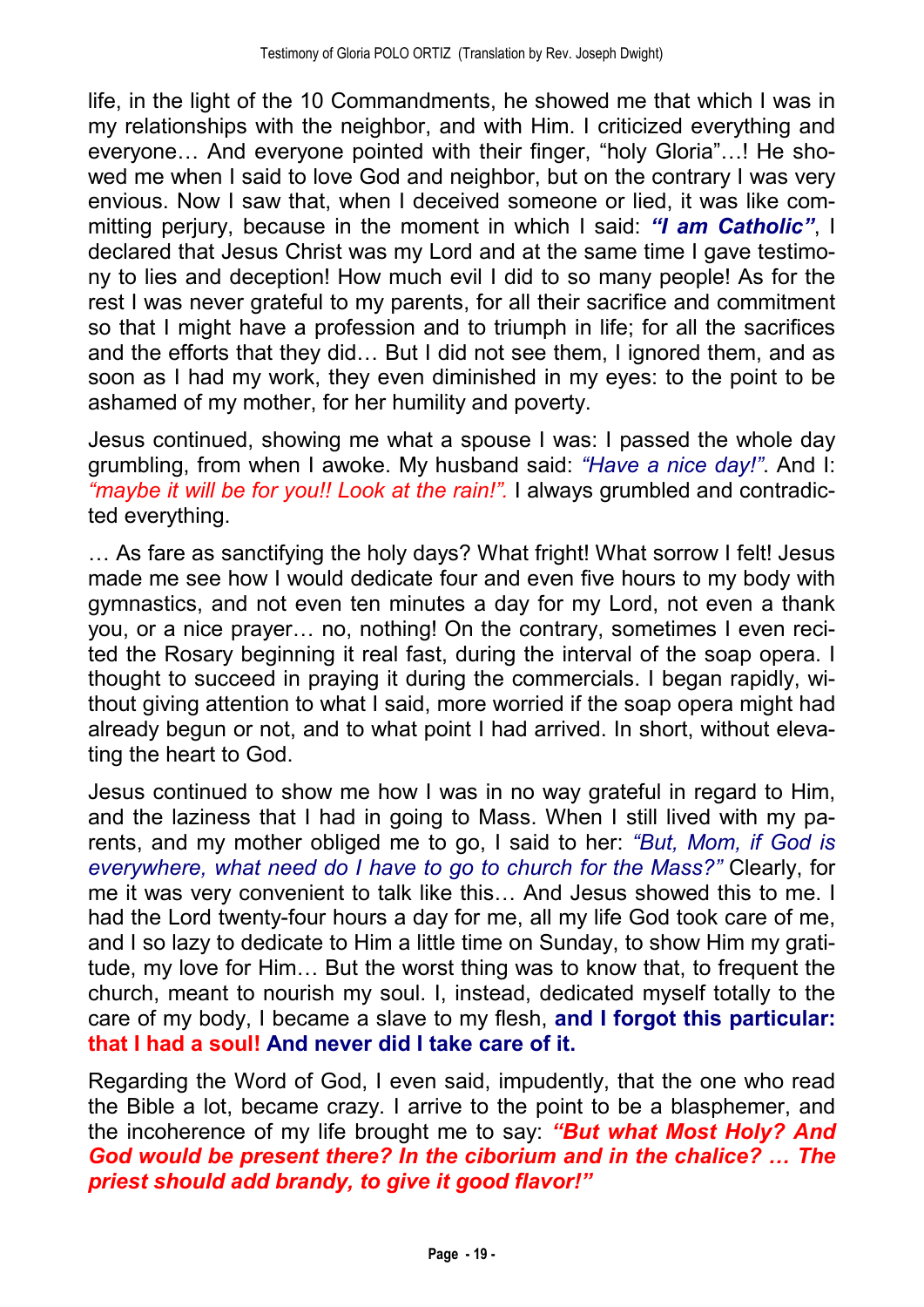To what point did I arrive in degrading my relationship with God! I left my soul without nourishment, and as if that were not enough, the only thing I did was to criticize the priests. If you knew, brothers, how bad I felt about this, before Jesus! The Lord showed me how my soul was reduced due to all these criticisms. Beyond everything else, consider the fact that I declared a priest to be homosexual, and the whole Community came to know this... You cannot imagine the evil that I did to that priest! No, you cannot imagine it! I cannot tell you about it, because it would be too long. I tell you only that, one word only, has the power to kill and destroy souls. Now I saw all the evil that I had done! My shame was so great, that there are no words to describe it! Can I only beg you to not do the same: do not criticize! Pray! I saw that the gravest faults which stained my soul, and that drew more curses in my life, was to speak evil about the priests!

## **Pray For The Priests**

My family always criticized the priests. From when we were small, my father, and everyone in the house, used to criticize and say:

*These priests are womanizers, and have more money than us... And they are this, and they are that&*, and we would repeat this.

Our Lord said to me almost shouting:

#### *Who did you think you are, to make yourself god and judge my consecrated ones?! They are of flesh, and the sanctity is to them given for the benefit of the communities in which I put there as a gift. And the communities have the obligation to pray for him, to love him and to support him*.

Might you know, brothers, that, when a priest falls, it will be the community to respond regarding his sanctity. The devil hates Catholics, immensely more the priests. He hates our Church, because where there is a priest who consecrates...

I open a parenthesis: you must all know that the priest, even though remaining a man, is a consecrated one of the Lord, recognized by the Eternal Father, so that in a piece of bread happens a miracle, a transubstantiation: by the hands of the priest, it becomes the Body and Blood of Our Lord Jesus Christ... And these hands, the devil hates them intensely, terribly. The devil detests us Catholics due to the Eucharist, because the Eucharist is an open door for Heaven, and it is the only door! Without the Eucharist, no one enters into Heaven. When a person is agonizing, God comes beside this person, independent of the religion that he belongs to or his beliefs; the Lord reveals himself and says to him affectionately, with Love and Mercy: "I am your Lord!" And if the person asks for pardon and accepts this Lord, something happens that is difficult to explain: Jesus immediately brings this soul to where the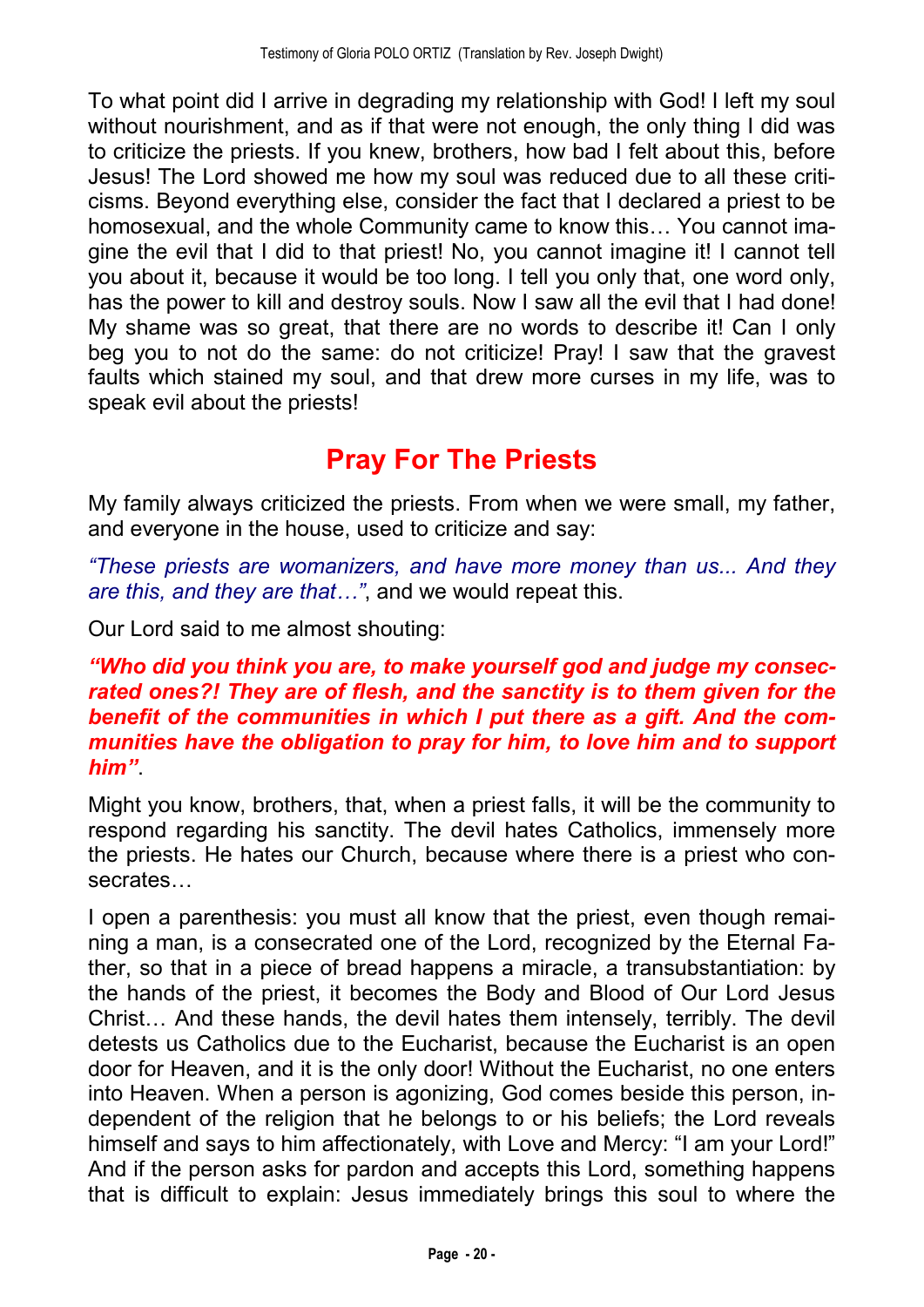Mass is being celebrated in that moment, and the person receives Viaticum, which is a mystical communion. Because only the one who receives the Body and Blood of Jesus Christ, can enter into Heaven. It is something mystical, it is an immense grace that we have in the Catholic Church, a grace that God has given to our Church; and many people speak badly about this Church, and yet by way of Her they receive salvation and go to Purgatory, and there they continue to benefit by the grace of the Eucharist. They save themselves. They go to Purgatory, but they are saved! Because of this the devil hates very much the priests: because where there is a priest, there are the hands that consecrate the bread and the wine, making them to become for us the Body and the Blood of Jesus Christ. Thus we must pray very much for the priests, because the devil attacks them constantly.

#### **Our Lord showed me all of this.**

### **The Sacraments**

Only by way of the priest do we have the sacrament of reconciliation, for example! Only by way of him do we obtain the pardon of our faults. Do you know what the confessional is? It is the "bathing of souls"! Not with water and soap, but with the Blood of Christ! When my soul was filthy, black due to sin, if I would have confessed, it would have been washed with the Blood of Christ, furthermore I would have broken the strings that held me tied to the evil one. Would he not therefore have reason, the devil, to detest the priests?! Also those who might have been great sinners, have the power to absolve sins. And the Lord showed me how: in the Wound of His Heart...

#### **Yes!**

You know, there are things which surpass the intellect of man because they are spiritual realities, and yet we are talking about truths more real than ours... Through this Wound, I was saying, a soul rises up to the Divine level, to the level of the Divine Mercy, to the door of Mercy, it rises up to the Heart of Jesus, eternal Priest; and there, Jesus places His Cross, bleeding in His Eternal Present... And that soul returns clean. Now I see how my soul returned clean in the confession, and in every sin that I confessed, Our Lord breaks the stings that united me to Satan. **(And I, unfortunately, stayed away from confession!)**

... But all this happens only by way of the priest. Thus we have the obligation and the duty to pray for them, so that God might protect them, might enlighten them, and might guide them.

For all these motives the devil hates terribly the Catholic Church and the priests.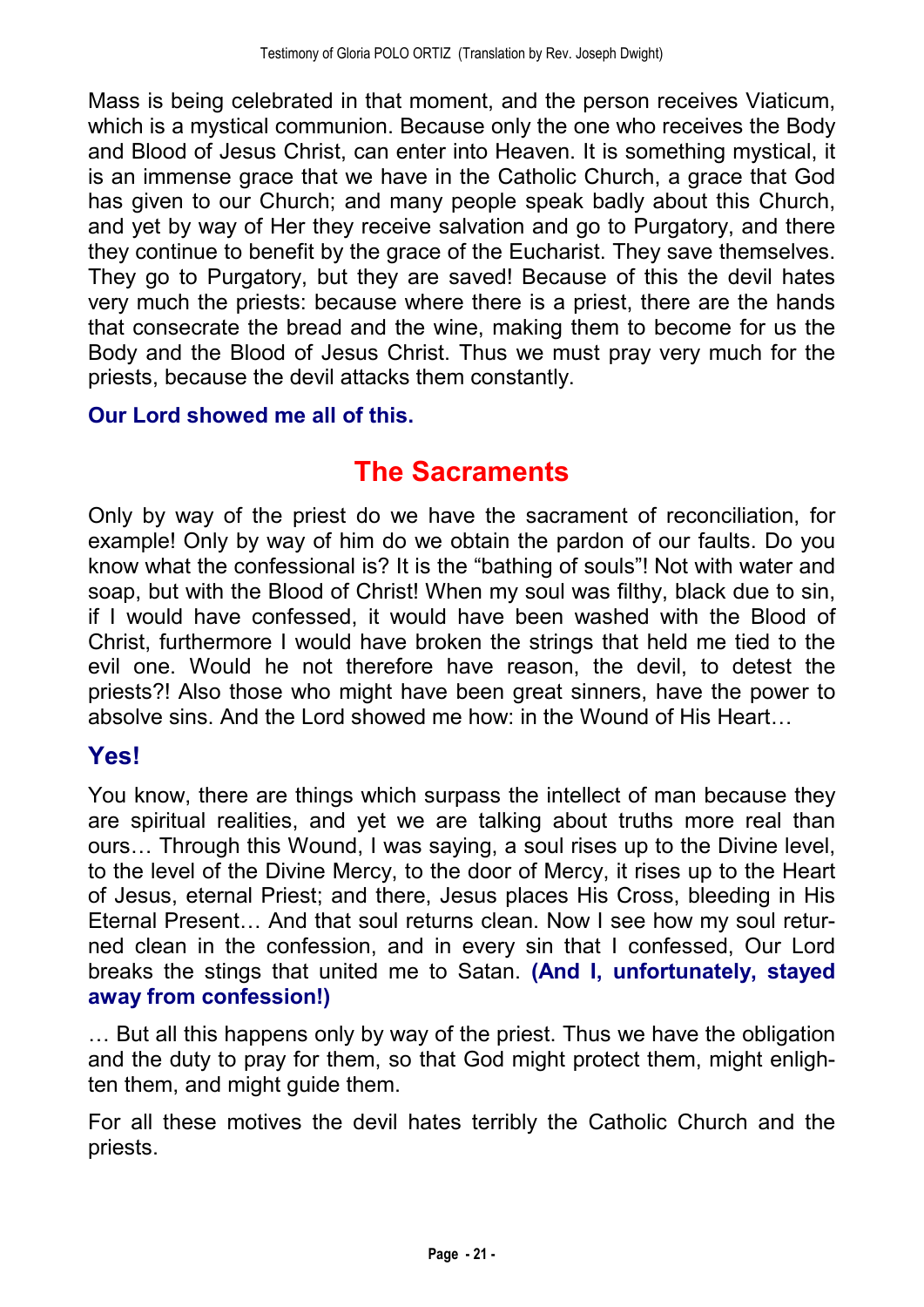## **Matrimony**

I would like to speak to you about the great grace that is the sacrament of matrimony. When we enter into church the day of our wedding, at the moment in which we say our "yes", promising to be faithful for ever, in joy and in sorrow, in health and in sickness, etc., do you know to Whom we promise? Nothing more, nothing less than to God the Father! Our God is enthralled with matrimony! He is the only Witness, when we say these words. Each of us, when we will die, will see this moment precisely in the Book of Life. Then we will catch sight of an indescribable golden light, an intense splendor: God the Father writes these words in the Book with letters of gold, so beautiful.

In the moment in which we receive the Body and the Blood of Jesus, we form a pact with God, and with the person whom we have chosen to share together a life. When we pronounce these words, we say them to the Most Holy Trinity.

I saw that on the day of my matrimony, when myself and my husband received the Most Holy Eucharist, we were no longer two, but three! We two, and Jesus! In fact, as soon as we communicate with Jesus, He unites us as one thing only! He places us in His Heart and we become ONE, forming with Jesus a holy trinity! "Let man not separate what God has united".

Now I ask: who separates this ONE? No one! No one, brothers, can separate it! No one, after the matrimony has been consummated! And if the two spouses arrive virgin to the matrimony, you cannot imagine the blessings that are poured on this matrimony!

**I saw also the matrimony of my parents.** When my father slipped the ring on the finger of my mother, and the priest declared them husband and wife, Our Lord consigned to my father a staff of wood, shining with Light, which seemed a little bent. We are dealing here with a grace that God gives to the man: it is a gift of authority of God the Father, so that this man might be able to guide this little flock who are his children, born in matrimony, and also to defend the matrimony and the children from so many evils that attack the families.

To my mother, God the Father placed in the heart something that seemed like a sphere of Fire, so beautiful: **it signifies the Love of God, the Holy Spirit.** I knew that my mother was a very pure woman. God was happy, joyous. You cannot imagine how many unclean spirits seized my father in that moment. These spirits seem like larva, bloodsuckers. You know, when someone has relationships outside of marriage, the evil spirits immediately attach themselves to all the parts of the person; they begin with his sexual organs, they take possession of the flesh, of the hormones; they occupy the brain, they take the pituitary gland and all the neurological parts of the orga-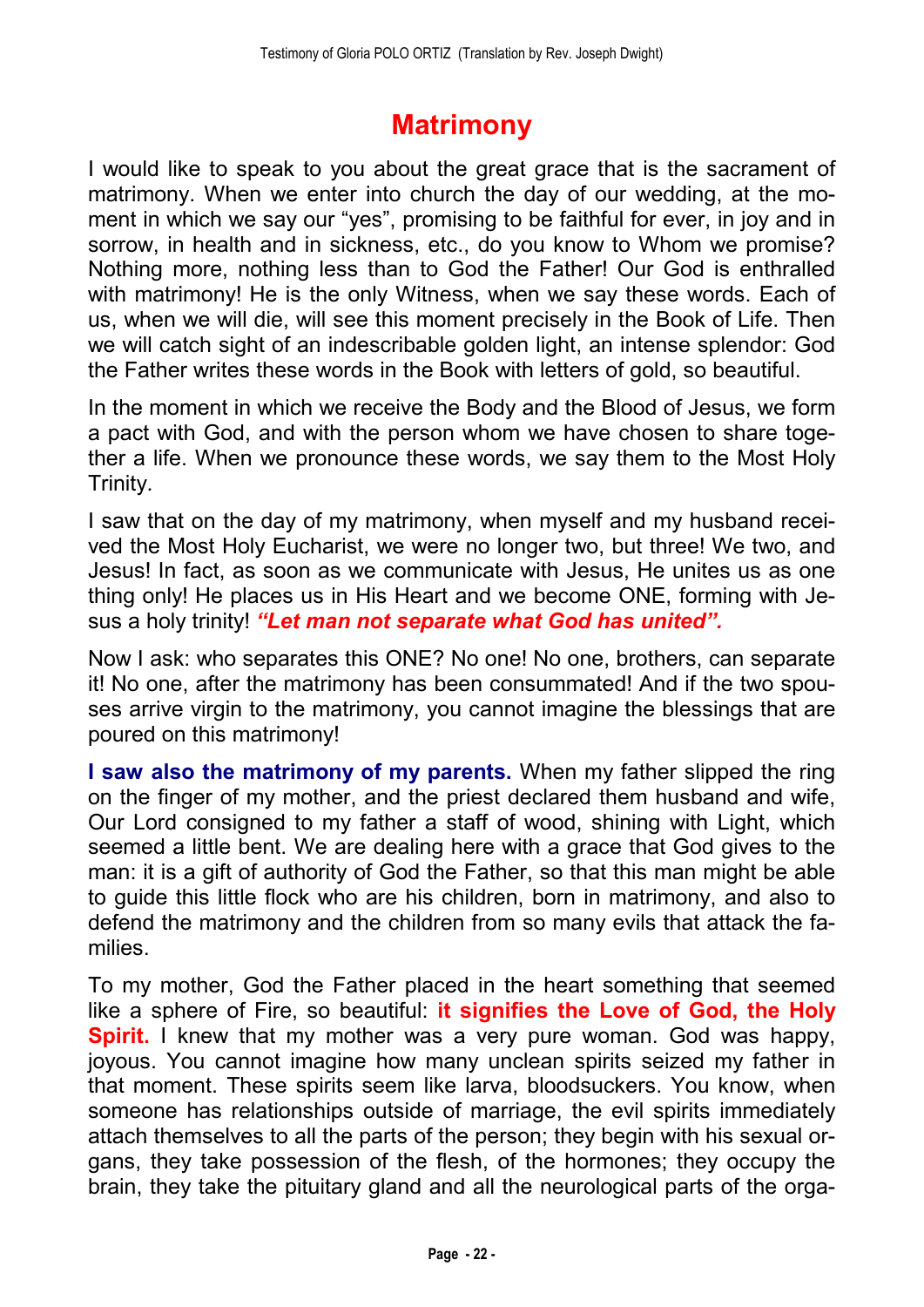nism of the person, and they begin to produce a quantity of hormones that bring the instincts lower. They transform a child of God into a slave of the flesh, of his own instincts, of his sexual appetite, that which brings the person to be that which, as they say, "they enjoy life".

When a couple is virgin, it gives glory to God. A sacred pact happens with Him, who sanctifies this sexuality. In fact the sexuality is not sin! God has given it as a blessing, because sexuality is God and the couple. Where there is the sacrament of matrimony, (also if the spouses did not arrive there virgins), God is present in this sacramental bed! Because in the wedding bed, blessed by the sacrament of matrimony, there is the Holy Spirit; even in the meals of this couple there is the presence of the Lord God, who blesses the food. God remains enraptured before matrimony; He is happy to accompany the spouses in their new life, in this beginning of a new life together. The couple and the Lord form a Trinity. Unfortunately many spouses do not know this, they do not have this notion... And they do not even think about God: they marry only because of tradition, and not for faith... They think only to go out of the church to go to have a party, to eat, to drink, to take off on the honeymoon...

Keep in mind that in this there is no evil: the evil lies in leaving the Lord outside of all of this. As I did, who left the Lord on the street; it did not even enter my head to invite Him in my new life, in our new house. He, in fact, has pleasure that we invite Him to enter and to be with us forever, in the joys and in the moments less good; He desires that we feel His presence... Certainly, in the sacrament of matrimony the Lord is present also without being invited...

But how much more beautiful it would be if of this presence we might be conscious...

In the matrimony of my parents, the most beautiful thing was that God gave back to my father the gifts and the Grace that he had lost: this because he married my mother, who was a woman very pure in sentiments, and virgin. I looked at my father, his disordered and filthy sexuality. But because he was very "macho", and his friends having begun to put into him poison, telling him not to let the wife charm and dominate him, and that he had to continue his life as before, and so two weeks after matrimony he ended up in a whorehouse, in order to show his friends that he was continuing to be the same, that he did not let himself be dominated by the wife...

Do you know how his staff of authority and protection, that God gave him, ended up? The devil took it away from him! And all those evil spirits, those unclean beings, returned to take him to themselves. From pastor of his flock, my father transformed himself into a wolf of his own family and of his home!

When one is unfaithful to his wedding, he is unfaithful to God. He is lacking in his word, to the oath that he made, to God and to the person that he married, in the day of his matrimony. He does not do what he promised. If someone has the intention of not being faithful to his own marriage, it is better not to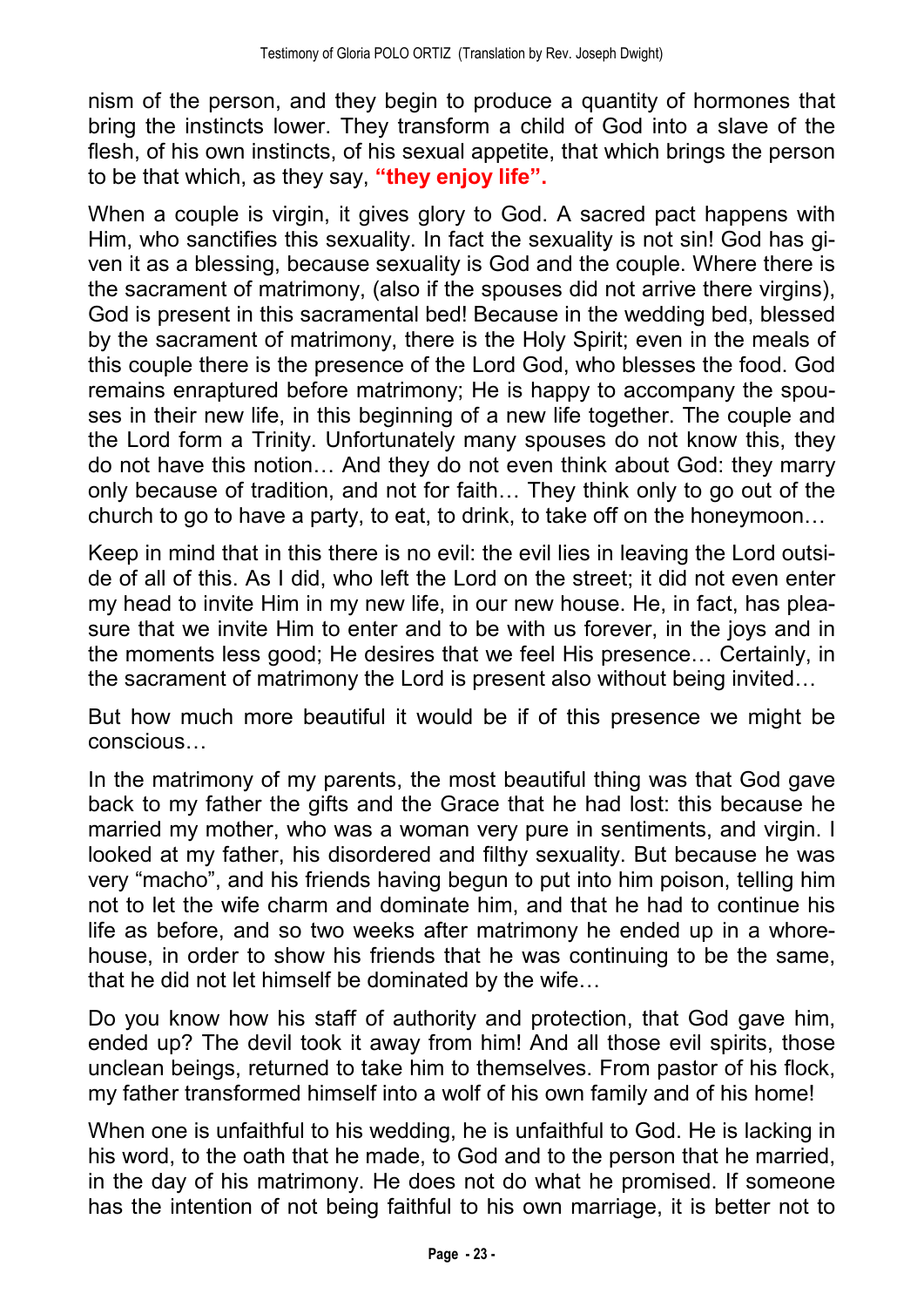get married. The Lord tells us: if you are unfaithful, you will condemn yourself! If you will not be faithful, do not get married! Son, daughter, ask me the grace to be faithful to your wife, to your husband, and to God.

How many evils come into a marriage, due to infidelity?! A husband, for example, goes to a whorehouse, or is unfaithful with the secretary. Notwithstanding the precautions, he contracts a virus; and even washing himself afterwards, that virus does not die... So, when later he has relations with the wife, the virus enters the vagina of the woman and it remains there in the bottom, and arrives to the uterus. In time it forms an ulcer, of which often the women does not notice. And when, years later, the wife goes to the doctor suffering very much, it is diagnosed cancer. Yes! Cancer! And then, who says that adultery does not kill? Moreover, how many abortions are done due to adultery? For example, how many women, who had been unfaithful and became pregnant, have recourse to abortion so that the husband might not discover it? They kill an innocent one that is not able to speak, nor defend himself! And this is only some examples. Adultery kills in so many and diverse forms! Then, we still have the courage to protest against God, when things do not go well, when we have problems, when sicknesses arrive: while it is we who procured these things with our sins, drawing evil on our life. Behind sin, there is always the evil one! We open the doors to him, when we sin so gravely! And then still we lament that God does not love us. Where is God, who permits this or that?! What nerve we have! May you know that God is the rock that protects marriage. Woe to the one who tries to destroy a matrimony! When someone tries, he collides with this Rock who is Jesus. God defends matrimony, do not ever doubt it!

I desire also to inform you to be very careful with regard to those mother-inlaws who interfere in the marriage of the children, to disturb them, causing problems in their relationships. Also if the son-in-law or the daughter-in-law, in the right or in the wrong, that they might not be to her liking, they are already married, and there is nothing more to do. The only thing is to pray for them: that they might pray for that marriage, and put it aside! Many women have condemned themselves for having interfered in the marriage of their children! This is a grave sin! If you see that something is not going right, that one of them or both are sinning, supplicate God for them, ask help from God. You can also call the couple and speak to the two, inviting them to save the marriage, to think about the children, and reminding them that marriage is for love, to give and to forgive reciprocally. One must fight in favor of the marriage, this yes: but never interfere in another way, and even less to take a position in favor of one or the other.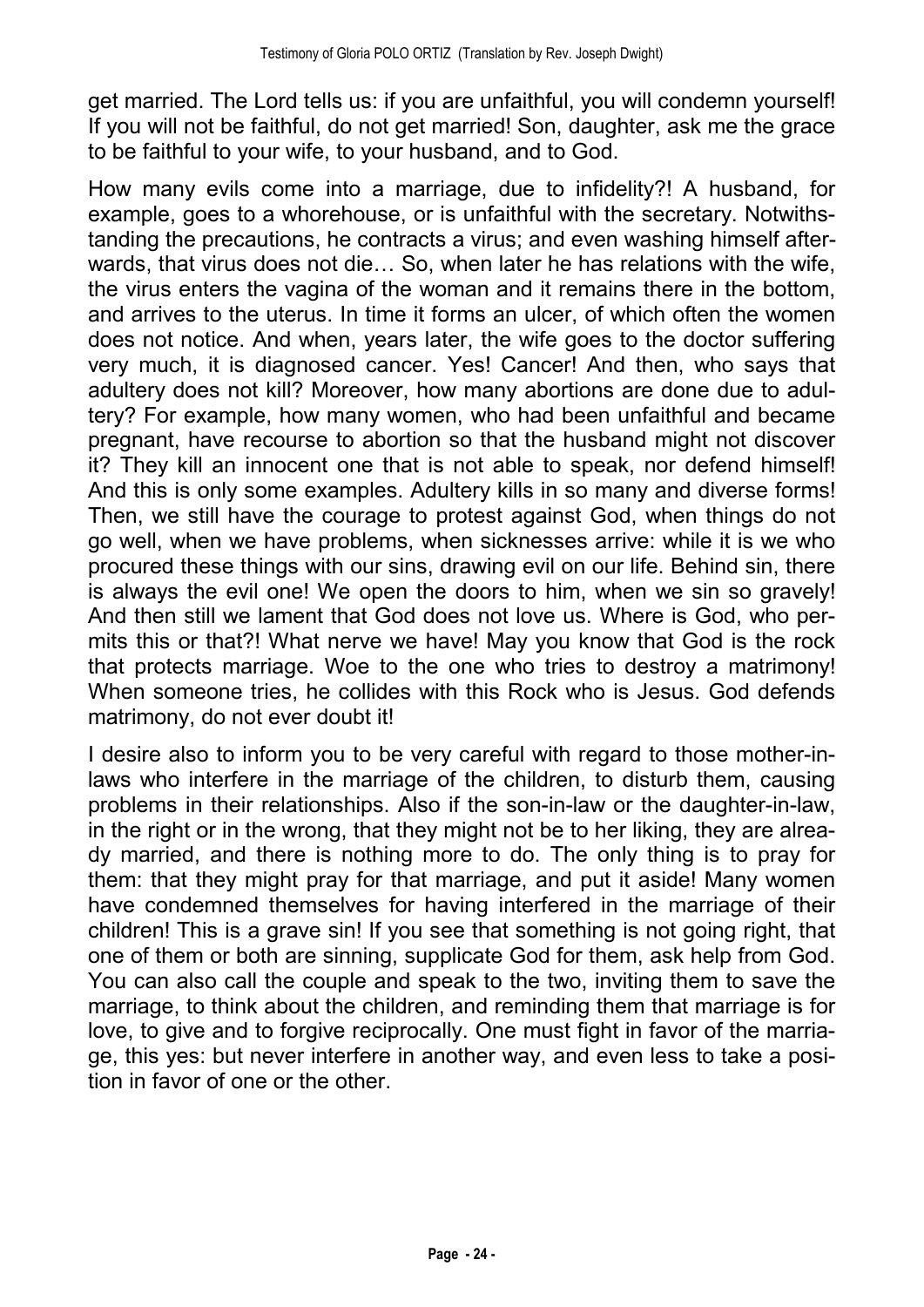## **Honor the Father and the Mother**

Jesus continued to show me everything... I already recounted to you how I was ungrateful to my parents, how I was ashamed of them; I spoke bad about them and I disavowed them because they were poor and could not give me all that my rich friends had. I was an ungrateful daughter, to the point of saying that that one was not my mother, because she seemed inferior to me. It was frightening to see a summary of a woman without God. She destroys all that she draws near to. And beyond all this, and this is the worst thing, I felt and I believed to be a very good person!

I thought that regarding the 4th commandment I would have passed through well, because my parents had cost me a lot: I spent a lot of money for them, due to their sicknesses, (all the analysis, in fact, were done by payment), because both of them had grave sicknesses before dying. It was my husband who covered the expenses, and would say: "Look after a little bit these two shameless ones, they do not leave a penny in heredity and even more it is necessary to spend a fortune for them. The parents of my friends, instead, leave goods and...". And the Lord showed me how I analyzed everything from the point of view of money, because I manipulated even my parents when I had money and power, I even profited from them.

With money I made myself god, and I trampled on even my parents. Do you know what grieved me the most? To see them there... My father was crying, seeing that he had been a good father, that he had taught the daughter to be a worker, a fighter, an entrepreneur, to be respected, because only those who work go forward... But I forgot a particular: that I had a soul, and that he was my evangelizer, with his witness. My life began to sink, with the example that he gave me. He saw now, with profound sorrow, the responsibility he had before God, since he was a womanizer, and he used to say happily, boasting to my mother and to everyone, to be very "macho", because he had many women and he could conquer all of them. Moreover he used to drink and smoke. He was also a good person, but had these vices, which according to him were not such, on the contrary he believed them to be virtues. He was very proud. I, who was just a baby and saw how my mother would cry when he spoke about the other women, began to fill myself with anger, with resentments of rage. The resentment begins with the spiritual death: I felt a frightening anger in seeing how my father humiliated my mother before people, and how he caused here so many tears... And she, did not say anything. There I began my rebellion.

When I was adolescent, I used to say to my mother: *I will never do like you. You throw the dignity of women underfoot. For this we women are not worth anything: the whole fault is due to woman like you, without dignity, without pride, who allow themselves to be trodden underfoot and to be humiliated by*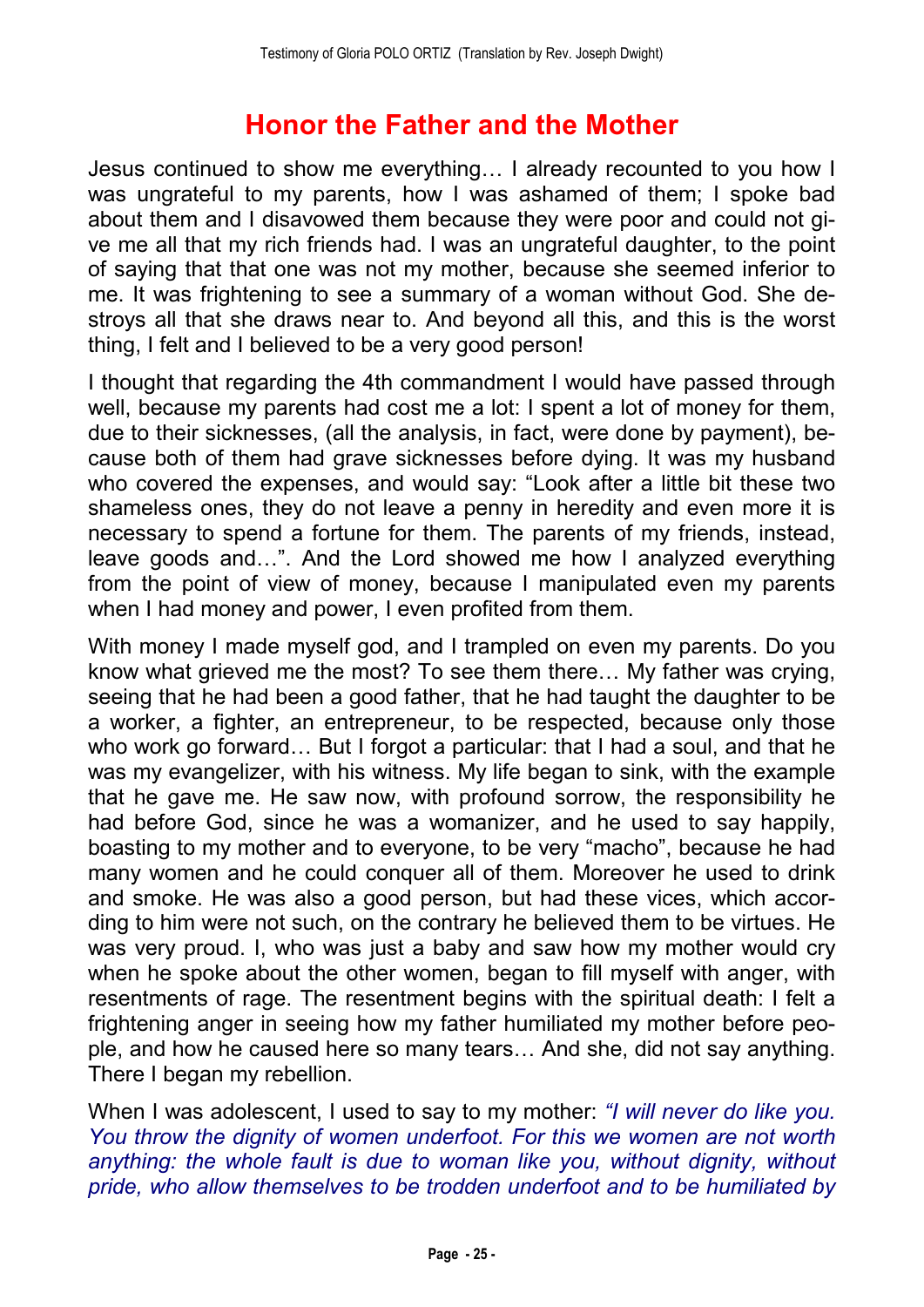*men!*" And to my father, I used to say:

*Dad, listen well: I will never permit a man to do to me what you do to Mom! Never! If one day a man might be unfaithful to me, I will vindicate myself! I do the same thing, so that he might learn!*

My father beat me shouting: *How dare you, little girl?!* I do not know why my father was so chauvinist. I said to him:

*OK, you can even beat me& But if one day I will marry, and my husband betrays me, I will vindicate myself, I will repay him with the same coin, so that men might understand and experience how a woman suffers, when a man tramples her and humiliated her is such a way!*

I filled myself with all this hate and resentment. You know, I felt so much rage, that this made of my life a rebellion: I began to live with the desire to defend the woman. I began to support abortion, euthanasia, divorce, and I counseled all the women who I knew, to vindicate themselves if their husband betrayed them! I was never unfaithful physically, but I did much harm to so many people with these counsels.

When I was finally economically well off, I began to say to my mother:

#### *Mom, get separated from Dad, because it is impossible to put up with such a man! Have a little dignity, give worth to yourself, Mom!*

Even though he was like that, I liked my father: do you know that I loved him, despite everything? Because my mother was truly a good woman, who never, never, taught us to hate, neither my father, or anyone else! ... And I, you can imagine a little bit! I wanted to get my parents to get divorced! But my mother used to say:

*No, my daughter, I cannot; I suffer, it is true, but I sacrifice myself for you, my children. You are seven and I am only one. I sacrifice myself because yours is a good father: I would be incapable of separating myself from him and leaving you without a father. And then, if I separated myself, who would pray so that your father might save himself? It is I that can beseech the Lord for him, so that he might find salvation: in fact, the pain and the suffering that he procures for me, I unite them to the pains that Jesus suffered on the Cross. Everyday I go to church, and before the tabernacle I say:* Lord, this suffering is nothing; I unite it to that of Your Cross, so that my husband and my children might save themselves. *I entrust your father to Jesus, together with the Rosary. The devil pushes him toward the bottom making him sin, but I push him up with the Rosary, I bring him before the Blessed Sacrament in the tabernacle and I say to Jesus:* Lord, he is here: I confide that you will not let me die without seeing him converted. Lord, I do not pray only for my husband, but also for all the women who are in the same situation, especially for those who, instead of kneeling down to beseech you for their husband and for their children, put themselves into the hands of the enchanters and of the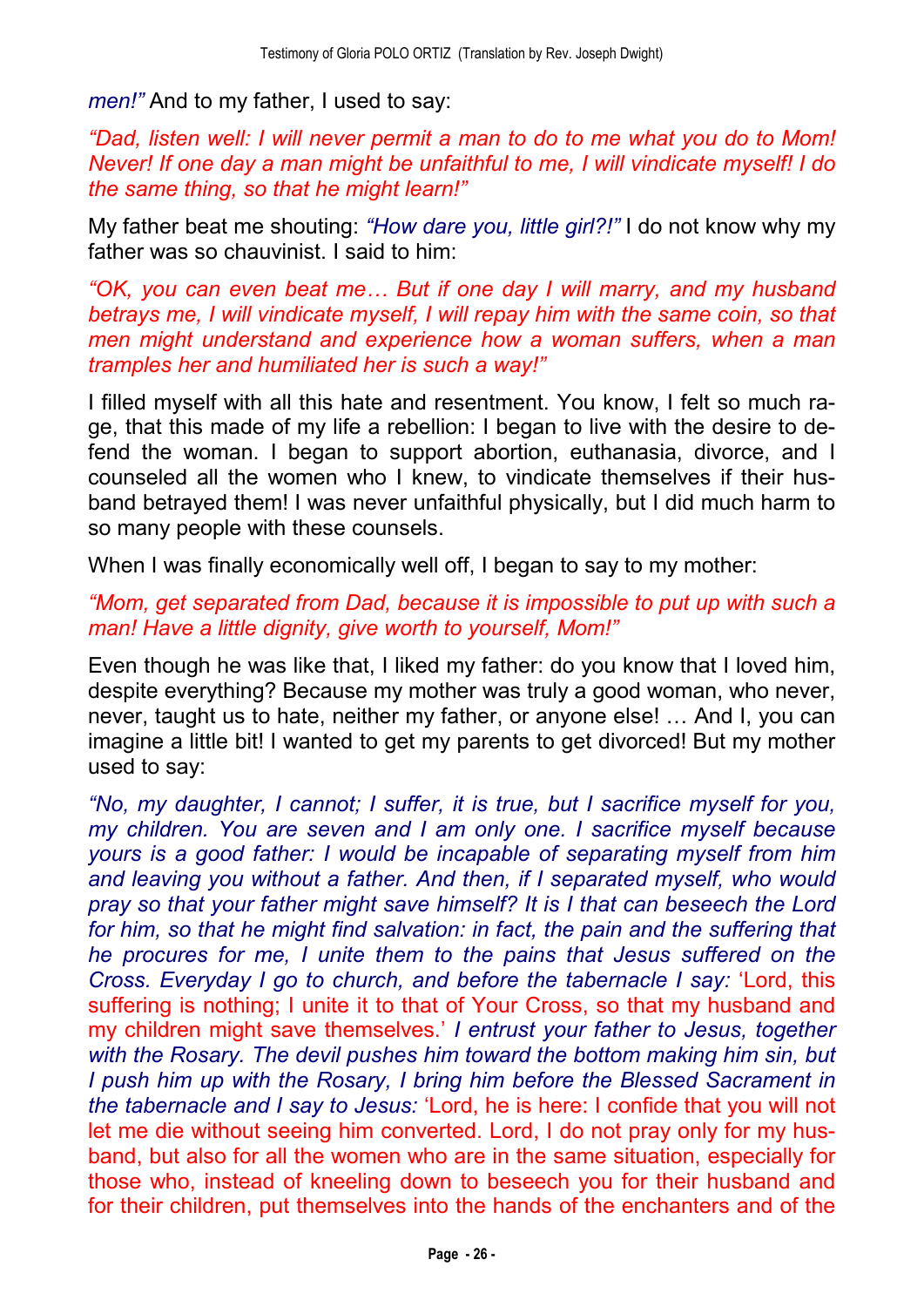fortune-tellers, or else they betray them, consigning their own soul and the family into the claws of the evil one. Lord, I pray for these women, for these families."

You know, eight years before dying, my father converted! He repented, he asked pardon from God, and the Lord pardoned him. He was in Purgatory, in the lowest part, in great suffering, so that he made reparation for his sins. To make reparation for sin is something that we do not take very seriously, we do not think about it. Certainly, often it is not possible, but precisely for this the Lord grants us the grace to make reparation for our errors through the Eucharist. Every time we participate at a Mass, the Lord gives us the grace to make reparation for the evil that we have committed. God shows us, in the life after, the consequences of our sins, of the evil that we have done to neighbor. Even a bad look, an ugly word... If we could see how terrible it is!

And how we cry, there, all these errors!

In the case of my father, my mother said to him to counsel my brothers that they might abandon the life of sin that they were leading. In fact, they were following the footsteps of the father, in infidelity, in drinking... They were his copy. If he might have done as the wife said to him, this would have been reparation. But he always responded to let the kids have fun, that they were only engaged, and that latter they would have time to change! He gave a bad example to my brothers, and he did not repair for his sins. He was crying, there in Purgatory, and he said: *I saved myself thanks to 38 years of prayer of this holy woman, that God gave me as a spouse!* My mother passed 38 years of her life praying for him!

### **Satan and His Strategy**

Those who saw the film of the Passion of Christ, will remember that while they scourged Jesus, one sees a devil with a little child, (also he a devil), who looks at Jesus and smiles. Well, may you know that today he is no longer a baby, but a malefic genius, enormous and perverse, who keeps in slavery many peoples, with the pleasures of the flesh, with magic, with erroneous theologies, as for example those which affirm that the devil does not exist. Imagine the astuteness of the devil, who denies himself! He makes us believe that he does not exist, in order to be able to act undisturbed! Yes, he guides the instructions of men in order to make them believe that he does not exist, and so to bring us to destruction. He finds a way to confuse even those who believe in God; when there are true apparitions, for example, he makes to believe that they are false. He confuses the people in thousands and a manner, taking advantage of the weak side of each one. Many Catholics, believers and practicing, go to Mass and to the magician at the same time. Because the evil one makes to believe that there is nothing evil here, and that we go to Heaven all the same, because we certainly do not use magic to do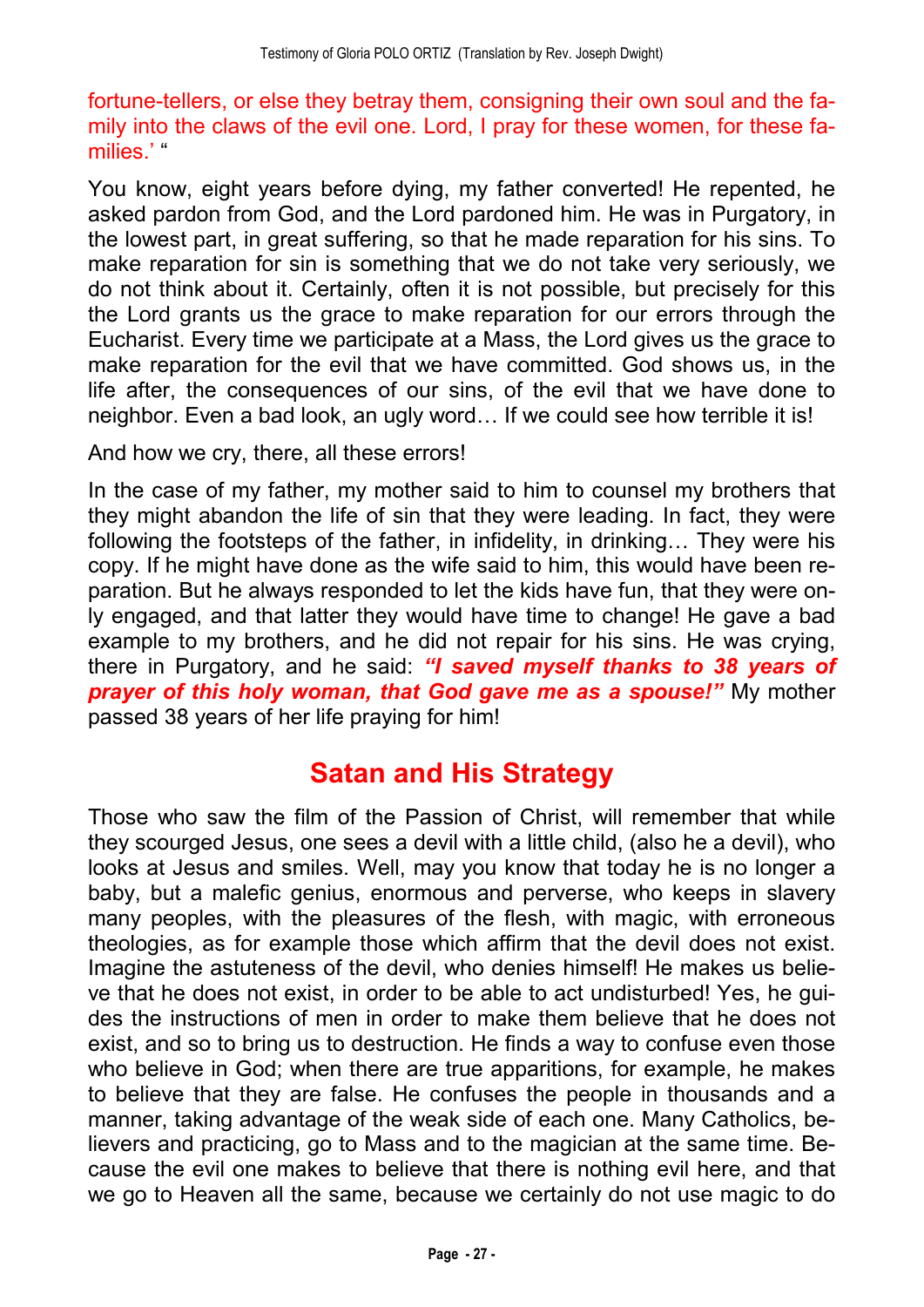evil to someone! The devil guides, uses and directs all of this with a very well prepared strategy. You know therefore that, when we have recourse to magic, it does not matter for whatever, the beast imprints his seal. When we go to some enchanter, or diviner, or fortune-teller, or astrologer, or to one who invokes the spirits, in all of these places the devil places his seal, his stamp.

I found myself in one of these places when I went with a friend, who brought me to an enchanter to consult her, to predict my future: there I was marked by the beast. The evil one put on me his seal. The worst thing was that, beginning from that day, in which by way of that lady I received the stamp of evil, I began to have disturbances: nocturnal agitation, nightmares, anxieties, fears, and even a profound desire to suicide! I did not understand the why of these desires! I cried, I felt unhappy, and never again did I feel in peace. I prayed, but I felt the Lord far from me: never again did I sense that nearness with Him, that instead I had when I was little. Of course! I had opened the doors to the beast, and the evil one had entered with force into my life.

### **The Lies and the First Confession Badly Made**

When I was still little, I learned unfortunately that, in order to avoid the punishments of my mother, rather severe, lies were perfect: so I began to go with "the father lies"; I formed an alliance with him, and I became such a great liar that, to the measure in which my sins grew, increased also the size of the lies... I knew, for example, that my mother had a great respect for the Lord. For her, the name of the Lord was sacred, it was most holy, so I thought I had the perfect weapon! I used to say to her: "Mom, for beautiful Christ, I swear that I did not do this!" In this way I finally succeeded in avoiding the punishments. With my lies, I put the Most Holy Name of Christ in my rubbish, in my wickedness, in my garbage, filling myself with so much filth and so many sins... I learned that the wind carried them away, and when my mother strongly insisted, I said: "Mom, listen! That a lightning bolt might strike me if what I say is a lie!" These words I used many times... And you see! A lot of time passed, but truly a lightning bolt ended up striking me! And if now I am here, it is only because of the Mercy of God.

One day, my girlfriend Estela said to me:

*But look a bit, you are already 13 years old and you still have not lost your virginity?!*

I looked at her frightened! *How would this be&? What do you mean by this phrase?!*

My mother always spoke to me on the importance of virginity; she said that we are dealing with the ring of Matrimony with the Lord. But my girlfriend, with an air of superiority, said to me:

*My mother, as soon as I began to menstruate, she took me to the gynecolo-*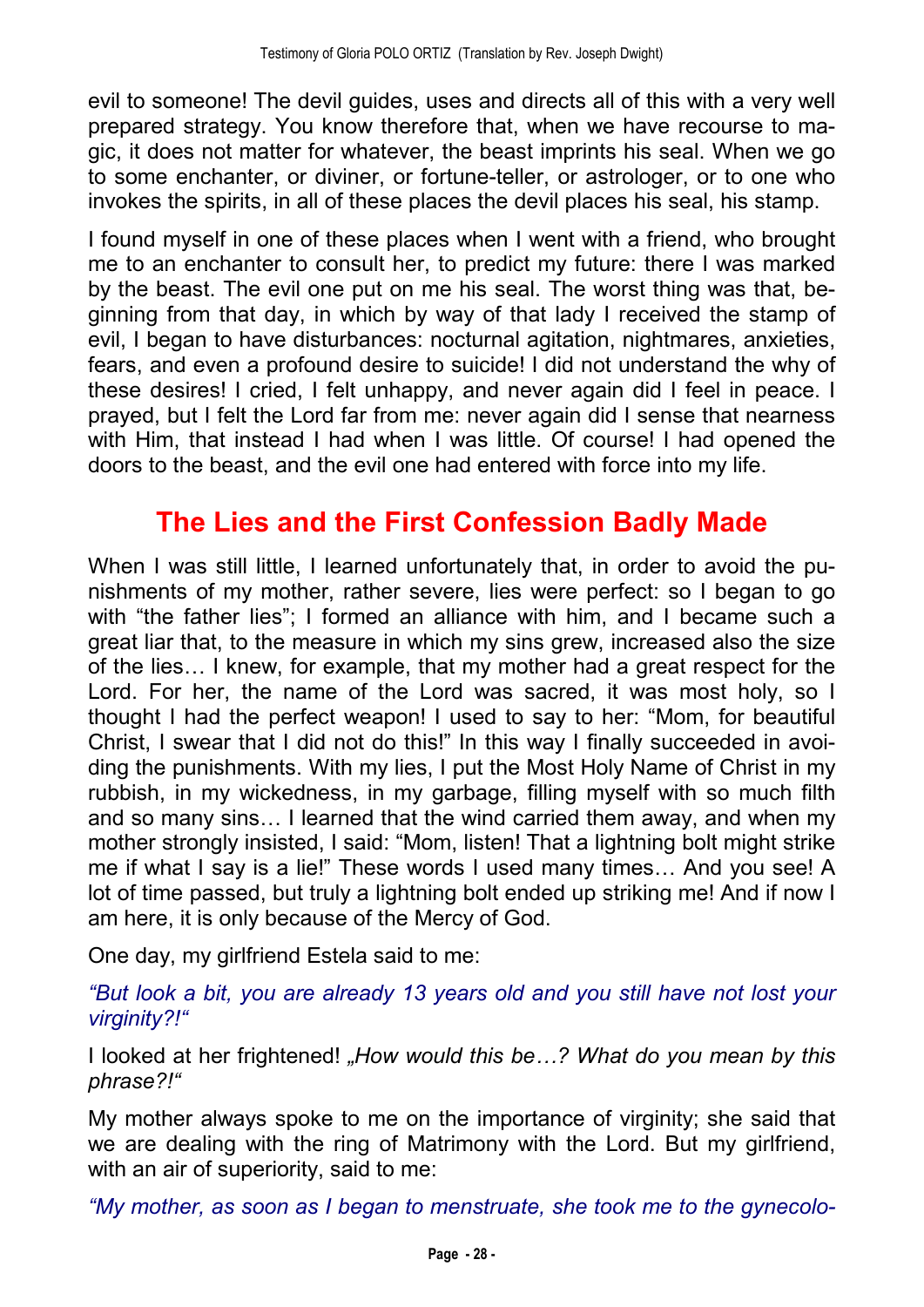*gist, and now I take the pill!* I did not even know what it might be, at that time! And so she explained to me what are contraceptive pills to not have a pregnancy, and she added that she already slept with the cousin, with the friend, with this one and that one... An enormous list! She affirmed that it was a very beautiful thing! My friends said to me: You really do not know anything?" Since I replied no, they promised to bring me to a place where they all had learned. I was worried: I knew where they would have led me! I began to peep into a new world for me; new and completely unknown.

They brought me to a cinema, rather ugly, which was at the center of the city, to see a pornographic film. Just imagine the fright?! A girl of 13 years, which at that time did not even have a television at home! You can imagine how it was to see such a film! I almost died of fright! It seemed to me to be in hell! I would have wanted to flee at full speed, from there... But I did not, for shame before my girlfriends... But I wanted so bad to get out of there, I was very frightened!

On the same day I went to Mass with my mother. I was so frightened, that I wanted to go to confession. She remained before the tabernacle to pray. In the confessional, I said my usual sins: that I had not done my duties at home, at school, that I was disobedient... These were more or less my habitual sins. I always went to the same priest, thus he knew more or less already my faults; but that day, I also said that I went to the cinema hidden to my mother. The priest, surprised, almost shouted: "Hidden from who?! Where did you go?!" Dejected, I looked toward my mother and I saw that she was tranquil, at her place... Fortunately she did not notice anything! Imagine if she had heard...! I got up from the confession, angered with the priest, and naturally I did not say what type of a film I had seen! If only to have said to had gone to the cinema in a hidden way, the priest was so scandalized, imagine if I would had said what I saw, what would he had done to me...! ... He would have beat me?!

It was then the beginning of the astuteness of Satan! In fact, from that time, I began to make bad confessions. From then on, I selected what I would say in confession: This I confess, but not this; this sin I tell the priest, but this other one no!" ... My sacrilegious confessions began! I went to receive the Lord knowing that I did not confess everything! I received Him unworthily! The Lord showed me how terrible was the degradation of my soul, as was grave this process of spiritual death... To the point that, at the end of life, I did not believe anymore in the devil, or in anything. He showed me how, in infancy, I walked hand and Hand with God, I had a deep relationship with Him, and the sin did such that I let go, a step at a time, His hand. Now the Lord said to me that, those who eat and drink His Body and His Blood, eat and drink their condemnation: I ate and I drank my condemnation! I saw, in the Book of Life, how the demon was desperate because at 12 years old I still believed in God, I still went to Eucharistic adoration with my mother... It was terribly despai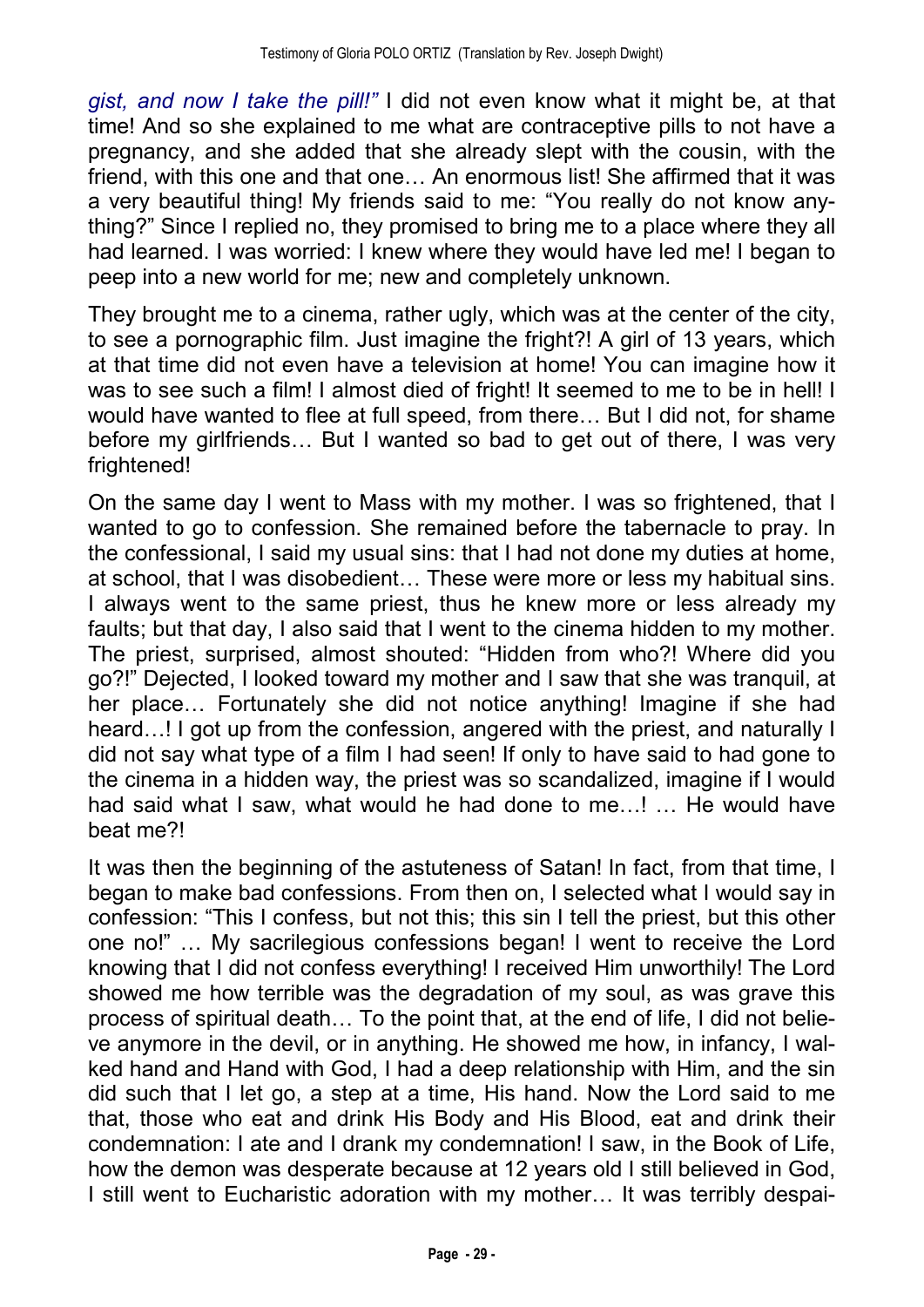ring, in seeing this.

When I began my life of sin, the Lord made me feel that I was loosing the peace in the heart. There began a battle with by conscience, and what did my girlfriends say to me? They told me: What?! Go to confession?! You are stupid, you are out of fashion! And with who, then? With these priests, greater sinners than us?!" None of them went to confession. I was the only one who still went. I began a war between that which my girlfriends told me and that which my mother and my conscience told me... Slowly, slowly, the balance began to tilt, and my girlfriends won. So I decided to no longer go to confession: I would no longer confess to those old men, who were scandalized just because I went to the cinema!

See the astuteness of Satan! I distanced myself from confession at 13 years old. He is an expert, you know? He puts mistaken ideas in our head! At 13 years old, Gloria Polo was already a living corpse, in spirit. But for me it was important, it was a motive of pride, to belong to that little group of girlfriends, of refined and expert girls... When we are 13 years old we think we know everything, and everything that has to do with God is out of fashion, or idiotic. What the "in thing" is, instead, is to exploit...

I have not yet told you that, when the Voice of Jesus was heard, and the demons left from there because they could not stand that Voice, one of them remained. He had authorization from the Lord to remain. This demon, enormous, shouted with horrible screams: "She is mine! She is mine! She is mine!" Only he remained, because it was that one which led, manipulated, and with his strategy guided, my weaknesses so that I might sin! It was he who pulled me away from confession! For this, the Lord permitted him to remain next to me, and this is why that horrible demon shouted that I belonged to him, and he accused me. He had permission to stay, because I died in mortal sin! From 13 years old when I no longer went to confession, up to then, many times I made bad confessions. I therefore belonged to that demon, and he could remain during my judgment! Just imagine my shame, in seeing with horror my sins so numerous, and even more with that horrible thing to accuse me and to say that I was his! It was horrible!

The devil drew me away from confession, and so in this way he took from me the cure and the cleaning of soul; it was not gratuitous the sin that I was committing. On the spotlessness of my soul, the evil one put his mark, a mark of darkness... And this white soul began to fill itself with darkness. Never did I receive Holy Communion well: only for the First Communion did I make a good confession. From then on, never again: and I received my Lord Jesus Christ unworthily. When we go to confession, we must always, always, ask the Holy Spirit that he might illumine and send His holy Light on the darkness of our mind: because one thing the evil one does, is to obscure our mind, so that we think that nothing is a sin, that all is well, that there is no need to go to the priest to confess ourselves, - and even more, they are greater sinners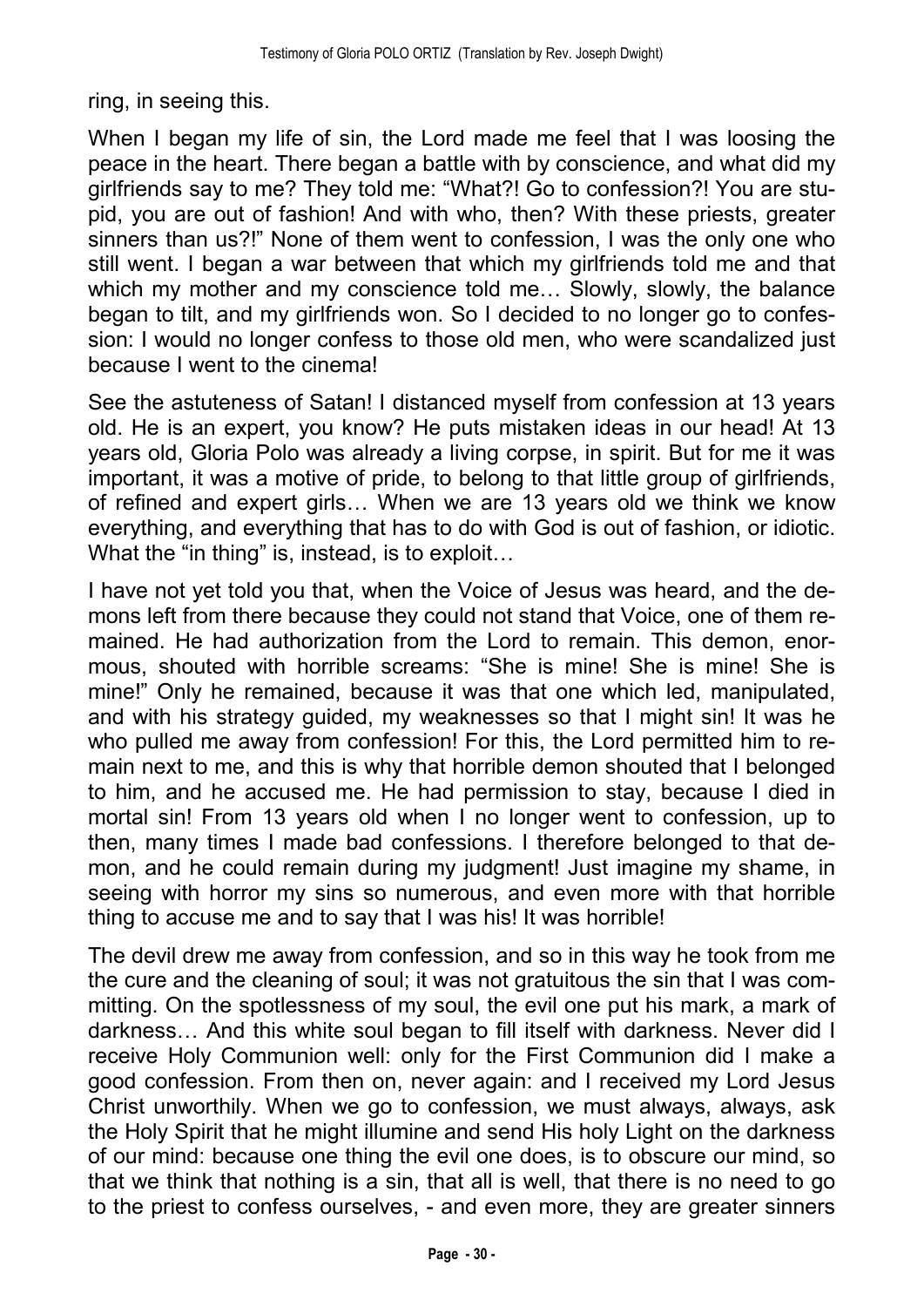than we are - , that confession is out of fashion. Clearly, it was more convenient for me not to go to confession.

## **The Abortion of the Girlfriend**

At 13 years old, my girlfriend Estela became pregnant. When she told me, I asked her: "But were you not taking the pill?" "Yes  $-$  she replied  $-$  but it did not work!" "And now...? What will you do?" She told me that she did not know. She did not know if it happened in that party, or in that walk, or with the fiancée!

In the month of June she went on holidays with the mother. She was already five months pregnant. When she returned, she was surprised: she did not have any panic, and seemed to be a corpse! She was very pale, and of that extroverted girl that played with everything, nothing was left. By now she was no longer the same.

You know, neither of us liked to go to Mass. But, since our school was run by Religious Sisters, we had to go with them. There was an old priest, who prolonged the celebration, and to us these Masses seemed like eternity, they never would end. For the whole time of the Mass, we played, laughed, without giving the least attention to the celebration... But one day arrived a new priest, very young and nice looking. Our comments were that a young man so attractive was wasted by becoming a priest... We agreed to see which one of us would have succeeded in conquering him! Think about it a little bit!

The Sisters were the first to go to Communion, and immediately after we came up, all of us without going to confession! We went as agreed, to see who would have conquered the priest! We had to unbutton our blouse in front of him, at the moment in which he would give us the Communion, and that the one which might have succeeded in making him tremble his hand, would be the one who had the better breasts. That was the sign to understand that she had attracted the attention of the priest.

... The diabolical things that the evil one made us do! ... And we to believe that it was pranks! To what point we were...!

And so, when my girlfriend Estela returned from vacation, she was no longer the joking one, always playful and cheerful. Now her face was off, sad, very sad. She did not want to tell me anything; but one day when I was at her house, she said to me, lowering the skirt: When my mother found out that I was pregnant, she got so mad, so much, that she took me immediately by the hand, she put me in the car, and she took me to the gynecologist. Having arrived there, she said to the doctor: ... She is pregnant! Do me this favor, ask whatever price you want, but I need that you operate on her immediately and resolve for me this problem!" My girlfriend opened the closet of her room,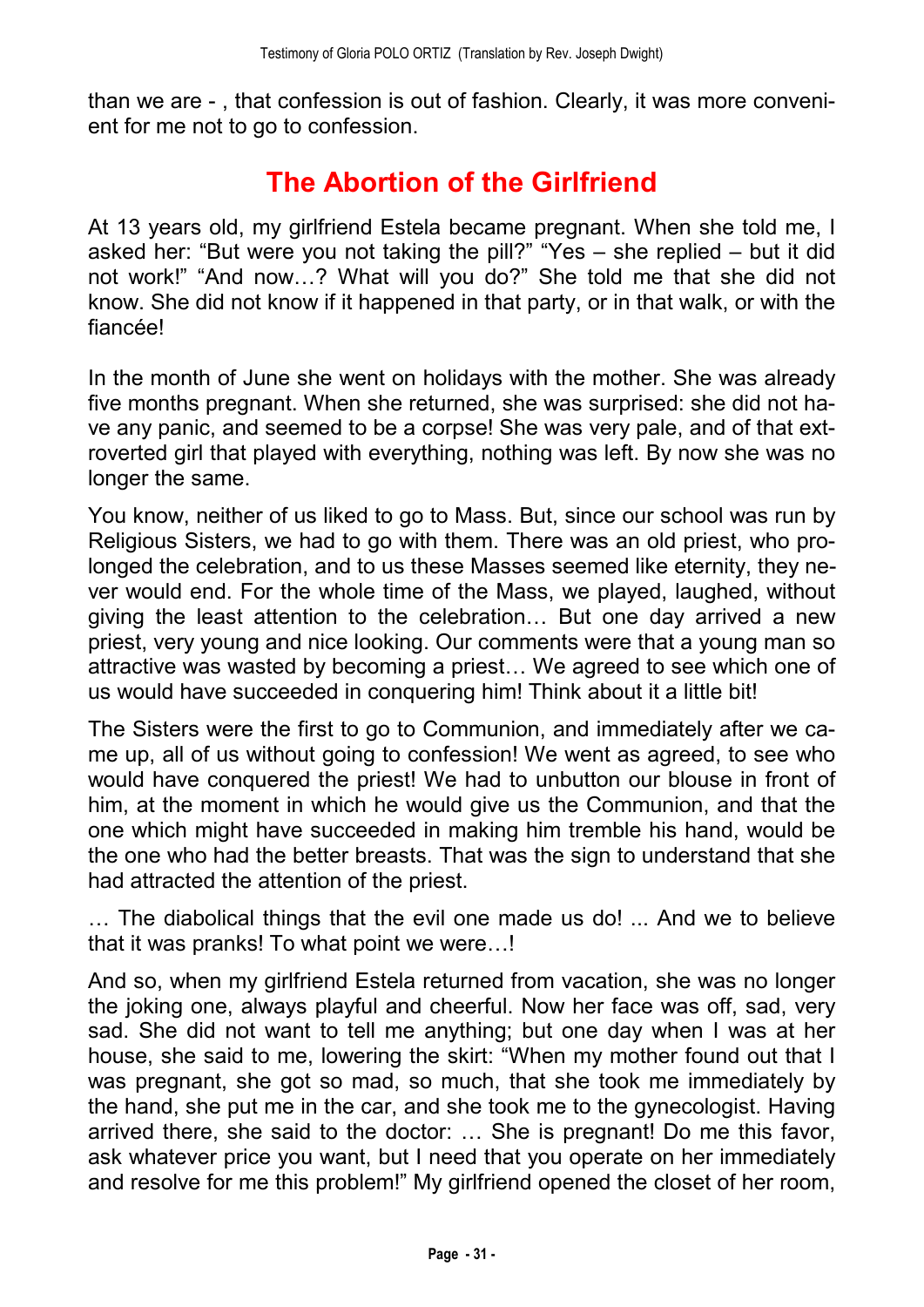and I saw a glass bottle, with a red cap, full of liquid... There inside was a baby completely formed! I will never forget it! Above the bottle cap, the box of contraceptive pills! Just imagine...

See how sin blinds a sick person, and a spiritually infirm mother, to the point of bringing the daughter to abort, and even to put the fetus in a bottle so that never again one forgets to take the pill... And to leave it in the closet, so that, as soon as she opens the door, she might immediately see that macabre container, and over the cap, the box with the pills! Simply macabre and absurd! It is this what the demon does, when we open the doors with sin, and we do not wash ourselves in confession! When I asked my girlfriend if she suffered from all this, and if she was sad, she replied ironically: "And why should I be sad? On the contrary, it is better now that they have freed me from this problem!

But it was a lie, because she never returned the same! A little while after, she entered into depression! A terrible depression! ... Then she began to use LSD, and naturally, I being her best friend, she offered some to me, but I became frightened. On one hand, I would have liked to try it, because she told me that the drug makes you feel very good, that you seem to fly, to be on the clouds, and so many other wonderful things that enticed me to try... But I could not! I remained frightened and I told her no, because certainly the odor of the drug would have remained on me; so my mother, who had a good sense of smell, would have discovered this... and would have killed me!

I did not try it! The Lord showed me, now, that it was not for fear of my mother that I did not try it, but for the Grace of God, because I had a mother who prayed, and her prayer with the Rosary sustained me, and inhibited me from descending so low.

But my girlfriends were not happy, they began to talk with me, they screamed, and were disgusted for my refusal... But I could not, I could not! This was one of the many graces that I received merited by a mother full of God, who prayed for me, who lived united to the Lord.

## **The Lose of Virginity - What Abortion Is**

13 years went by, 14, 15, and I arrived to 16. Unfortunately, at this age I came to know my first fiancée and I went with him! The pressure from my girlfriends began. I was considered the black sheep, for the fact of being still virgin. Now that I had a fiancée, there began the psychological pressure! I had promised them that, when I would have a boyfriend, and then yes, I would have had relations; but before, no! ... Now, I no longer had excuses! I said to my girlfriend Estela: "But... And if I get pregnant like you?" She replied that no, do not go and talk about this, because by now there were other methods, like for example condoms. In her time there existed only the pill, but now I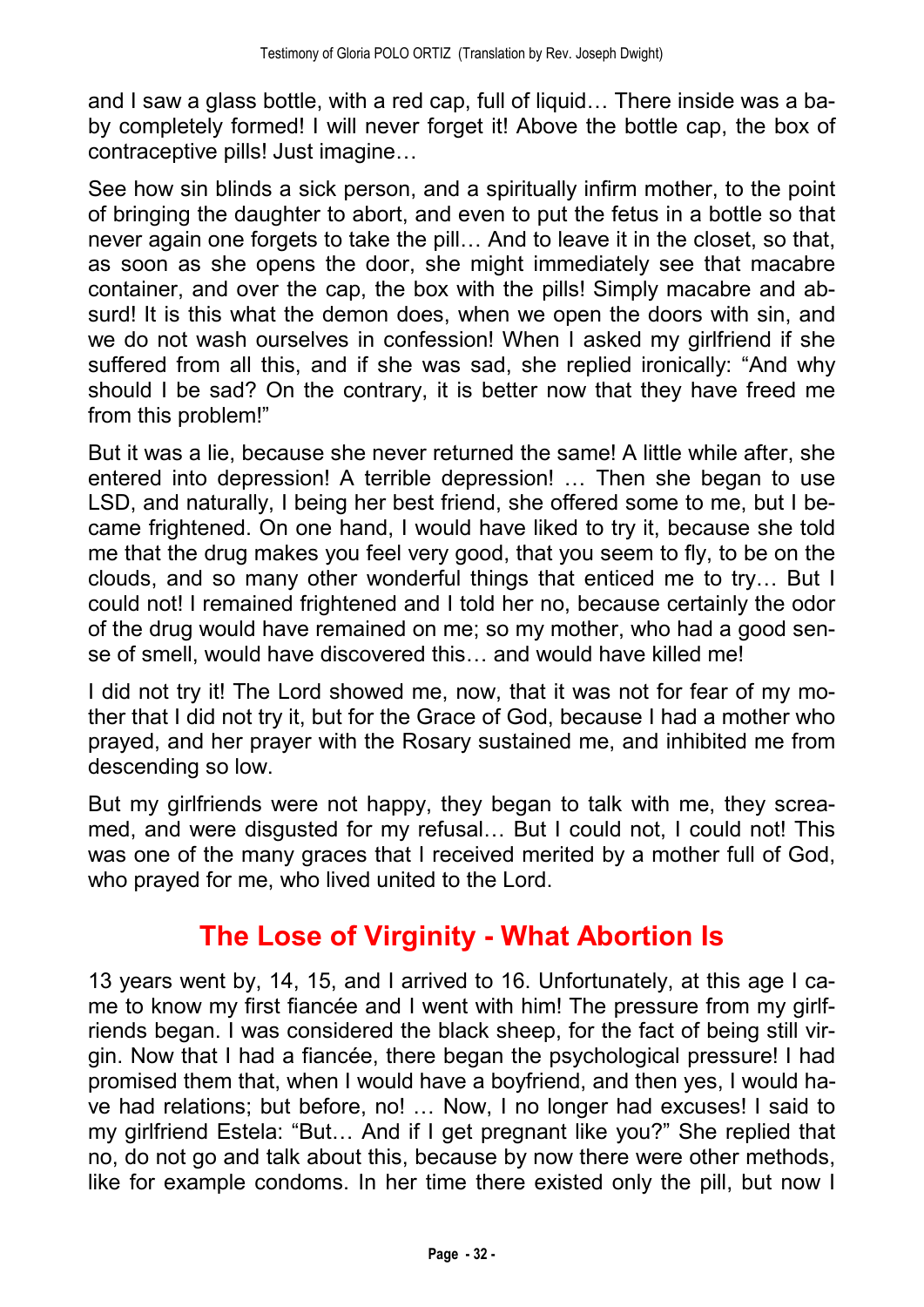would not have problems. She told me that she would give me 5 pills to take all on the same day, and to use the condom... And nothing would happen to me.

I felt bad at the thought of having to maintain this promise, but I did not want to make a scene with them.

When it happened... I realized that my mother was right, when she said that a girl who looses her virginity burns out. I felt exactly this, that something died in me... As if I had lost something, that I could no longer recuperate. This was the sensation that remained with me, together with an enormous sadness. I do not know why they say that sex is beautiful! I do not know why the youth say they experience pleasure! I do not think it is so good! In my country, Colombia, one sees on the TV so much publicity that speaks of secure sex, with the condom, and it encourages the use of it. There is so much exploitation of sexuality... I feel so much sadness in seeing this! If they only knew! If they only knew...

In my case, I assure you that I felt very sad, and I had a tremendous fear to return home, and that my mother might realize what had happened! Never again would I be able to look at her in the eyes, with the fear that she might see, in mine, that which I did! I felt anger and rebellion, about myself and toward my girlfriends, for having been weak, for having done something that I did not want to do, and that I did it only to please them...

You must know that, notwithstanding the counsels of my girlfriend, and despite all the precautions, during my first relationship I became pregnant!

Try to imagine the fright of a girl of 16 years being pregnant! (She cries). I began to note many changes in my body... Even in the midst of the fear, all the same I began to feel tenderness for this creature that I carried in my womb!

I spoke with my fiancée - later he became my husband - and I told him about this. He was surprised. I hoped that he might say that we would be married! I was 16 years old and he was 17 years old. But he said to me that we could not upset our life, and that I had to abort! Very worried, sad, very sad, I went to my girlfriend Estela, and she said to me: "Do not worry! It is nothing! Remember that I have already gone through it several times! I was a little sad the first time, the second time it was already easier, and the third time by then you do not feel anything!" "But can you imagine when I arrive home, and my mother sees me with such a wound? She will kill me!" "Do not worry, now they do not make wounds so big. The incision that you saw on me was enormous because also the baby was already very large, but in your case it is still very small, do not worry! Nothing will happen to you, your mother will not even notice!

Oh, brothers, what sadness! What a great pain! How the devil makes us see things! ... As if it were nothing, as if it were something without importance! ...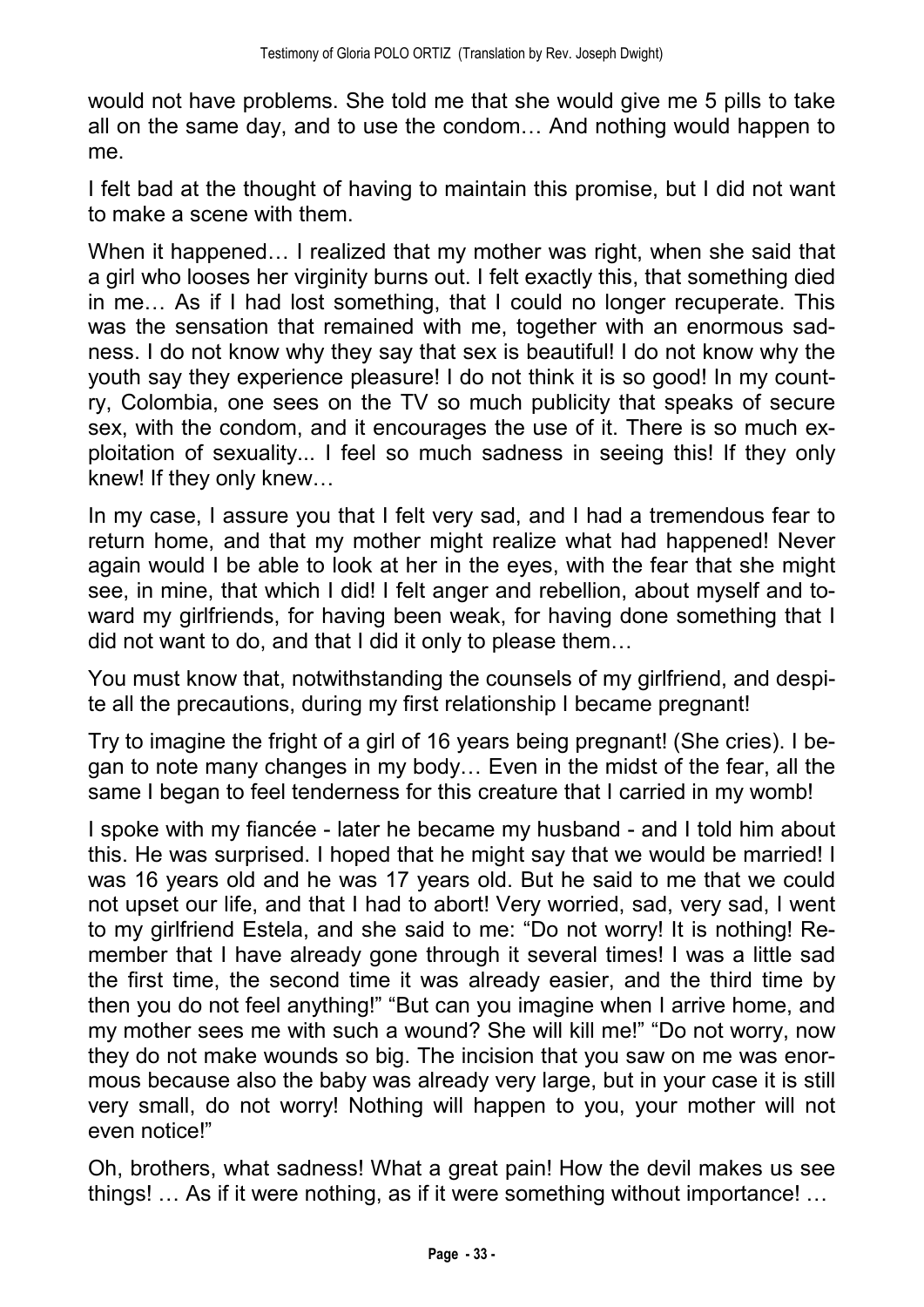As if an abortion provoked the most natural thing in the world! On the contrary, stupid people feel bad! That sex is to be consumed, without remorse, without fault! But do you know why the evil one does this? Why he leads people to this? Because, among other reasons, he needs human sacrifices! In fact, for every abortion provoked, Satan acquires ever more power.

No one can imagine the consternation, the fear and the sense of guilt when I arrived in that hospital, (a good distance from my house), in order to abort! The doctor gave me an anesthetic. But when I woke up, I was no longer the same! They killed that creature, and I died with her! (She cries).

You know, the Lord showed me in the Book of Life that which we do not see with the eyes of the body, and what happened when the doctor did the abortion. I saw the doctor who, with a type of pincers, grabs the baby and breaks him into pieces. This baby shouts, with so, so much force! Even though there has not passed even a minute from the moment of fecundation, it is already an adult soul. We can use the pill of the day after, or whatever kind of means, but we are always dealing with killing a baby with an adult soul, completely formed: because it does not grow like a body, but is created by God in the same instant in which the ovum and the sperm meet, in that precise moment! I saw in fact, in the Book of Life, how our soul, as soon as the two cells touched, form a spark of beautiful light, and this light seemed to be a sun that comes from the Sun of God the Father. In an instant, the soul created by God is adult, mature, in the image and likeness of Him! That baby is immense in the Holy Spirit, who comes out of the Heart of God!

The womb of a mother, immediately after the fecundation, illuminates suddenly from the splendor of this soul, and of it's communion with God. When you tear out this baby, this life... I saw how the Lord jumps, when this soul is ripped from His hands. When they kill him, the baby cries out so much; all of Heaven trembles! In my case, when I killed my baby, I heard him cry out a lot, but so strong! I saw Jesus on the Cross who cried out and suffered for this soul, and for all the souls that are aborted! The Lord cries from the Cross, with so much pain, to much sorrow...!!! If you might have seen, no one would have the courage... to provoke an abortion (She cries)

Now I ask you, how many abortions are done in the world? How many in one day? In one month? ... Do you understand the dimensions of our sin? The pain, the suffering that we procure for our God? ... And how much He is merciful, how much he loves us, notwithstanding the monstrosity of our sins? Do you understand the suffering that we procure to ourselves, and how evil takes possession of our life?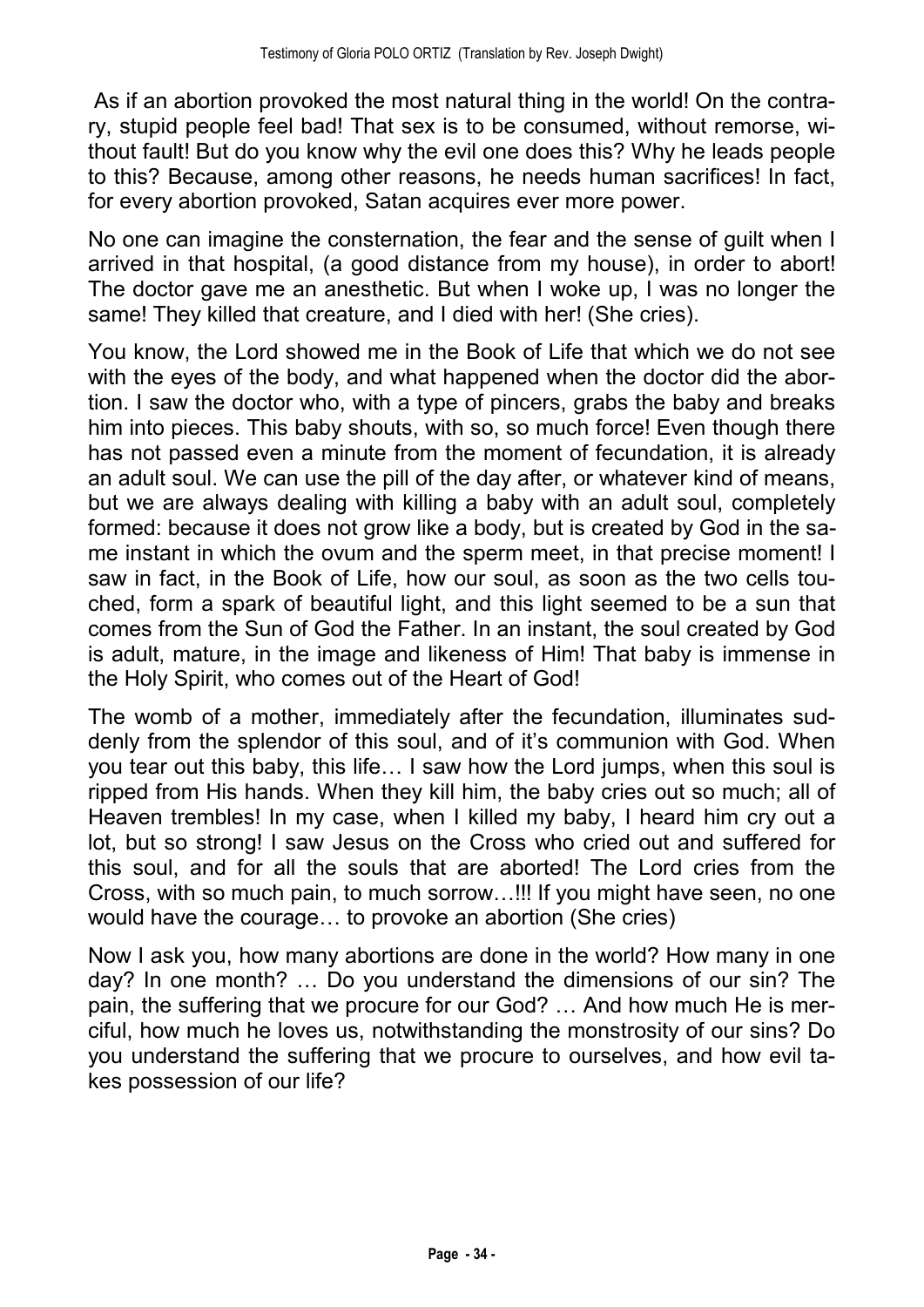## **Abortion Is the Gravest Sin; It Is the Most Terrible of All**

Every time that the blood of a baby is scattered, it is a holocaust to Satan, who acquires in this way still more power. And this soul cries out. I repeat, we are dealing with a mature adult soul, even though it does not yet have eyes, nor flesh, nor a formed body... It is already completely adult. And this his cry so great, while they kill him, devastates all of Heaven. On the contrary, it is a cry of jubilation and of triumph in hell. The only comparison that comes to my mind is the finals of a world soccer championship: imagine all that euphoria, but in an enormous stadium, so immense so as to loose sight of the boundaries, full of devils who cry out like crazy beings their triumph.

They, the devils, threw on me the blood of those babies that I aborted or that I contributed in killing, and my soul became black, completely black.

After the abortions, I thought by now that I no longer had sins... The saddest thing was, instead, to see that Jesus showed me how, also in my family planning, I was killing... Do you know why? I was using the IUD (intrauterine device) as a contraceptive. From 16 years old, up to the day that the lightning bolt struck me! I took it out only when I wanted to get pregnant, (once married), to then put it immediately back afterwards.

I want to say to all the women who use these intrauterine devices: yes, they provoke abortions! I know that it happens to many women, - because it happened also to me - , to see often clots of blood rather large during the menstrual period, and to feel pain much stronger than normal. We go to the doctor, who does not give much importance to the fact: he prescribes a painkiller, an injection if the pains are too strong, telling us to not worry, that it is normal, because we are dealing with a foreign body, but there is no problem. Do you know what it is, instead? It is a micro abortion!!! Yes! Micro-abortion! The intrauterine devices provoke micro-abortions, because as soon as the ovum and the sperm unite, as I already told you, right from that moment is formed a soul, that does not need to grow, being already adult: these devices do not let the fertilized ovum to implant itself into the uterus, which thus dies. That soul is expulsed! For this we are dealing with a micro-abortion. A micro-abortion is an adult soul, completely formed, which was not permitted to live. It was very painful to see how many babies were fertilized, but then expulsed. These little suns, originating from the Sun of God the Father, these divine sparks, could not grab on to the uterus due to the IUD. How they cried out, while they were torn out from the hands of God the Father because they could not implant themselves!!! It was a dreadful scene...! And the worst is that I could not say that I did not know!

When I would go to Mass, I would not pay attention to what the priest said. I did not even listen, and if they might had asked me which verses of the Gospel had been read, I would not have known what to respond. You must know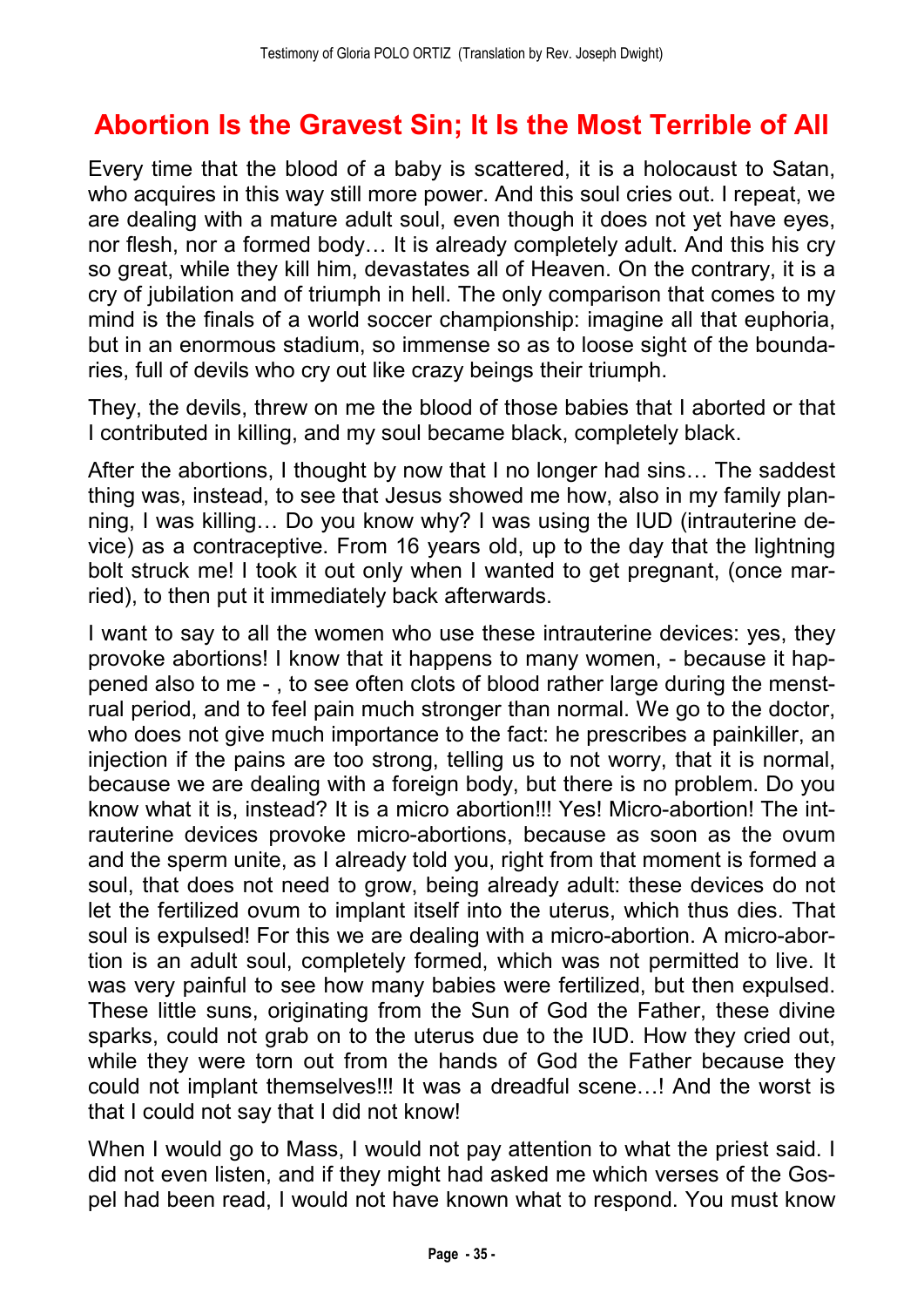in fact that the devils are present even at the Mass, in order to distract us, to make us fall asleep, to impede us to listen. Well, in one of these Masses during which I was totally distracted, my Guardian Angel gave me a jolt and she uncorked my ears, so that I might listen to what the priest was saying in that moment: I heard him precisely speaking about intrauterine devices! He said that they provoked abortion, and that all the women who used them to control the births, actually were aborting; that the Church defends life, and that anyone who does not defend life cannot receive Communion! Hence, all the women who are using this method, cannot take Communion!

How I heard those words, I became infuriated with the priest! But what kind of things do these priests have in their heads? With what right?! For this the Church does not go forward! It is for this and for that, that the churches are empty! Of course, because it is not with science! But who do they think they are, these priests? Do they think that they will give food to eat to all of these children that we might have?... I left the church infuriated!

The bad thing was that, while I was being judged before God, I could not say that I did not know! In fact, notwithstanding the words of the priest, I did not give heed, and I continued to use the IUD!

How many babies I had killed? ... Here is the motive for which I was living so depressed! Because my womb, instead of being a font of life, it was transformed into a cemetery, in a "slaughterhouse" of babies! Think about it: a mother, who God conceded the immense gift of giving life, to take care of her own baby, to protect it from everything and everyone, precisely that mother, with all these gifts, kills her little child...!

The devil, with his malefic strategy, has brought humanity to the point of killing their own children. Now I understand the reason why I lived in continual bitterness, depression, always ill tempered, ill-mannered, with ugly ways of doing things, with a bad face, frustrated with everything and with everyone. Of course! I had transformed myself, without knowing it, into a machine to kill babies, and for this reason I was sinking ever more into the abyss. Abortion is the worst of all the sins (those provoked, not when it is spontaneous), because to kill the children still in the womb of the mother, to kill a little innocent and defenseless creature, is to give power to Satan. The devil commands from the depths of the abyss, because we are scattering innocent blood! A baby is like an innocent lamb and without stain... And Who is the Lamb without stain? It is Jesus! In that moment, the baby is the image and likeness of Jesus! The fact that it might be the mother herself to kill her own child, determines a profound bond with the darkness, permitting that more devils from hell might come out to destroy and strangle humanity. It is as if one might open the seals... Seals that God has put to impede evil to come out, but that, for every abortion, it opens... And so horrible larvae come out, so that there are more and more devils... They come out to chase and persecute humanity, and then make us slaves of the flesh, of sin, of all the bad things that we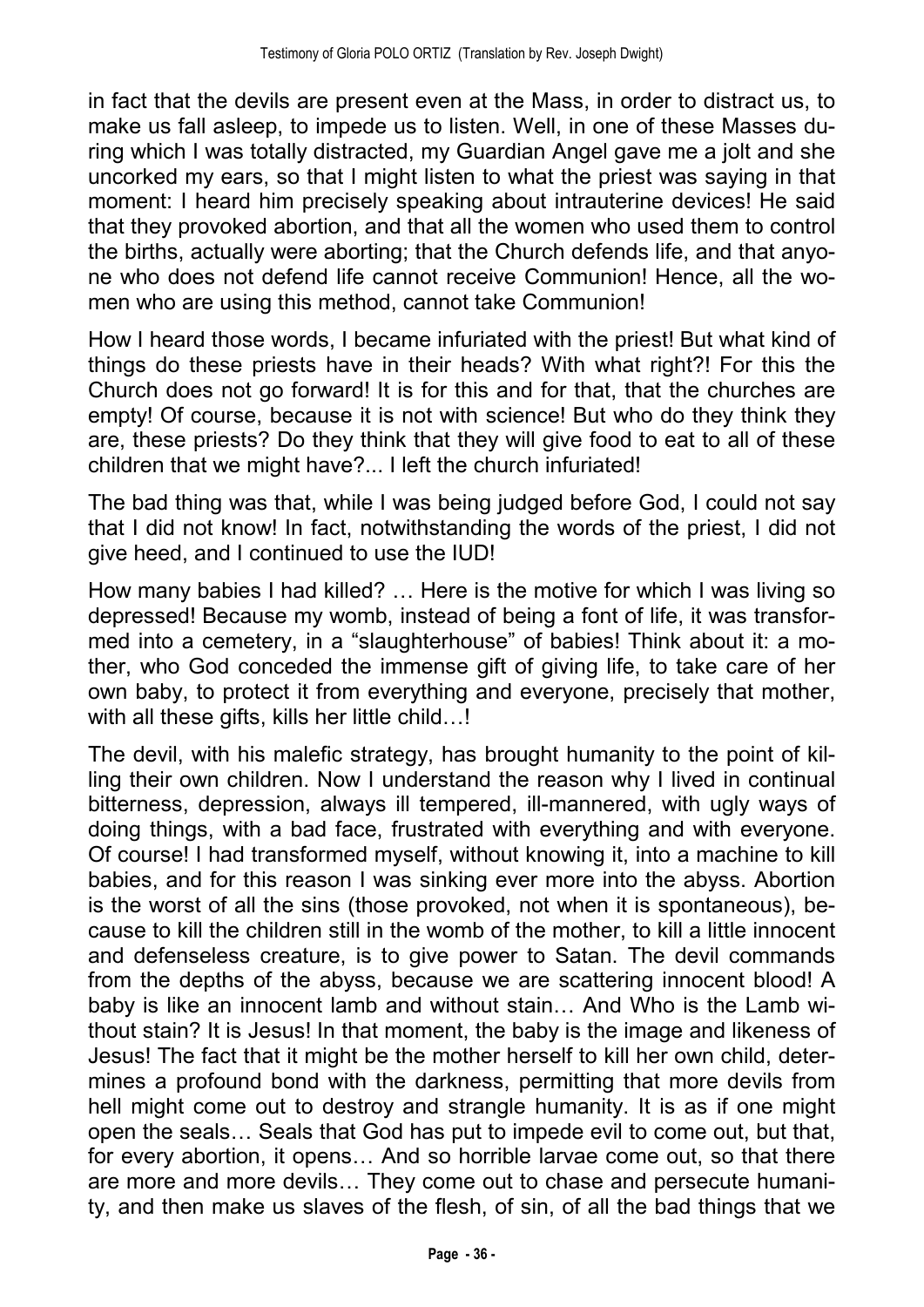see, and we will see always more. It is as if we might give the key of hell to the devils, to let them escape. And so escape more devils, of prostitution, of sexual aberrations, of Satanism, of atheism, of suicide, of indifference... Of all the evils that we see around us. And the world is getting worse every day... Think how many babies are killed every day: it is all a triumph of the evil one! That you might know that for the price of this innocent blood, the number of devils outside of hell grows; they circulate freely in our midst! Let us take shelter! ... We sin without even realizing it! And our life transforms itself into an inferno, with problems of every type, with sicknesses, with so many evils that afflict us; all of this is the pure and simple action of the devil in our life. But it is we, we alone, that open the gates of evil, with our sin, and we permit him to freely circulate in our life. It is not only with abortion that we sin! ... But it is among the worst sins. And then we have the nerve to blame God for so much misery, so much disgrace, so much sicknesses and so much suffering!

... But God, in His infinite Goodness, still gives us the sacrament of Reconciliation, and we have the opportunity to repent and to wash our sin in confession, breaking in this way the strings that tie us to Satan, and his influence in our life. In this way we can wash our soul. ... But in my case, I did not do it!

## **Bad Counsels**

How many times we kill, also spiritually?! How many of us worry about that our own children have cloths to wear, to adequately eat, that they can stu $dy...$ ? And if they get sick, we run immediately to the doctor... But how many of us, often, kill our children? So many are sad, or full of anger, bitter, because they do not have near them the father or the mother, they do not have the love of the parents. Just imagine a women who presents herself in church, for example, and says: "I thank you, my God, for these children so good that you gave me; they are so good, but so good, that from the time that the father left me, they hate him, and they love only me!" Do you know what this mother did? She killed her children spiritually. Because to hate is to kill! How many times we poison our children?! You do not imagine how it makes God sorrowful our upsetting, poisoning the children against the father or the mother! God does not permit it!

Jesus showed me that I was a frightful assassin, because not only did I sin when I aborted, but I also financed many abortions. Here is the power that money gave me! I made myself an accomplice. I used to say, in fact: the woman has the right to remain pregnant or not! ... I looked at the Book of my life... And how it pained me to see that which I did years later, when I was by then adult! When we have poison inside of us, we cannot give to others anything good, and all those who come to us become ruined. Some girls, three of my cousins and the fiancée of my cousin, came often to my house. Being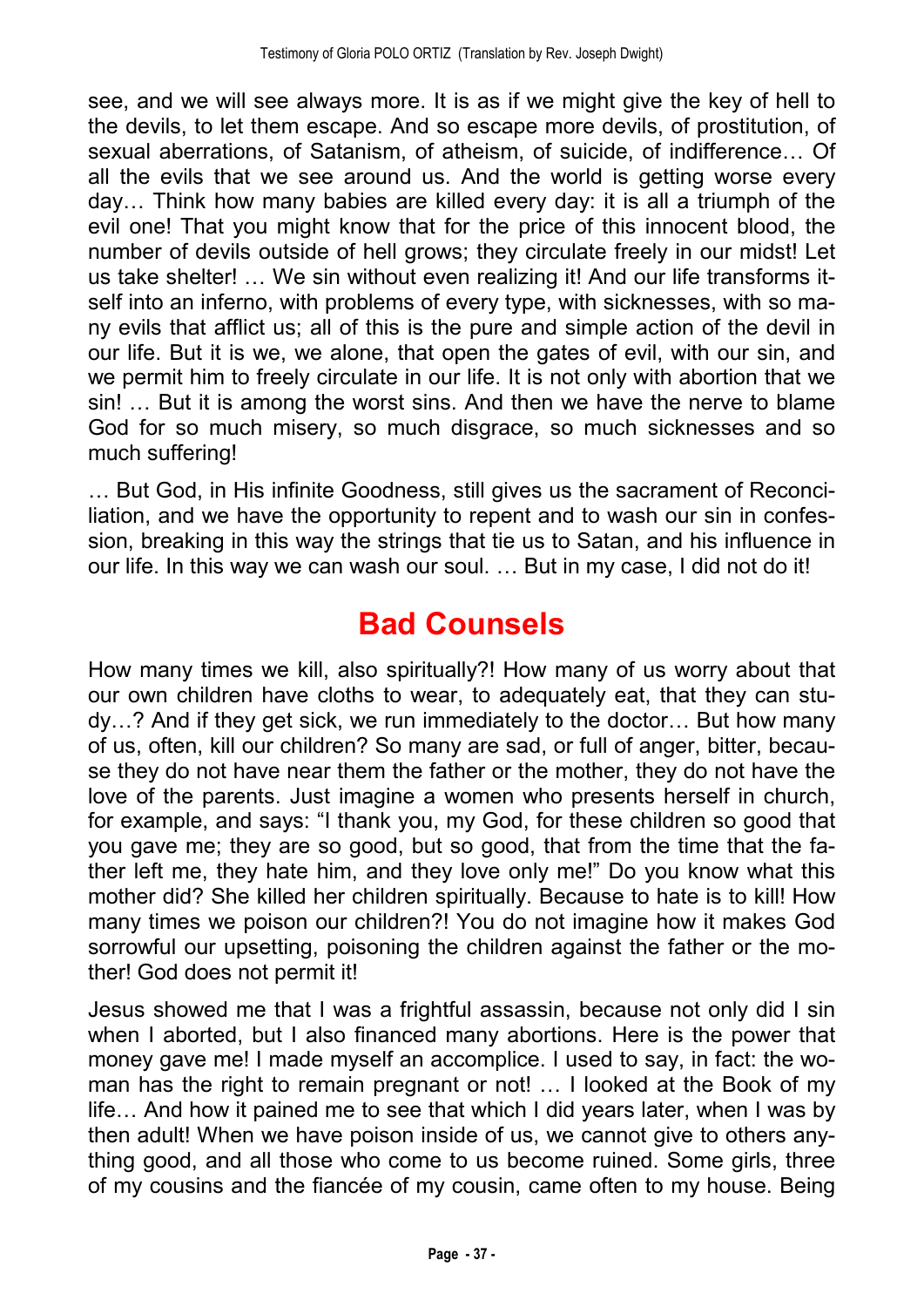the one who had money, I invited them, and I spoke to them about fashion, about "glamour", to how to exhibit their body to be attractive, and I ladled out counsels. See how I prostituted them! I prostituted the little ones! This was another horrible sin, after abortion. I prostituted them, because I gave them these counsels: "Do not be foolish, girls, do not give heed to your mothers, who speak to you about chastity and about virginity: it is old fashioned stuff. They speak about the Bible, which is 2000 years old... And then, these priests, who do not want to update themselves, they speak to you about what the Pope says, but the Pope is also out of fashion". Consider the poison that I transmitted to these girls. I told them that they could arrange their own body, only they must pay attention not to get pregnant... And I taught with which method.

The fiancée of my cousin, who was 14 years old, arrived one day to my outpatient clinic, crying a lot. He said to me: Gloria, I am a young girl, I am a young girl, and I am pregnant!" I almost shouted at her: you stupid thing, did I not teach you how to do these things?!" And she replied: "Yes, yes, but it did not work!

Do you know what God wanted from me, in that moment? That I might have supported that girl so that she might not have fallen into the abyss, that she might not have aborted. Abortion is a current that draws one in, that causes suffering, because you will always feel emptiness, pain, to be the assassin of your child. The worst, for this girl, was that, instead of speaking to her about Jesus and helping her, comforting her and supporting her, I gave to her the money to abort! Certainly, in a secure place, to not be harmed physically...

But it remained spiritually, and for the whole life.

Like this, I financed so many other abortions. But I still had the courage to say that I did not kill, that I was good, that I was Catholic, that it was not right, that I could not remain in that horrible place...!

Moreover, the people who I did not like, I hated and detested them, and I spoke badly about them. I was a false person, hypocrite, and also an assassin: because it is not only with weapons that one kills a person. To hate, calumniate, to envy, do deride, to do evil, also this is killing.

## **Atone For Our Sins**

As I already said, abortion is the gravest sin before the eyes of God. So many people ask me how to atone for abortion. In fact, we cannot restore the life to the baby; but in the Catholic Church we have a blessing so great! The sacrament of Reconciliation. In confession, God forgives us, and that which the priest looses on earth, is loosed also in Heaven. Glory to God, for this! Blessed be the Lord for His Goodness! ... The Lord forgives us, but remember that which Jesus said to the adulterous woman: that she go in peace, but that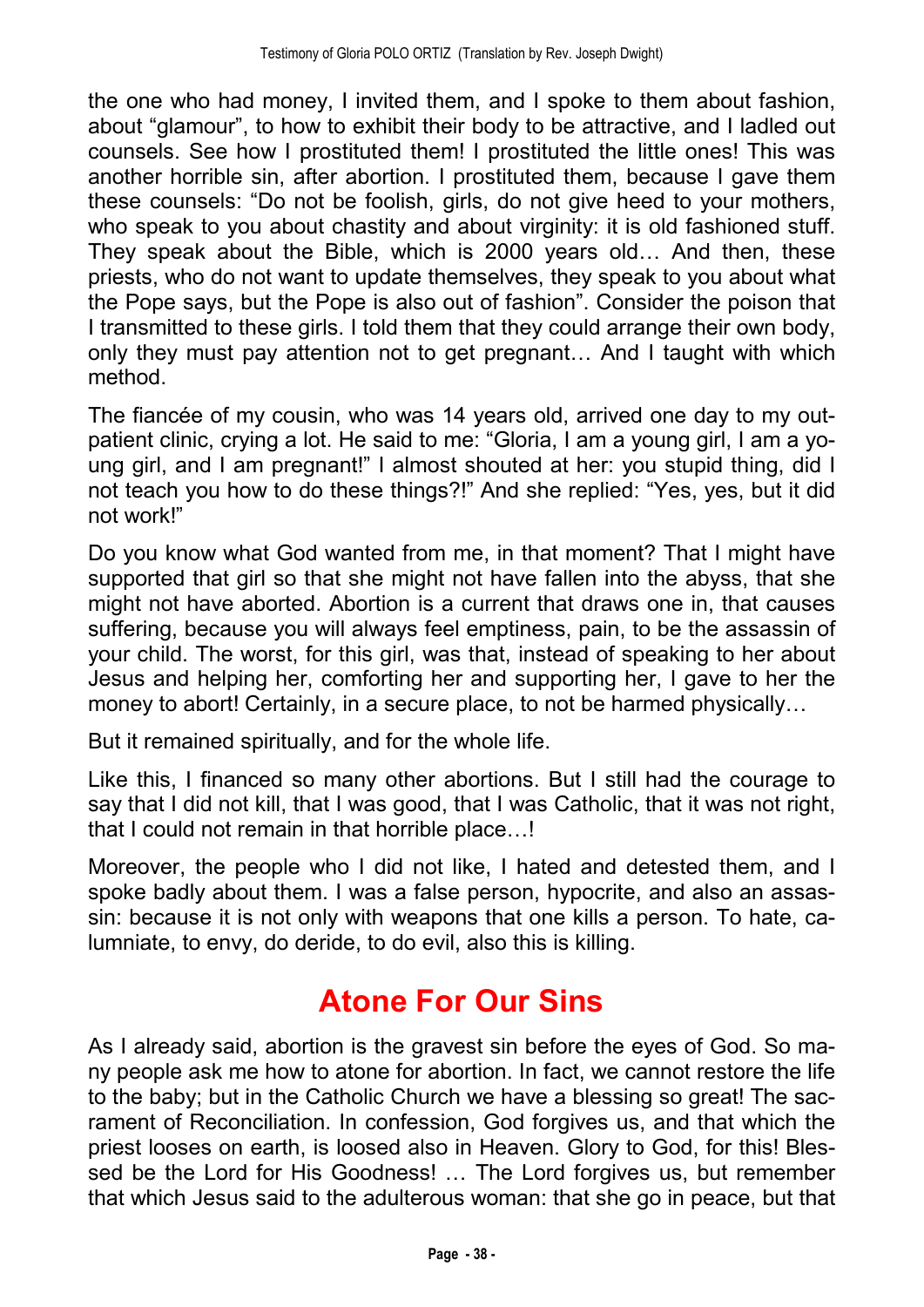she not return to sin! "Go in peace and sin no more".

Another act of reparation is "Baptism of intention". To baptize babies, as the priest did today, in this celebration, so that they can come out of Limbo . See the wisdom of the Catholic Church! These babies enter into the Glory of God! Now they are little Angels, who pray and intercede or our salvation. See the beauty of the "economy" of God! See how God transforms all for our good! Nothing is lost! And when one evangelizes on abortion, and a baby is saved, also this is atonement! When a woman aborts, beyond asking pardon of God in confession, and to not abort ever again, she can also contribute to avoid other abortions, of other women: doing this, she atones for her sin, enormously! This is reparation!

## **My Lack of Love of GOD**

My relationship with God was very sad. For me, God was the One who I sought out only if I had a problem. Many times, when that happened, I ran to Him to ask help. Almost always it was an economic problem! It was a totally economic relationship, that between me and God! It was a type of "Bank" Cash Dispenser"! I put in prayer and supplication, so that God might send me money! I wanted that God might love me and give me everything, but really everything, but on my terms! And that no one might come to tell me that doing like that I was sinning, because I did not appreciate him! The devil put to sleep my conscience! Often, when I found myself in economic difficulty, I would pass before an image of Baby Jesus, while I was going out of church, and I would touch his little hand saying to Him: "Listen to me! Give me money, that I have need of!

Like some do with Buddha: they scratch the stomach, telling him to give them money! That is how I did with Baby Jesus! Imagine my nerve! What great lack of respect! And the Lord showed me how much my disaffection and my lack of respect pained Him! How much sorrow and shame I felt, now! Money did arrive, yes, but disappeared immediately! It was as if, the more depressed I arrived, the more depressed I remained without anything! In the end I found myself in an economic situation always worse.

Things being like this, a lady recounted to me to have gone through a similar situation, but she went to a protestant pastor that someone had recommended, and everything got better! As soon as I heard this, I asked her immediately where he might be, because I wanted to go there immediately! ... Look at my infidelity!

I thus went to that pastor, and he prayed for me laying his hands on me, and he made me communicate in their manner. Think about it, I would receive the Body and the Blood of the Lord, in my Catholic religion. I go there, and they make me do the communion as if it were the first time!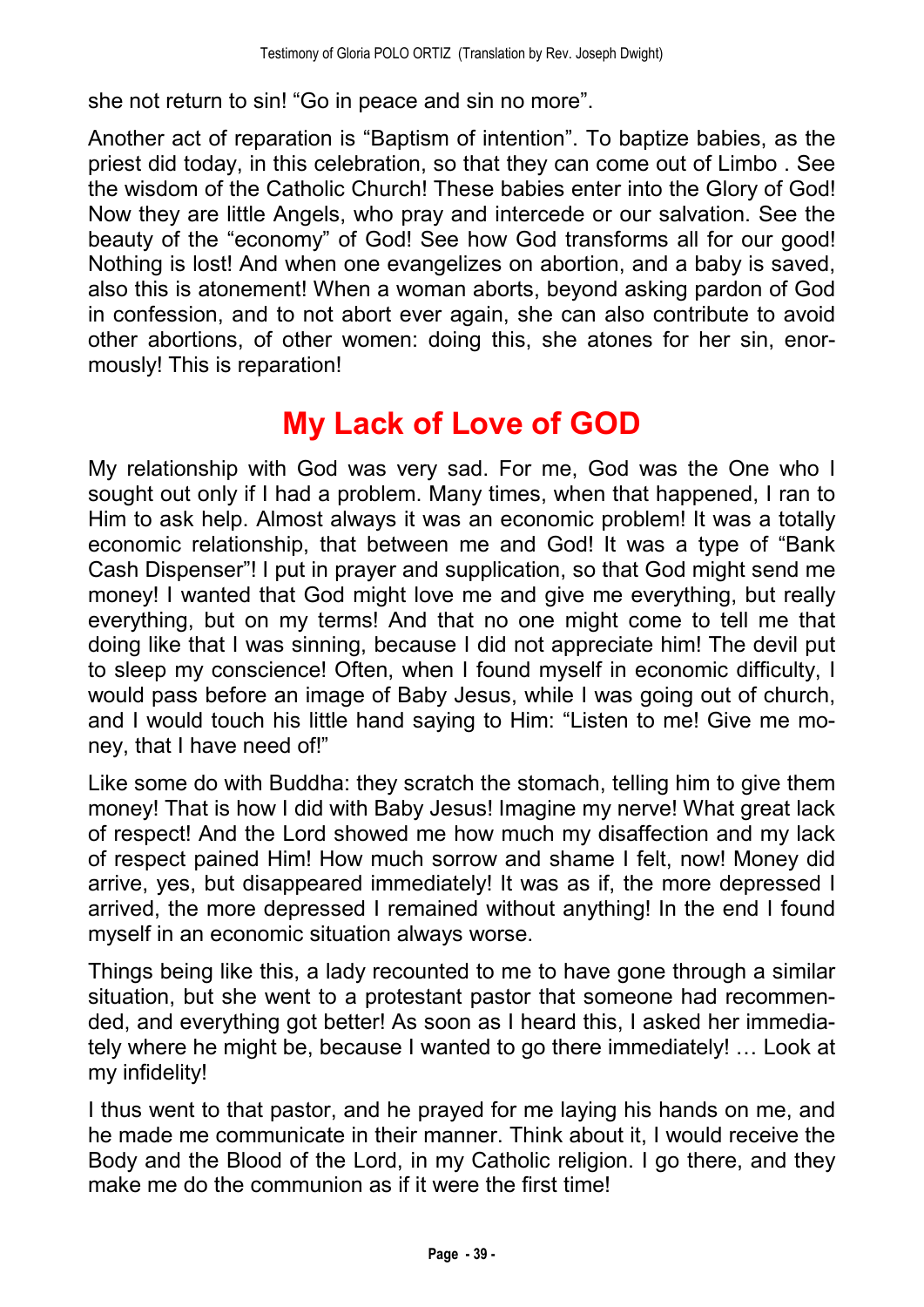Their celebrations were very animated: they would jump, applaud... I said to myself: what a bore those Catholic priests so dull and disgusting, those Masses so annoying... There is no comparison with these, that they make us feel so good, so joyous!

There they do not believe in images, and they say that that of the images is idolatry. Thus, I no longer knelt down before a Crucifix, because it was idolatry. When I began to go to these evangelic churches, I had a neighbor, an old lady very poor, who lived in front of my house; I helped her by giving the money needed to pay for the light bill, water bill, and at times I did some shopping for her, so that she could eat. As you can imagine, this old lady was very attached to me!

But when we do not have God inside of us, even the good works become rotten, like our sins.

As I said, when I began to go to them, I liked the evangelical churches a lot; in fact, more than being joyous their celebrations, they said to bind the ruining spirits, and similar things.

Now, that old lady was Catholic, but I used the friendship that she felt for me, and I succeeded in convincing her, beginning in this way to destroy her faith. In a few words: due to my counsels and ideas that I put in her head, she died without receiving the sacraments. She did not want to receive them, because she no longer felt they were important. See how we influence those who are near us! When inside of us there is evil, we end up leading others, those who draw near to us, into our same errors. It is enough to see what I did to that old lady!

But when that protestant pastor asked me for the tenth, I became infuriated; in fact, in that period I was already bankrupt and they, to complete my ruin, even asked me for 10% of my earnings! ... It was like this that the "crush" for Protestantism passed for me completely!

## **The Sixth Commandment: Adultery**

On this commandment I thought, still full of pride: here they will not catch me in fault, because I never had a lover, I was always faithful!

As a matter of fact, after matrimony, I never even gave a kiss to others, only to my husband. But the Lord showed me that I exhibited too much of my body, when I went around with my breasts exposed, with the skintight stockings, with the cloths that I used... I thought that men looked at me, simply to admire me... But the Lord showed me how they sinned with me: because we are not dealing with admiration, as I believed, but with provocation, and they were provoked due to me. I committed adultery, for having exhibited my body. I did not understand the male sensibility. I believed that they thought like me,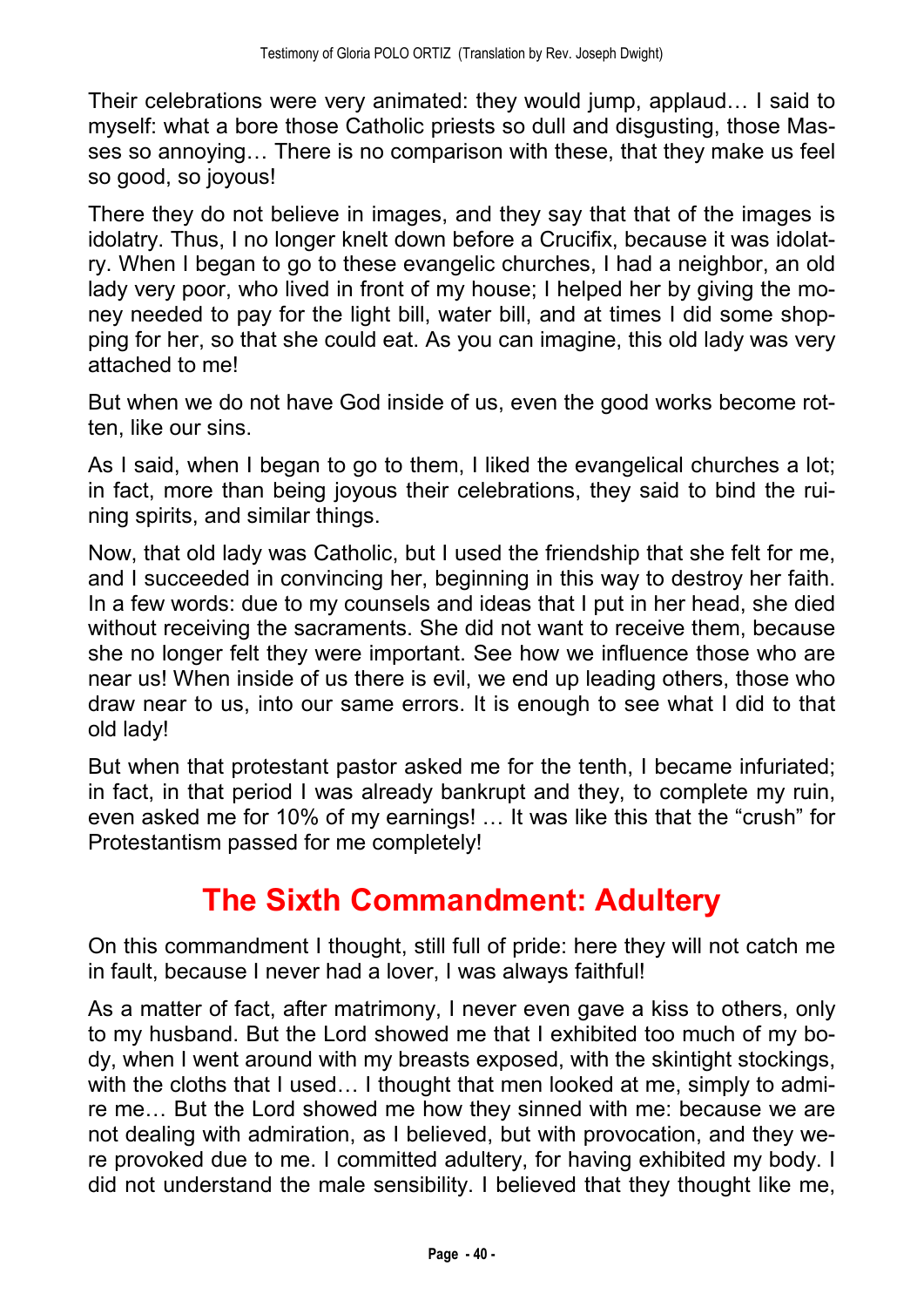that looking at me they would say: "What a nice body!" Instead they sinned due to my fault. Never was I unfaithful for having thrown myself into the arms of a man, but it was as if I was a prostitute in spirit. More than everything, I thought to vindicate myself, if my husband might had been unfaithful to me, and I counseled other women to do so, when they discovered that the husband had betrayed them. "Do not be a fool! Vindicate yourself, do not forgive. Show your worth! It is for this that we women are so put down by men, so trampled on!" You know, with these counsels, I and my girlfriends succeeded in separating one of our girlfriends. She had surprised the husband in the office while he was kissing the secretary. We, with our counsels, did not let her reconcile, even though he asked her for pardon, truly repentant. She even wanted to forgive, because she loved him: but we did not permit forgiveness to him. In the end they got divorced, and two years later she got married civilly, with an argentine. Do you understand? When I counseled in this way, I was inside an adulterer. Jesus showed me, and I saw well, how sins of the flesh are abominable, because the person condemns himself, even if the world affirms that all is well.

In all my life I had only one man, my husband; but the sins are also in the thoughts, in the words, in the actions: it was very sad to see how the sin and the adultery of my father did so much harm to us. In my case, it transformed me into a resentful person; I sunk into rancor against men, while my brothers became faithful copies of my father. Do they think to be happy in feeling themselves very masculine? They are womanizers, they drink, and they do not realize the evil that they do to their own children. For this my father was crying with great suffering, in Purgatory, seeing the consequences of his sin and of his example that he gave them.

We condemn ourselves, with promiscuity, because it is to live as if we were animals: mice, dogs $\dots$  here and there $\dots$ 

## **The Seventh Commandment: Do Not Steal**

Also to calumniate is to steal. Just imagine that I said to had never stolen. I considered myself honest: but I stole from God! Yes, I stole from God. I was created and I was born in order to help create a better world, to contribute to extending the Kingdom of Heaven on the earth. But, more than not having fulfilled this mission, I gave bad advice and I damaged a lot of people. I did not know how to use the talents that God gave to me. Thus I stole, clearly I stole! How many people I stole their good name, giving rise to calumnies and spreading them? You cannot imagine how terrible are the sins of our tongue! ... And in what way one repairs...!

How to repair the honor of someone, after having spread gossip, or calumny?! How to restore the good name to that person?! Yes this is difficult! This is why in Purgatory, those who have done evil to someone with words, have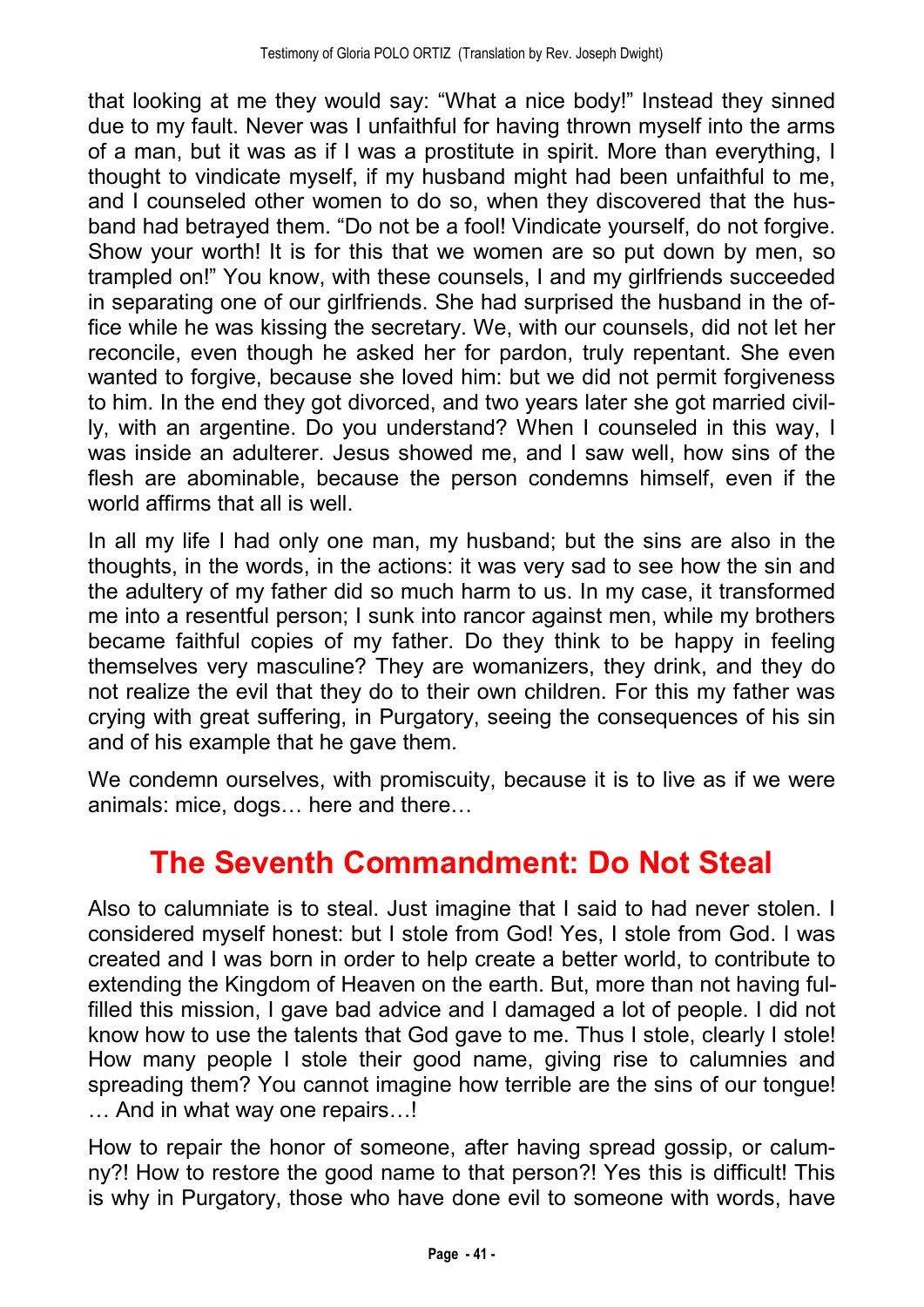much to suffer. Almost everyone uses the tongue to criticize, to destroy, to offend, to devastate the good name of people. These tongues, down there, are the cause of great suffering! They burn!!! How they burn! You cannot imagine! The Lord showed me how we deceive ourselves, in the judgments that we make about others. While we, for example, look with contempt at a prostitute, the Lord looks at her with infinite Love, with infinite Mercy. He sees inside her, he knows her whole life, and knows what led her to prostitution. Might you know that many of them live this way because of our sins, also because of our contempt and because of our lack of love for neighbor. Has anyone ever lent his hand to help a prostitute? Or toward someone caught stealing? We go through life judging and seeing the defects of others, their errors, and condemning. But when we see someone do something mistaken, at least let us shut the mouth, let us bend our knees and pray for that person. At times we are not able to do anything more: but God can. Let us not judge her, let us not criticize her, otherwise we sin more than her. We absolutely cannot give rise to false witness, or collaborate so that it is spread, nor judge, nor lie, because doing like this we rob the peace from the neighbor. And be careful, because a lie is always a lie, there is not big ones or small ones, green or yellow, or red color: to lie is always grave, and the father of the lie is Satan.

In my case, so many lies for what? My life was put in the open, to the Light of God. And you? ... But may you know that on the other side, no one steps up to argue or to demand... There, there is only your conscience and God!

In my judgment, for example, my parents were there to see my lies, but my mother did not accuse me. Only, she looked at me with infinite tenderness. My worst lie, then, was to lie to myself when I said that I did not kill, I did not steal, that I was a good person, that I never did evil to anyone, and that God does not exist; and that I would go to Heaven all the same! What a tremendous shame, I experienced now!

The Lord continued to show me that, while in my house food was wasted, in other houses of the world there was hunger, and he said to me: "Observe: I was hungry, and look what you did with what I gave you, you wasted it. I was hungry, and look what you did, slave of fashion, or of what people said about you, about appearances: you bought brand-name goods, jewelry, you came to the point to spend 150,000 pesos for every injection, to be thin, slave of your body... To the point of making of it a god. Look how many do not have anything to cloth themselves, or to eat, or do not know how they can pay the bills".

... Jesus showed me the hunger of my brothers, and how I too was responsible for the hunger and for the conditions in which my Country and the world found itself in... Because we are all responsible! He showed me how I had something to do with all this, because when I spoke badly about someone, this person had lost his work and the sustenance for his family, and I robbed from him the honor and good name. And afterwards, how would I be able to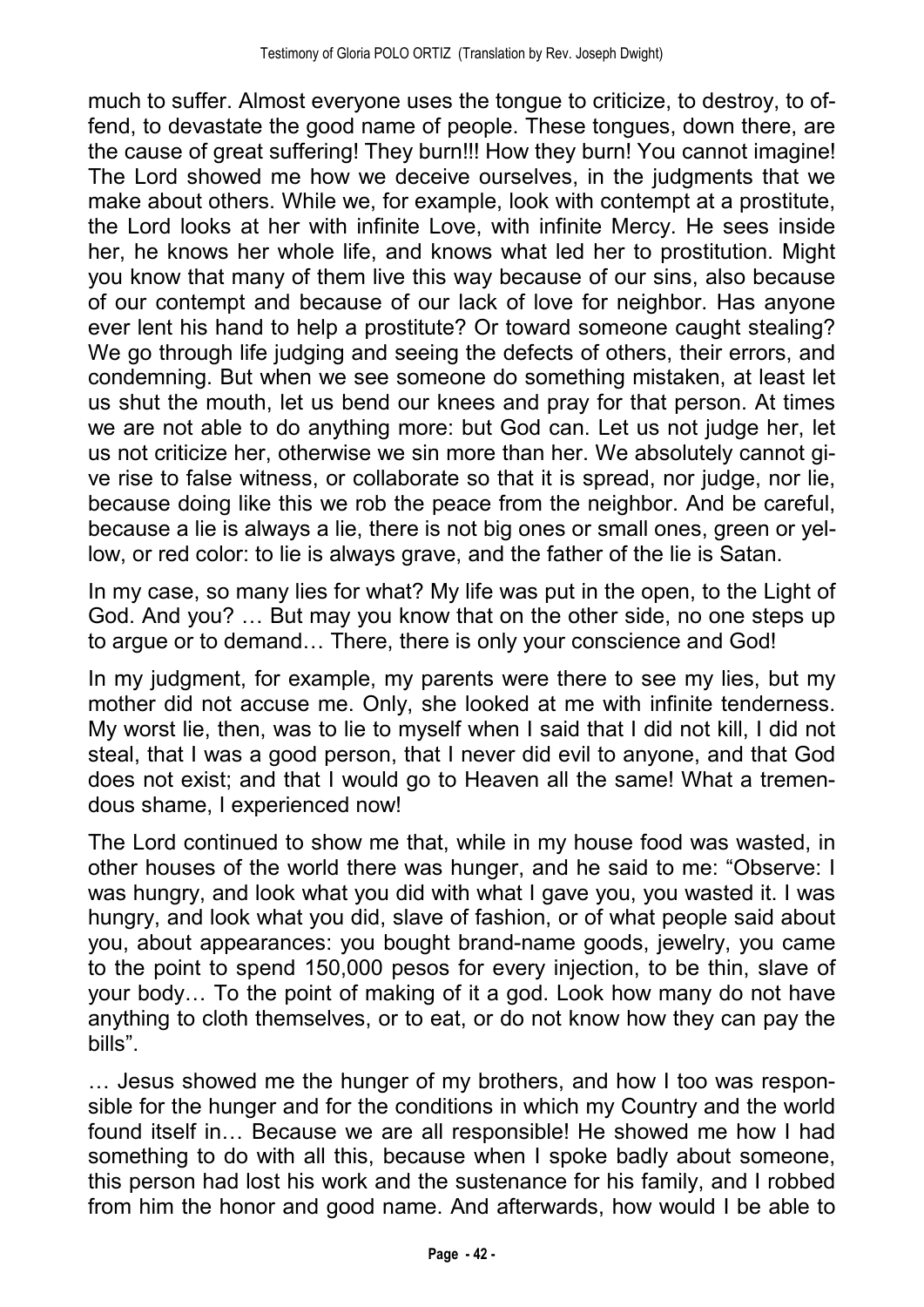restore it to him?! He showed me that it was easier to give back stolen money, because one could give it, and thus repair the sin. But when you rob the good name of a person, after the calumny is already propagated, who can render the honor to this person? One does so much evil to him, in work, or in the relationships with the other people! Marriages are destroyed! So much evil! So much evil!

And still, I stole from my children the grace to have a mother at home, a tender mother, sweet, that might have loved them and accompanied them! Instead...! The mother away, the children alone, with the "Mom" television and "Dad" computer, and the video games... And I believed to be the perfect Mom. I left home at 5:00 o'clock in the morning and did not come back before 11:00 pm.

In order to satisfy my conscience, then, I would buy for them brand-name signed things and everything that they wanted.

I was terrified when I saw my mother asking herself where she went wrong...

What was she supposed to do or not do, regarding my education! She was a holy woman, who gave us and planted in us the principles according to the Lord; and my father was a good man, with us. So I said to myself: what will become of me, who does not do any of this for my children? Chilled, I asked myself: what will be, when God will judge me in regards to my children? What fright! What an immense sorrow! I robbed the peace from my children: now I see it in the Book of Life. I experienced a great shame! ... In the Book of Life we see everything, all of our life like a film. What a pain it was to see my children who were saying: "Let us hope that Mom arrives late! Let us hope that there might be a lot of traffic and she arrives later! Because she is so boring, unpleasant, and when she arrives she always grumbles and shouts the whole day!" What sadness, brothers! A baby of three years, and the other a little bit bigger, to say these things! To hope that the mother might not arrive! I stole from these babies a mother, I robbed from them the peace that I should have given at home, I did not do in such a way that they might know God by way of me, and love the neighbor. But, on the other hand, I could not give what I did not have: I did not love the neighbor! And if I do not love the neighbor. I do not even love the Lord. Because God is Love...

Also to lie is to steal. In this I was an expert, you know? Because Satan became my father. In fact, you can have for father God, or Satan. If God is Love, and I was hate, who was my father? If God speaks to me of pardon and of love for those who do evil to me, while I said that "those who do that to me must pay", I was vindictive, a liar, and if Satan is the father of lies, then who was my father? Lies are lies, and Satan is the father of this. The sins of the tongue are terrible! I saw all the evil that I had done with my tongue, when I criticized, when I derided, when I gave nicknames to someone. How she felt, that person! How the nickname with which I derided hurt the person, creating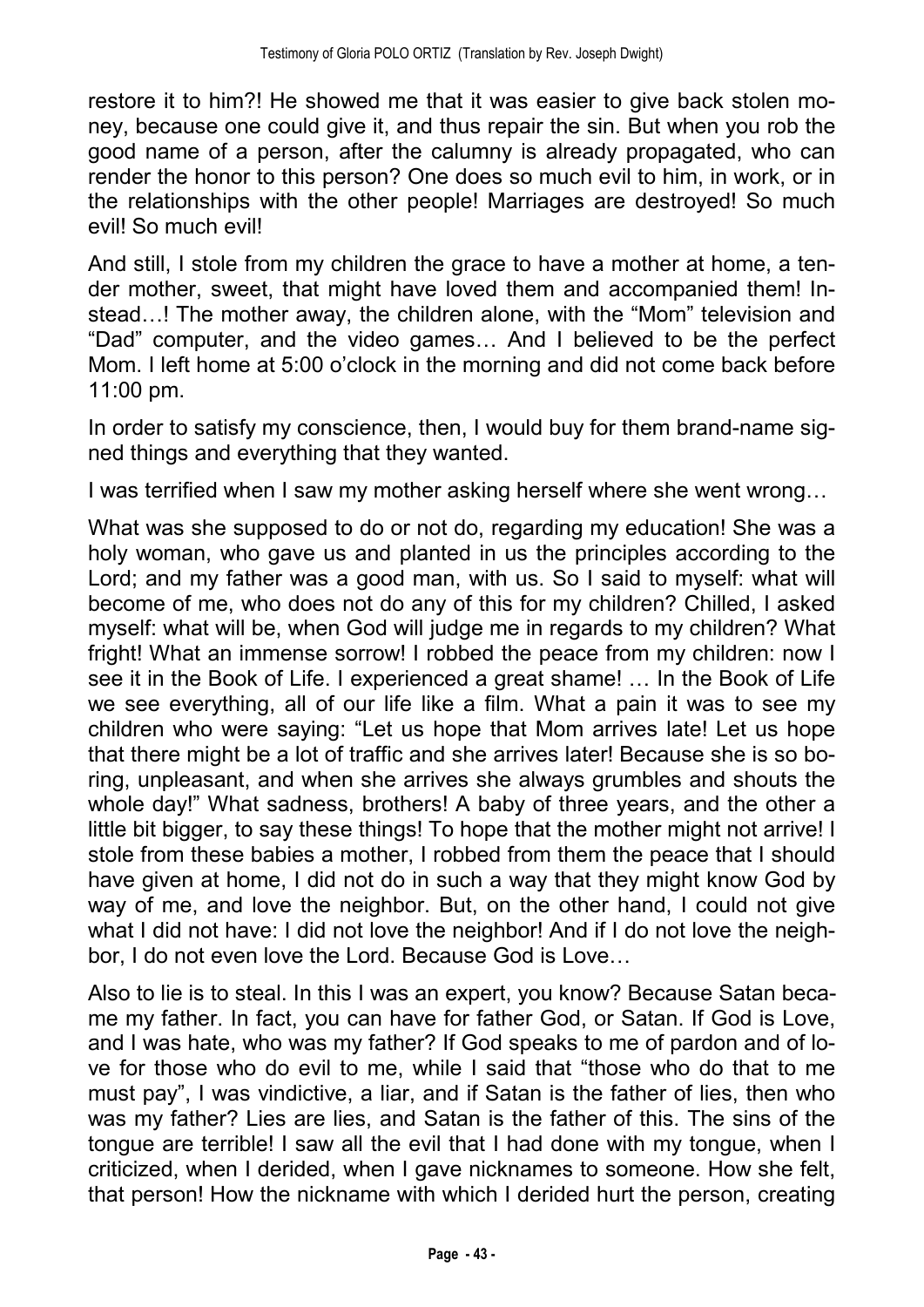for her tremendous inferiority complexes, capable of destroying her! For example, I called fat a person who was fat, making her suffer, and because of this word, she ended up destroying herself.

I recount this to you better. At 13 years old, I was part of that little group of girlfriends, to which it was an honor to belong to... a little group of refined and expert girls. The Lord showed me how this company of "very good girls", spiritually killed a school companion. There was in class a fat girl, obese. My girlfriends began to torment her, to make fun of her, calling her with offensive names, like fat seal, elephant, and others. We made fun of her. I did the same, in order not to seem out of step with them. Now, in the Book of Life, I saw how this poor creature always had more complexes because of her obesity. She looked at herself in the mirror, and every time she saw herself as more ugly. So she began to hate us, and to hate herself; and the more she looked at herself, the more she hated herself. And hate is death, it is death for the soul. In the jaws of this desperation, the girl one day drank a bottle of iodine, to see if she might loose weight! But do you know what happened? Do you know how she ended up, due to the iodine? Almost blind! She had a strong intoxication, and remained almost blind! For this she did not return to school! We did not care to know about it! We did not see her anymore, and we were not interested in knowing why!

For this I tell you, brothers, that collective sins are very grave, the gravest. Because they are our sins, personal! The sin of that girl, was our sin. The sin of the community is also your sin, because you did nothing to avoid it! And this is true not only for individual sin, but also for those of humanity, for which you did nothing so that it could be avoided.

The power of the word...! We destroyed that girl, putting on her nicknames; the devil entered and ruined her, and now she can, in her turn, destroy others, with her hate, in this way the currents of evil go forth forming themselves. Where there is hate, there is the evil one. This is how we assassinated a school companion. We killed her soul!

Twenty years later... I had a very nice looking cousin; I taught her, I counseled her how to dress, how to give value to her body, to use makeup, etc. One day she gravely burned herself, more than 70% of her body. Only the face was not burned. But it was very grave, she could have died.

I became infuriated, I became enraged with God; I went into the chapel of the hospital and said: "God, if you exist, prove it to me! Show me that you exist, save her!" Just imagine my pride! Well, my cousin survived. But she remained completely burned, with grave scares. Her hands remained deformed... A sadness. In that period I was already well off economically, and I took walks with her, at times in the swimming pool. But when I put her in the water, all the people left and protested and said: How gross! But why do you leave home with this creature? She comes to ruin our vacation!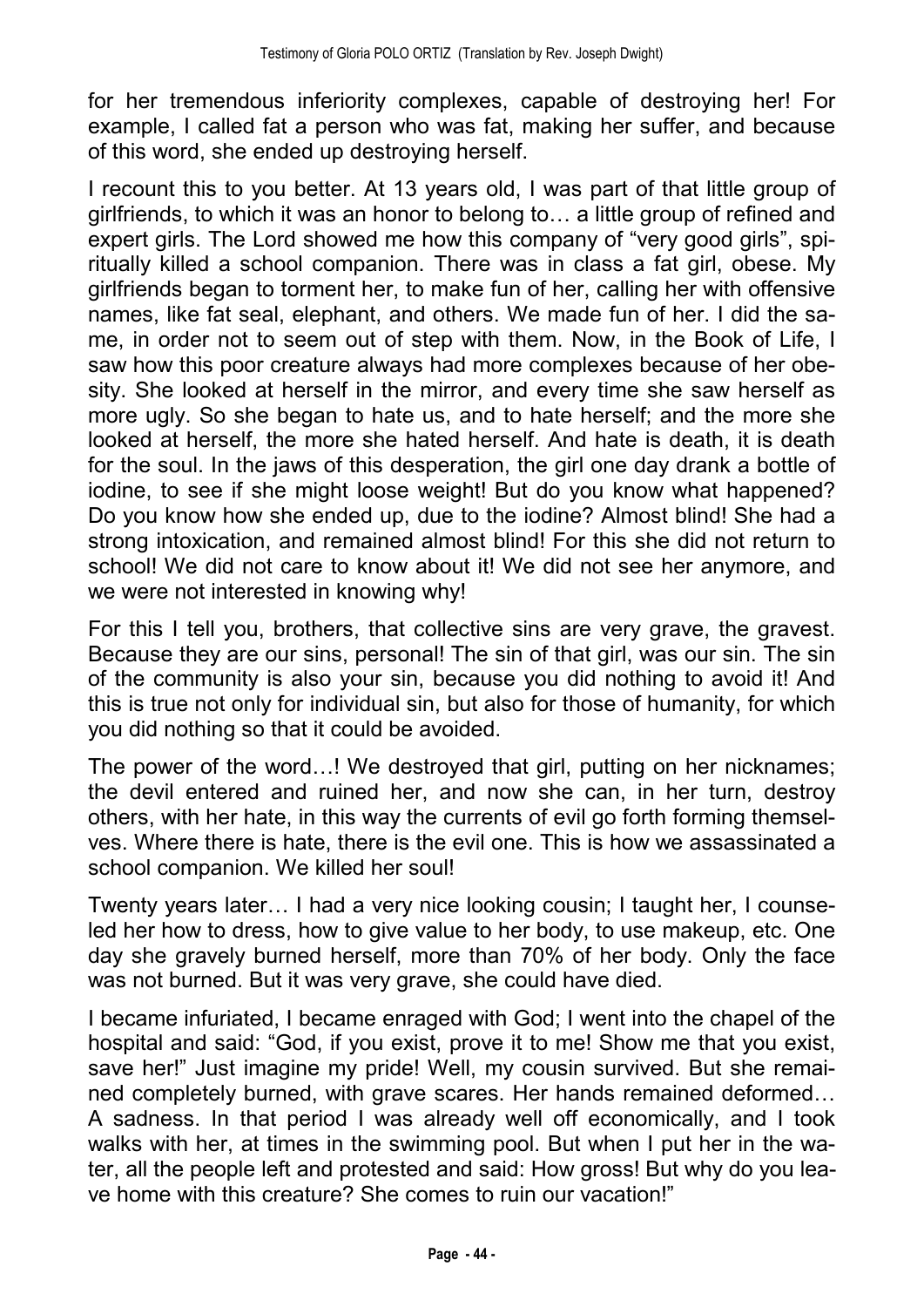They said this, the people who saw her! People are bad, perverse, egoists, when they speak like this, seeing the disgrace of others. Consequently, my cousin began to not want to leave home. She came to the point of having fear of people! And in the end hated them! (She cries). The Lord shows, to each of us, when we have made ridiculous a brother, without a drop of compassion. What right do you have to cause someone to suffer, to give nicknames, and to call with offensive names, without knowing what the person is going through? What right do you have to be so cruel? God will show you how many people you assassinated with the word only! You will see the terrible power that the word has, to kill souls.

And yet, if I would go before the Most Blessed Sacrament, to ask for the grace of atonement for my sins, God would heal the soul of my cousin. Because ours is a God in love, and to the measure in which we close the doors of evil, he opens to us the doors of blessing. When the Lord gave me the examine of the Ten Commandments, he showed me that I said that I loved and adored God, by words, but in reality I adored Satan. I criticize everything and everyone; and everyone pointed with the finger, "holy Gloria"!... He showed me when I said that I loved God and neighbor, but I was false and envious... He showed me how I was never grateful to my parents, nor did I ever thank them for their commitment in giving me a profession and to be able to succeed in life, all the efforts and the sacrifices that they did... All this I did not see. As soon as I began my profession, they even became inferior in my eyes... So much so as to be ashamed of my mother, for her humility and poverty. Look how this is base-minded.

God gave me an analysis of my whole life, in the light of the Ten Commandments: he showed me how I was in regards to the neighbor, and in regards to Him.

## **Love Neighbor**

Never, never, did I have love, nor compassion, for the neighbor, for my brothers outside. I never thought, in the most absolute way, about the sick, about their solitude, about children without a mother, about the orphans... With so many babies who suffer, so much suffering, I could have said: Lord, let me accompany them in their pains... And instead no. Nothing! My heart of rock, never remembered the sufferings of others. The worst thing was I never did anything for love of neighbor! ... For example, I paid the expenses at the supermarket for a lot of people, who did not have the money and were in need, but I did not do it for love: I had money, and it did not cost me anything. I did it because I liked that all might see my gesture, and that they might say I was good, that I was a saint. And how I know how to profit from the needs of people! I did not give anything gratuitously! In fact I would say: "I do this for you, but you in exchange do me the favor to go, in my place, to the school of my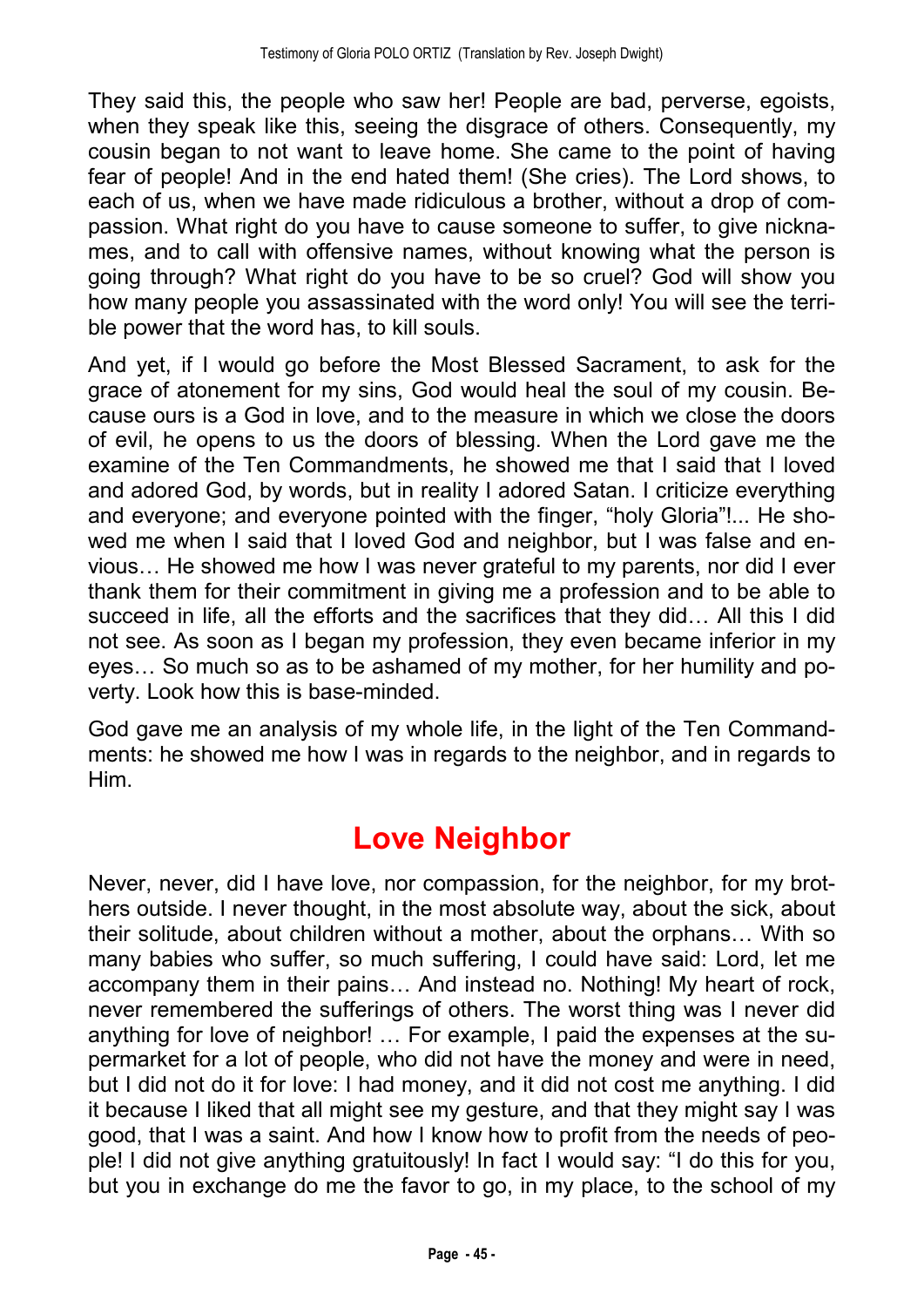children, to the meetings, because I do not have time... Deliver for me the envelopes of the car bills... Do this for me, do that for me..." In this way, I manipulated everyone: I did charitable works in order to have in exchange favors, and never because the person was in need. Moreover, I adored having behind me lots of people, who would say I was good and generous, even a saint: because there were those who even said this, and they were people who knew me well! In the examine that Jesus gave me on the Ten Commandments, I saw how from greed came forth all my evils. I was blinded by this desire to have money, a lot of money, because I thought I would be happy the more I had money. It is too bad that, precisely the period in which I had a lot of money, was the worst for my soul, to the point that I wanted to commit suicide. In spite of my richness, I felt alone, empty, bitter, frustrated. This avidity, this desire for money, was the way that led me, by the hand of the evil one, to distance myself and to detach myself from the hand of the Lord. He said to me: "You had a god, and this god was money, and due to it you condemned yourself. Due to it, you sank into the abyss, and you went away from your Lord".

When he said to me "god money"... We had arrived, yes, to having a lot of money, but more recently we were in the red, full of debts, and we no longer had a penny. And so I cried out: "But what money?! That which I left on earth, are nothing more than debts!...

In my examine on the Ten Commandments, I did not pass one of them! Terrible!!! What fright!!! I was living in an authentic chaos! ... But how? ... Me?! I, who had never killed?! Who never did harm to anyone?! This is what I thought... And instead yes, I had killed so many people!

## **The Book of Life**

After the examine of the Ten Commandments, the Lord showed me the "Book of Life". I would like to be able to have the words in order to describe it. What a marvel! We see our whole life, our actions and their consequences, good or bad that they might be, to ourselves or to others. Our sentiments and thoughts, and those of others. Everything like a film. It begins from the moment of fecundation: we see our life to begin from that moment, and from there we are taken by the hand by God, who shows us our entire existence. In the same instant of our fecundation, there is like a spark of Divine Light, a beautiful explosion, and a soul is formed, white... But not like the white that we know! I say this color because it is the one most similar, but it is so stupendous that it is impossible to describe it in words the beauty, the splendor... The soul is so beautiful, full of light, enchanting, radiant and full of Love of God... A startling Love of God. I do not know if you ever noticed how newborns, often, laugh by themselves, and emit those sounds and babblings. Do you know? They are talking with God! Yes, because they are immersed in the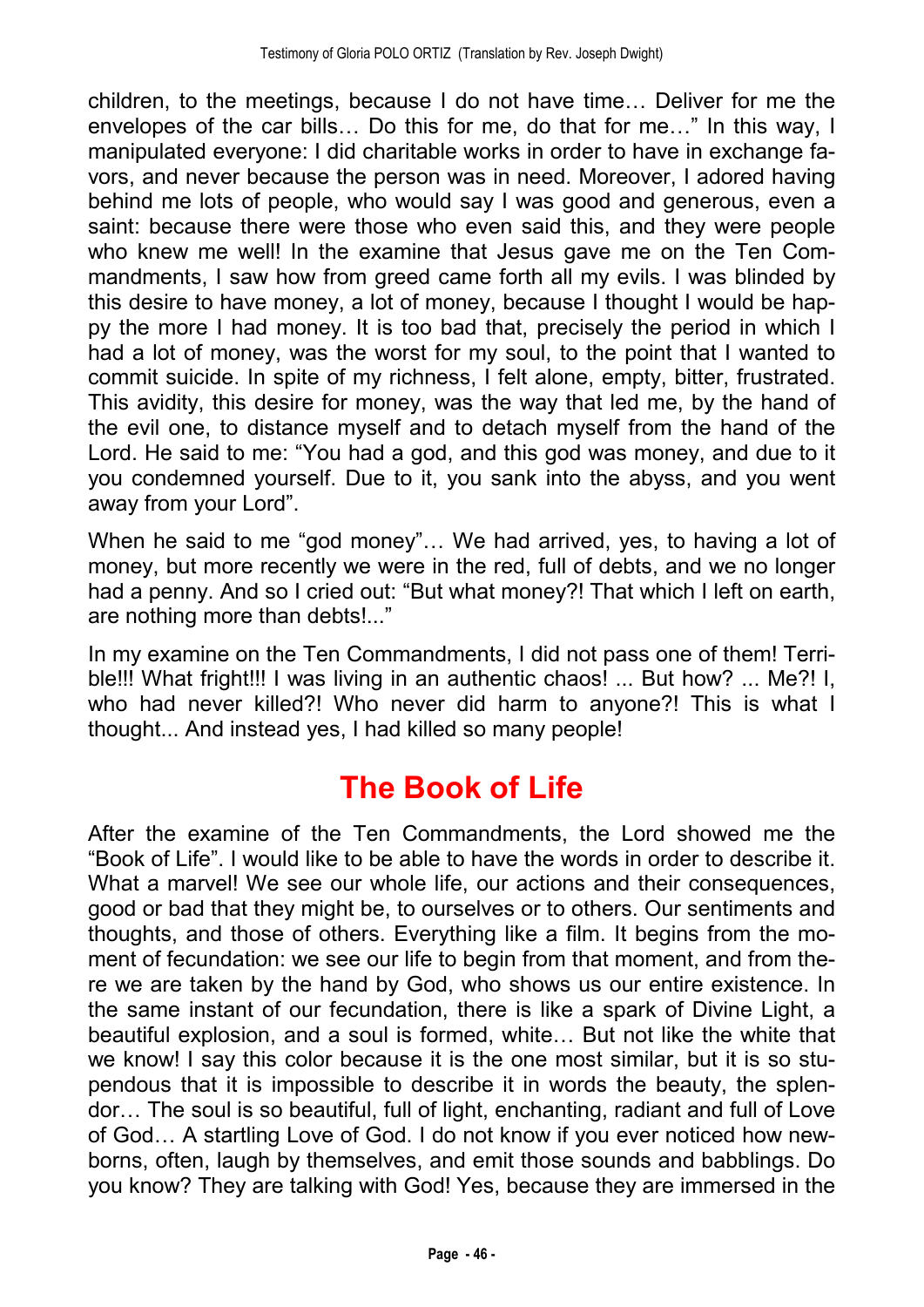Holy Spirit. Also we are immersed, but the difference is that they, in their innocence, know how to profit of God and of His Presence.

You cannot imagine what a wonderful thing it was to see the moment in which God created me, in the womb of my mother. My soul carried in the Hand of God the Father! I discover a God the Father so beautiful, wonderful, tender, attentive and affectionate, who cares for me 24 hours a day; who loved me, protected me, and always came to seek me when I distanced myself, with infinite patience. I saw only punishment, while He was only Love, only Love, because He looks not at the flesh but at the soul, and he saw how I was going farther away from salvation.

You know, my mother had been married for seven years and still did not have children. In that moment she was very troubled, due to the unfaithful life of my father: she was very worried and distressed, when she realized she was pregnant. She cried with great affliction. That had such an effect, that it signed me interiorly, so much so that in life I never felt loved by my mother! And yet she was always so affectionate, so good with me; she always gave me love and affection, but I would say and insist that she did not love me, and I always lived with this complex. For this, only the Sacraments are the Grace of God that takes care of us. When they baptized me, you must see the party that there was in Heaven! It is a little creature that receives on the head a seal, the Seal of the children of God! It is a fire! The fire of belonging to Jesus Christ.

But I saw in the Book of Life how, already as a baby, I began to fill myself with the consequences of the sin of my father in matrimony, of the sins that I began to know, for example his lies, the vice of drinking, unfaithfulness, and the suffering of my mother. All of this signed me, and caused in me bad sentiments, emotive and behavioral limits.

## **The Talents**

The Lord said to me: "What did you do with the talents that I gave you? ...

Not those on the outside, it smelled wonderfully, with costly perfumes, with clothing never used!" ... Talents?! I came into the world with a mission: that of defending the reign of Love. But I forgot I had a soul, not to mention to have talents, and even more to be in the Merciful Hands of God. I did not even know that all the good that I had neglected to do, had caused so much sorrow to Our Lord. I saw the talents truly wonderful that God had placed in my life. All of us, brothers, are worth very much to God. He loves all of us, and each one in particular. We all have a mission in this world. I saw the devil very worried because these talents that God has placed in us, were at the service of the Lord.

Do you know what the Lord asked me the most to render an account for? For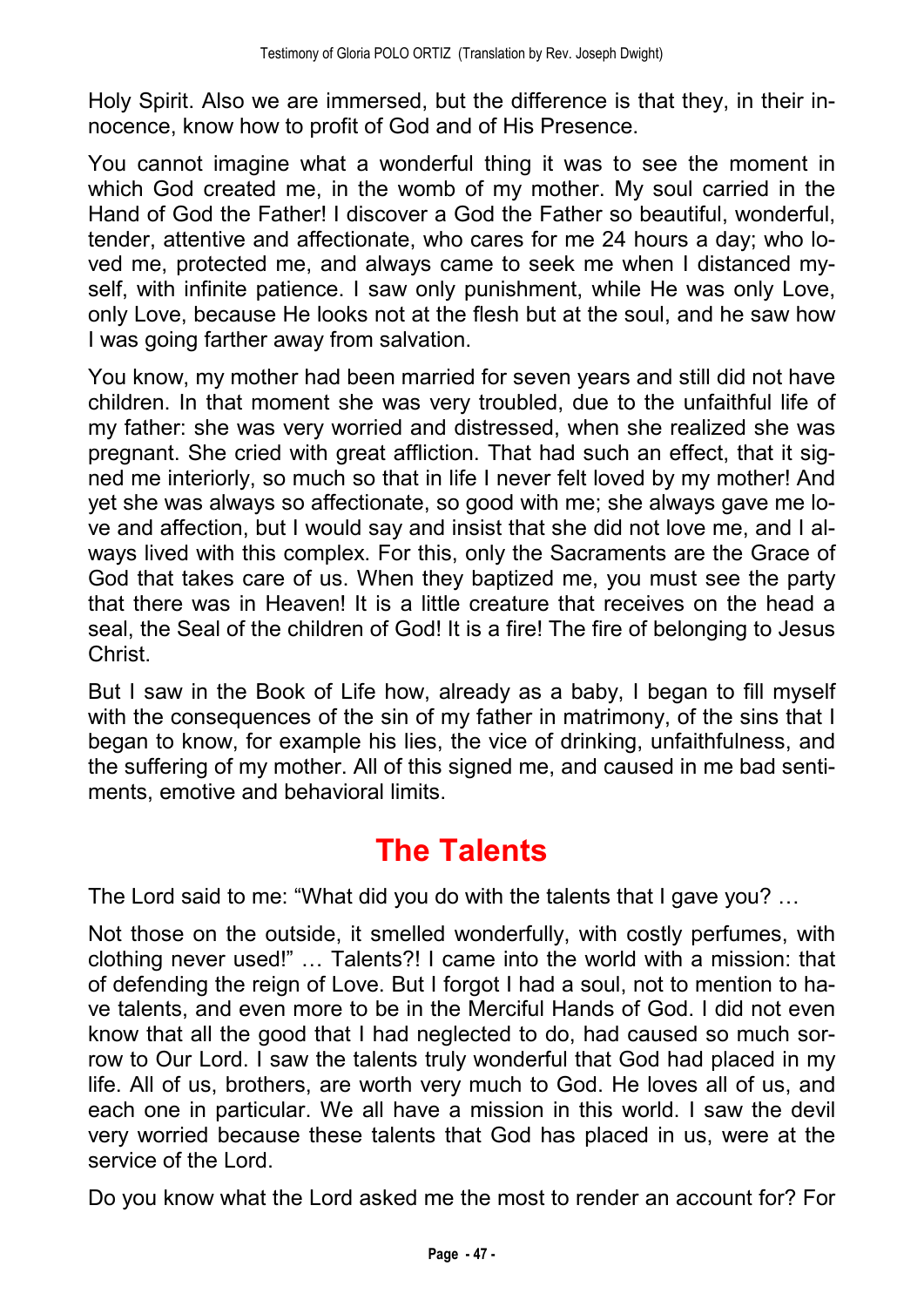my lack of love and charity for neighbor, and he said to me: You spiritual death began when you let yourself to not be moved by suffering; and yet you too experience it. You were alive, but dead". If you could see what spiritual death is! A soul that hates is frightfully horrible, ugly, embittered, disgusting, it gives annoyance and hurts everyone. It is painful to see our soul, when it is full of sins... I saw mine: signed... But inside, a tremendous stink, and sunk in the abyss. This is why there was so much depression and bitterness. The Lord said to me: "My spiritual death began when you did not let yourself to be taken up with compassion for your brothers. It was a notification, when you saw the tribulations of your brothers everywhere, or when you heard by way of the mass media killings, sequestrations... But you remained like a rock! Only you would say, with the mouth: oh, poor people. But you did not grieve, in the heart you did not feel anything, you had the heart of stone, and it was sin that hardened it".

Now I recount to you how the Lord showed me the talents.

You must know that I never watched the news on the TV, because it did not go well with me to see so many deaths, so many unpleasant things& I was interested only in the last parts: diet, horoscope, mental power, energies, and messages on these types of things... All the stuff that the devil uses to divert us, to confuse us... Now the Lord showed me, in the Book of Life, how one day, in His Divine strategy, he retarded the programs, and I turned on the TV when the news had not yet finished: I saw a humble peasant woman, who was crying over the body of the husband.

I must tell you, brothers, that the devil habituates us to the sorrows of others, to see the suffering of others thinking that that problem does not regard us: those who are in difficulty might take care of themselves, because it is not my problem. Well, the Lord showed me how it hurts Him when journalists are only preoccupied that the news might make an impression, without being moved; they think only about selling the news, without worrying themselves, in that case, of that woman! When I turned on the TV and I saw that peasant woman crying, I experienced a deep pain for her suffering; I was really grieved, that poor woman. It was the Lord that permitted this! I gave attention to what was being said, and I realized that the place where these events took place was at Venadillo, Tulima: my birthplace...! But immediately afterwards, began the daily programs, where they spoke about a phenomenal diet, and I completely forgot about the peasant woman, because I was more interested in diet. ... I never thought about her again!

The one who did not forget the peasant woman, was Our Lord! He made me to feel the pain and the suffering of that woman, because he wanted that I might help her. That was the moment to use the talents that He had given me. He said to me: The pain that you felt for her, was I, who cried out to you to help her. It was I to retard the news, so that you might be able to see: but you were not capable to bend the knee and pray for her, not even for one mi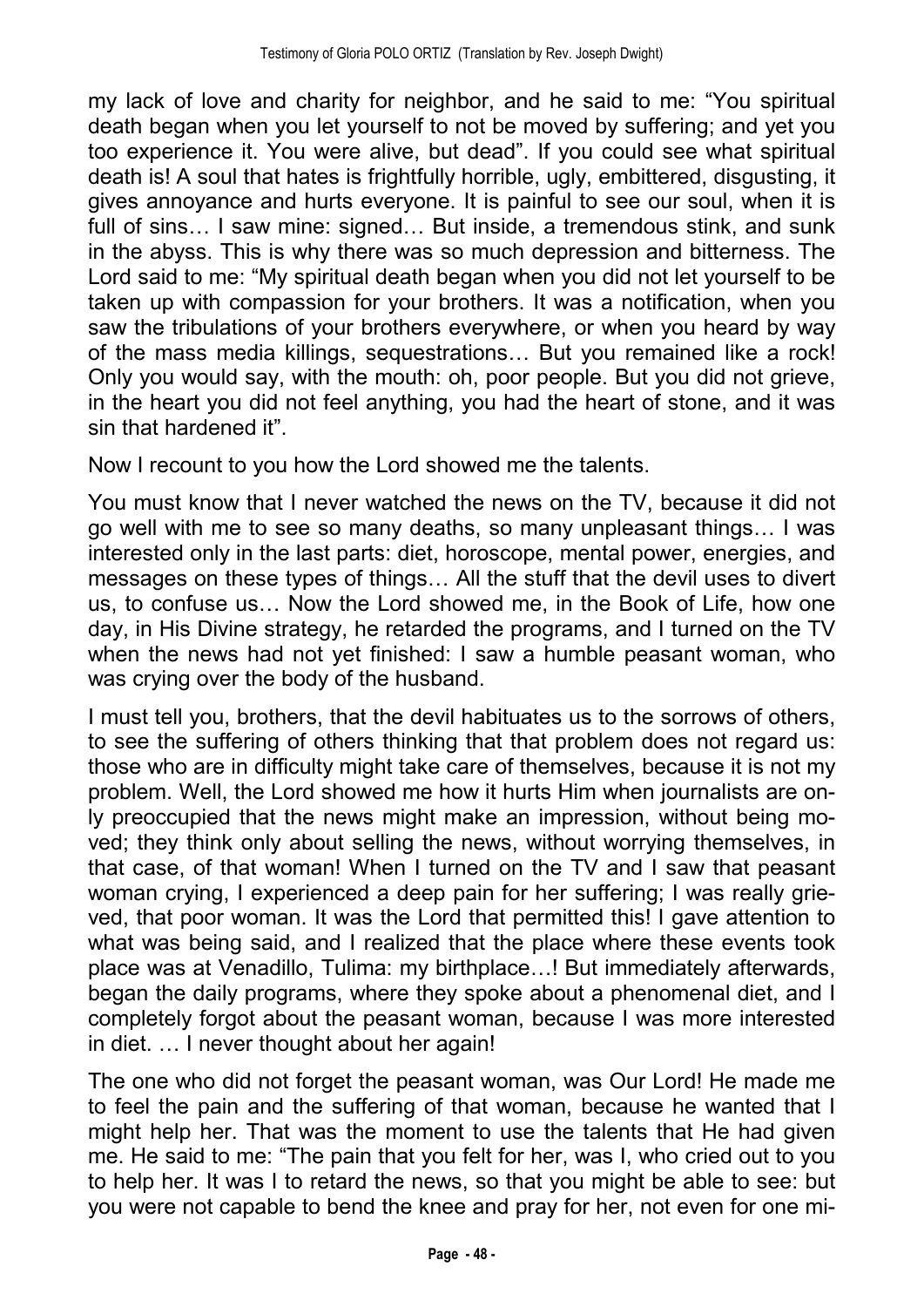nute! You let yourself to be clouded by the diet, and you did not remember her any more!

The Lord showed the situation of that woman. It was a family of humble peasants. The first thing was, they had asked the husband to abandon the house in which they lived. To which, he replied no, that he would not leave there. And so some men came, to chase him away. That peasant man saw them coming toward him, to send him away, and he realized that they were armed and had the intention to kill him. I saw the whole life of that man: I saw and felt the fright and the anguish that he felt; I saw how he ran to hide his babies and the wife under some things, which seemed like enormous earth ware. I saw him running away from there, but these men followed him. Do you know what his last prayer was? "Lord take care of my wife and my small children: I commend them to you!" And they killed him! He fell dead to the ground. When they shot, the Lord made me feel the pain of that woman and of his small children, who could not cry out. (She cries).

In this way the Lord shows us the pain that He feels, and the suffering of the others. But we, often, we interest ourselves only in our things, and we do not worry even a little bit about our brothers and their needs! (She continues to cry). Do you know what the Lord wanted? He wanted me to kneel down and supplicate Him for that family, for that Mamma and her children! God would have inspired me how I could have helped them! And do you know how! It was enough to take a few steps and go to a priest, who lived in front of my house, and tell him what I saw on TV. This priest was a friend of the pastor of that village, (Venadillo, Tulima), and he had a guest house at Bogotà; he would had helped that woman.

You know, the first thing that we render account to God, even before the sins, are the omissions! They are so grave! You do not imagine how much! One day you will see, as I saw it! These sins make God cry! Yes, God cries, seeing his children suffer for our indifference and lack of compassion for neighbor; for the fact that so many suffer, and we do not do anything for them! The Lord will show us, he will show everyone, the consequences of the sin of our indifference before the suffering of others. So much pain, in the world, is owed to our indifference, unconcern, and hard heart.

To summarize a little: that peasant woman, seeing herself persecuted, (in fact, they sought also to kill her), escaped with her children, and sought out help from the priest of that village. The pastor, desolate, said to her: "My daughter, you must flee, because if they find you they will kill you!

In a great hurry, he did what seemed to him the best for her: very worried, he sent her to Bogotà; he gave her a little money, and a few letters of recommendation!

She left in a hurry; she presented herself, with these letters, in the various places that the pastor had indicated to her, by no one took her in! Do you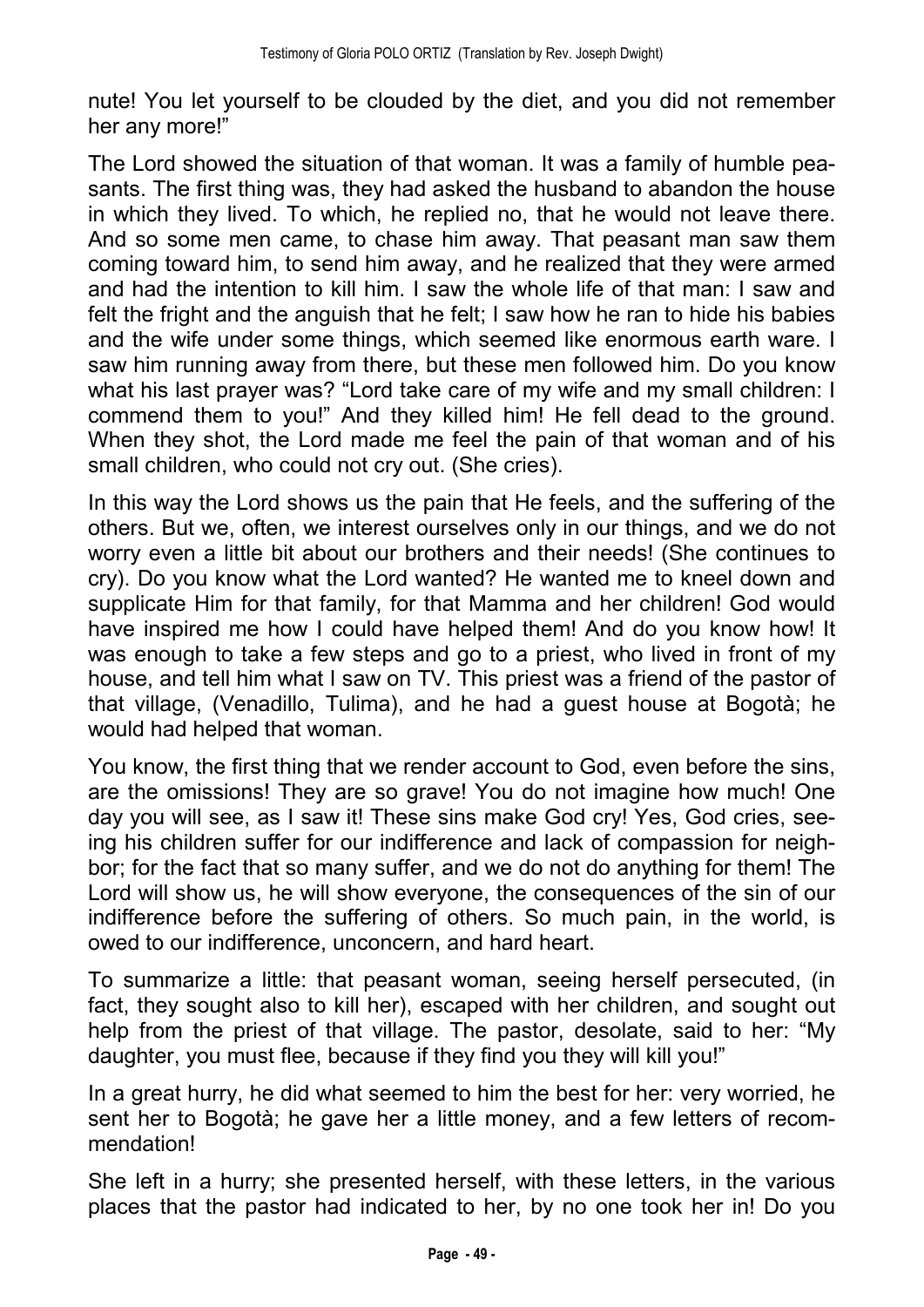know where she ended up? Do you know who helped, in the end, that woman? Those who forced her into prostitution!!!

The Lord gave me still an opportunity to help her, when years later I saw her again! It was a day that I had to go to the center of the city. I detested going there, because it is a place where you see more misery, and since I felt myself superior, I did not like seeing poverty, indigence, and things like that. But on that day I really had to go there, and while we were passing there, my son asked me: "Oh! ... Mamma, why in the world does that lady dress in that way, and wears the skirt so short?" I answered him: "Do not look, my son! These are contemptible women, who sell their body for pleasure, for money: they are prostitutes, they are unclean." Just imagine! To speak like this, and even more poisoning my son! I classified without pity a sister, fallen in this situation due to the indifference of a people. The Lord said to me: The indifferent are the tepid, and I vomit them out! An indifferent person will not enter into Heaven ever! The indifferent person is one who passes in the world and nothing is important to him, nothing regards him, if not his house and his interests! Your spiritual death began when you stopped to interest yourself in that which happened to your brothers, when you thought only about yourself and about your wellbeing!

## **The Spiritual Treasures**

I was called into existence in order to help to construct a better world, and to use the talents, that the Lord had given to me, in order to contribute to extend the Kingdom of Heaven on the earth. But I did not do it!  $\ldots$  On the contrary! How many bad counsels I gave, and how many people I drug down and ruined, with my bad advice and bad example! I did not use ever the talents that God had given to me, I never used them! The Lord also asked me: What spiritual treasures do you bring to me?

Spiritual treasures?! My hands were empty! So he said to me: What use to you were two apartments that you had, the houses that you possessed, the outpatient clinics, which you considered as a professional, with great satisfaction? Perhaps you could have brought here one brick only? What use was it to you so much worship of your body, all the money spent for it, all the obsessions to stay in form? To what did it serve to put it under so much diet that it led you to suffer anorexia, bulimia, torturing your body? You made of your body, of yourself, a god? And what good did it do you, now, here? You were very generous, it is true, but you did it so that they would thank you, to be praised, so that they would say that you were good. You manipulated everyone, with money, so that in exchange they would do you favors. Tell me: what have you brought here? When I saw you with the economic ruin, it was not a punishment as you thought, but a blessing. Yes, that bankruptcy was to strip you of that god, that god that you served! It was to make you return to Me!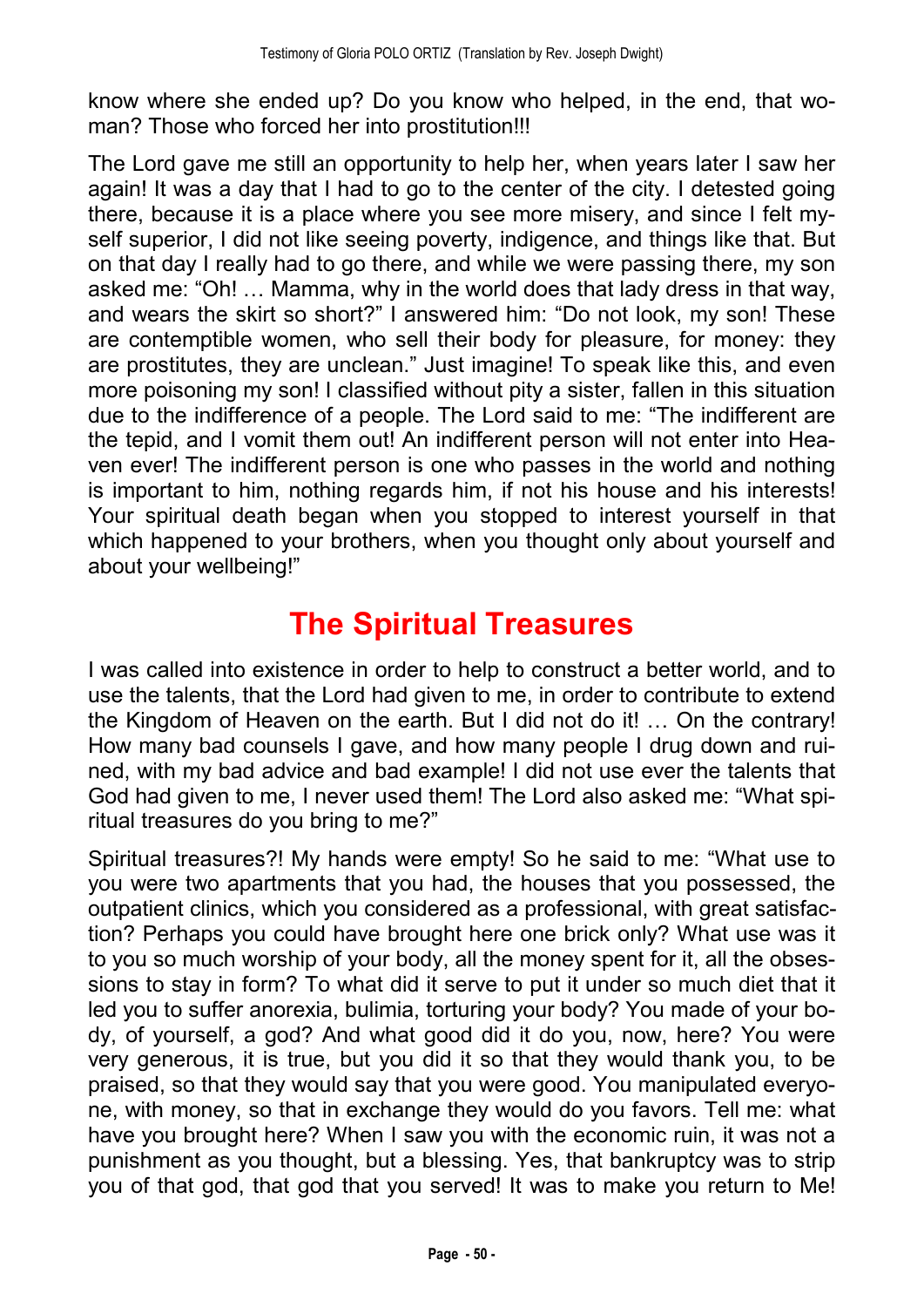But you rebelled, you refused to come down from your social level, and you cursed, slave of this your god money! You thought to have obtained all this alone, with your forces, with the studies, because you were a worker, a fighter... Instead no! Look how many professionals there are, with the academic studies better than yours; how many in work commit themselves as and more than you: observe their conditions... To you was given much, and for this motive much is asked of you; for much you must respond".

Think about it, for every grain of rice that I wasted, I had to render an account to God! For all the times that I threw out food in the garbage!

In my Book of Life, I saw when I was small and my family was poor. My mother often cooked beans; and I hated them, I detested them. I would say: And again these cursed beans? One day I will be so rich, that I will never eat them again". I saw that one time I threw out the beans that Mamma had served to me, without her noticing it, and when she sat down to eat she noticed that my plate was empty. She thought that I had eaten in a hurry because I was very hungry, and she served me another time, giving to me the portion reserved for her: so she ended up not eating. You know, the Lord showed me that among the people closest to me, the one who often suffered hunger at that time, was my mother. Having seven children, many times she did not eat so that we might eat, because we were very poor. Well, that day she remained hungry in order to give me, without knowing it, that which I had thrown in the garbage. But it also happened, often, that she did not eat because someone knocked on the door to ask for food, and she gave what she was eating. She suffered hunger, but she never made any kind of a show, she never had an embittered face, much less sad, nor any other sign. On the contrary, she always had a smile and one did not notice anything about her. I have already recounted to you what a jewel of a daughter I was?! I called my father "Peter the rock-breaker" (Fred of the "Flintstones"), and to my mother I said she was old fashion! That she was an old antiquated lady, and other similar things. Even to the point of denying that she was my mother, because I was ashamed. Just imagine!...

And yet, you cannot imagine the graces, the blessings that were scattered over me and on the whole world, due to my mother! Think of the grace to have a mother that goes to church and, before the tabernacle, offers her sufferings and her pain to Jesus, and even more confides! Confides in Him!

The Lord said to me: "Never did anyone love you, and will love you, as your mother! Never! No one will love you so tenderly as her!" Then the Lord showed me all the parties she gave me (after my change in social condition)... In those banquets, in those buffets, half of the food ended up in the garbage, without any thought about it.

The Lord continued: "Look at your brothers, suffering from hunger! I was hungry!", he said to me almost shouting. You know how it sorrows the Lord hun-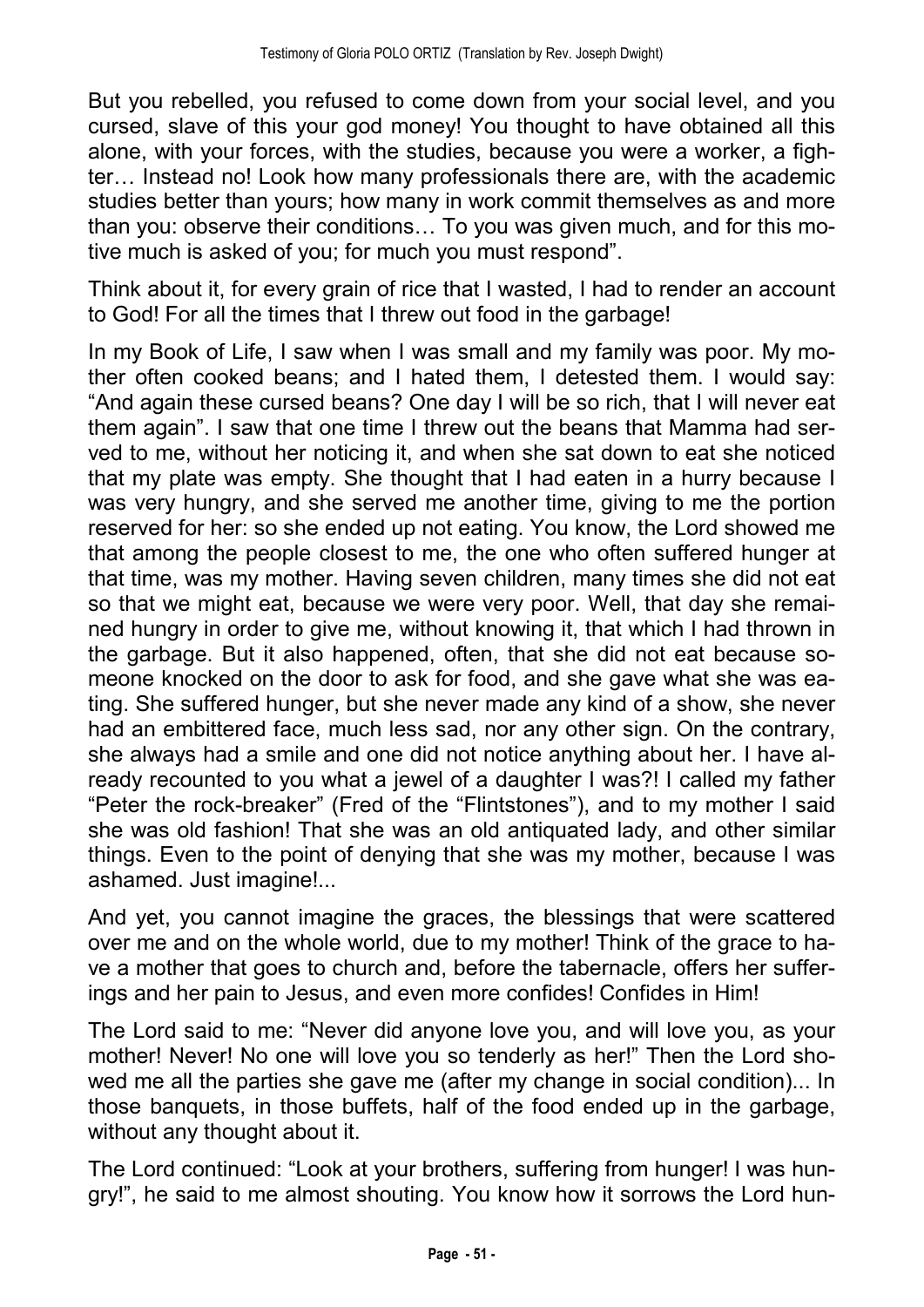ger, need, and the suffering of His children! How it saddens Him our egoism and our lack of charity toward neighbor!

And he continued to make me see how in my house there were so many refined and costly things. As a matter of fact, at that time, I had stuff in my house very costly, very elegant cloths, very costly. The Lord said to me: "I was naked, and you had a closet full of expensive cloths, that you did not use..." I saw also that, when we lived in a high social level, if my girlfriends bought signed cloths, I had to acquire those even better; if one of them bought a nice car, I had to get a better one... I wanted always something better compared to them, because I was jealous. The Lord said to me: "You were always haughty; you made comparisons with those who were better off than you! Rich people! And you never looked at those who were less economically well off than you. When you were poor, you walked along the way of sanctity, because you even gave that which you were lacking". And he showed me how much it pleased him my gesture, one time that my mother, notwithstanding our poverty, she succeeded in buying for me brand-name tennis shoes. I was very happy, but I met a child on the street that was barefooted, and I felt such a pain for him, that I took off the shoes and gave them to him. I returned home without shoes, and my father almost killed me! And not without reason: with the poverty in which we were in, so much sacrifice in order to buy them. and I gave them along the way, as soon as they had been bought! But the Lord was content about this! How he was happy about the way by which I was walking! Notwithstanding we were a complicated and poor family, God scattered on us many graces and blessings due to the merits of my mother, of her goodness and of her prayers. The Lord continued showing me that, if I had not been closed to the Grace and to the Holy Spirit, I could have helped a lot of people, with the talents that he had given to me. He showed me all of humanity, and how we respond to God, due to how we have lived, holding the heart closed to Him and to the Holy Spirit, and to their divine inspirations. He said to me: "I had inspired you to pray for these people: if you had done this, the evil would not have entered into them, causing so much damage". For example: a little girl was sexually assaulted by her father: if I had not closed myself to the Holy Spirit, I would had listened to His Divine inspirations, and I would have prayed for them: so that he evil one would not have entered into that father, protected by the prayer, and that violence would not have happened, nor would have cause so much suffering. Or also, that young boy would not have committed suicide. The Lord continued saying to me: "If you might have prayed, that girl would not have aborted, that person would not be dead feeling herself abandoned by Me, in a hospital bed. If you would have prayed, I would have counseled you, so that you might have begun to help your brothers. I would have guided you! I would have led you to these people. So much sorrow in the world, and you could have helped!"

He showed me how many people suffer in the world, and how much I could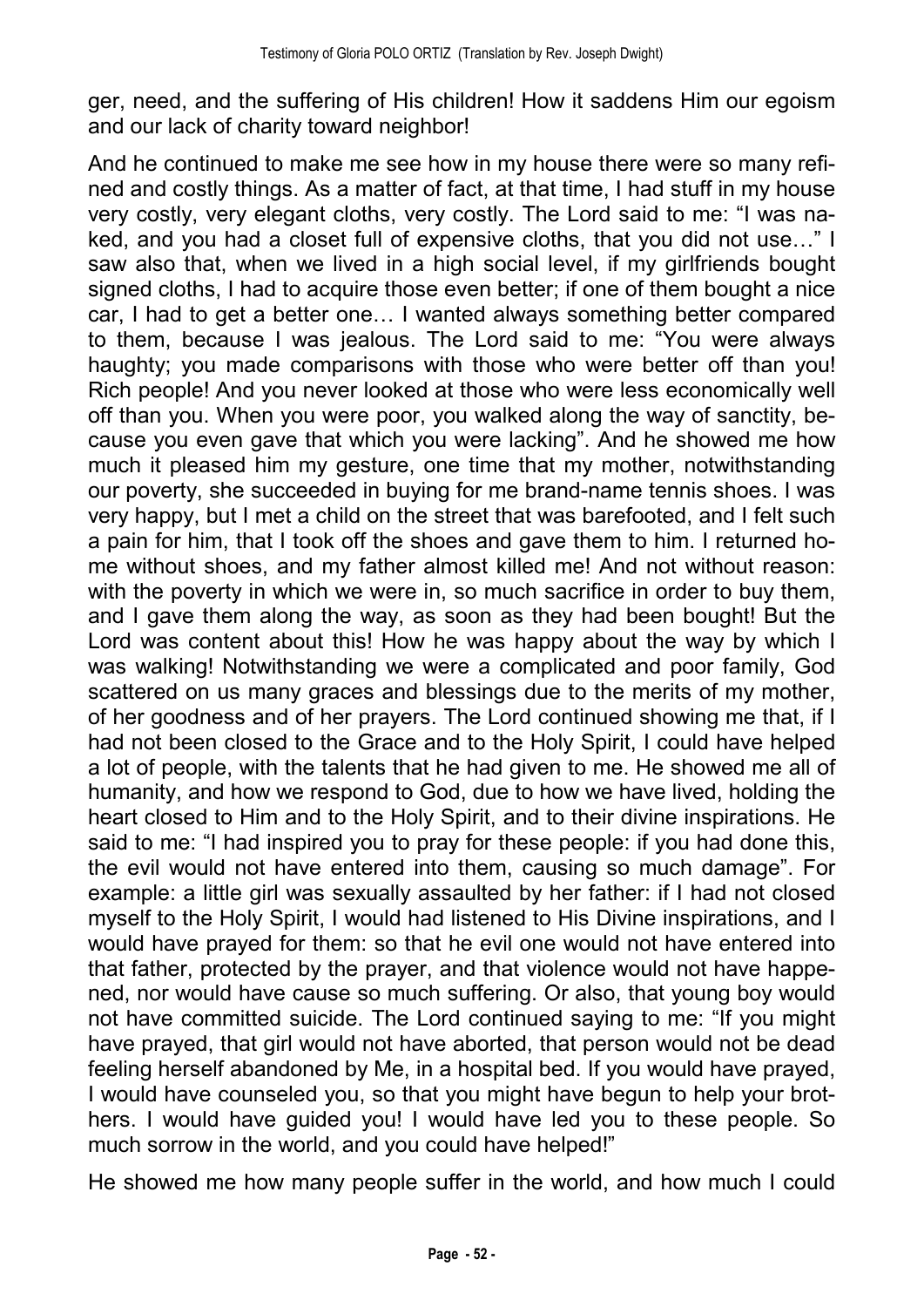have helped. Never did I permit that the Holy Spirit touch me, nor ever did I let myself be moved by the suffering of others. The Lord said to me: "Look at the suffering of my people, look how I needed to wound your family with cancer, so that you might be moved for those suffering the same sickness! You were moved for the sequestered, only after your husband himself was sequestered". And almost shouting: "But you, of stone!!! Incapable to feel love!"

To conclude, I will try to explain how we see ourselves in the Book of Life.

I was very hypocritical, false. I was one of those who before the person I make eulogies, but behind their back I spoke about them badly; that outside they speak well, but inside you do not hear what they say. For example, I eulogized someone saying: "You are pretty, what a nice dress, it goes very well with you". But inside I was thinking: how gross, you are ugly, and you believe to be the queen! In the Book of Life you see all of this, with the difference that we see also the thoughts. All of my lies came to the light, to "living red", so evident that everyone could see. How many times I left in a hidden way from my mother, because she did not let me go anywhere, how many lies I invented: "Mamma, I have group work to do in the library". She believed me, and I went to see a pornographic film, or to the bar to get a beer with my girlfriends. And there is my mother there, now, seeing everything in the Book of Life... Now nothing was hidden. What shame I felt! What shame! At the time that my parents were poor, I brought to school, for brunch, a little milk and a banana. I ate the banana and I threw the pealing wherever I happened to be; it never came to my mind that someone could hurt themselves due to that banana pealing. The Lord made me to see, as a matter of fact, the consequences: who fell, who was hurt... I could have killed someone, with my recklessness and lack of mercy.

I saw, with great pain and shame, how only one time did I make a good confession, as an adult. It was when a lady gave me 4,500 pesos in change too much, in a supermarket in Bogotà. My father had taught us to be honest, and never to touch not even a penny of someone else's; I realized in the car the error, while I was going to my outpatient clinic, and I said to myself: "But look at this, that stupid person, that animal (it was like that I would talk), she gave me 4,500 pesos too much! Now I must go back! ... But looking in the rearview mirror, I saw the congested traffic, and said: "No! I am not going back, I do not want to be late and loose time! The worse for her who had been such an idiot!" But I had remorse for that money. Regarding this, my father had educated us well. Sunday I went to confession, and said: "I accuse myself of having stolen 4,500 pesos, not having given them back; I kept them for myself!" I did not pay attention to what the priest said to me, but the evil one could not accuse me of being a thief!

... But the Lord said to me: "It was a lack of charity to not give back the money, because for you 4,500 pesos was nothing, but for that woman it was food for three days". The saddest thing was to see how that woman suffered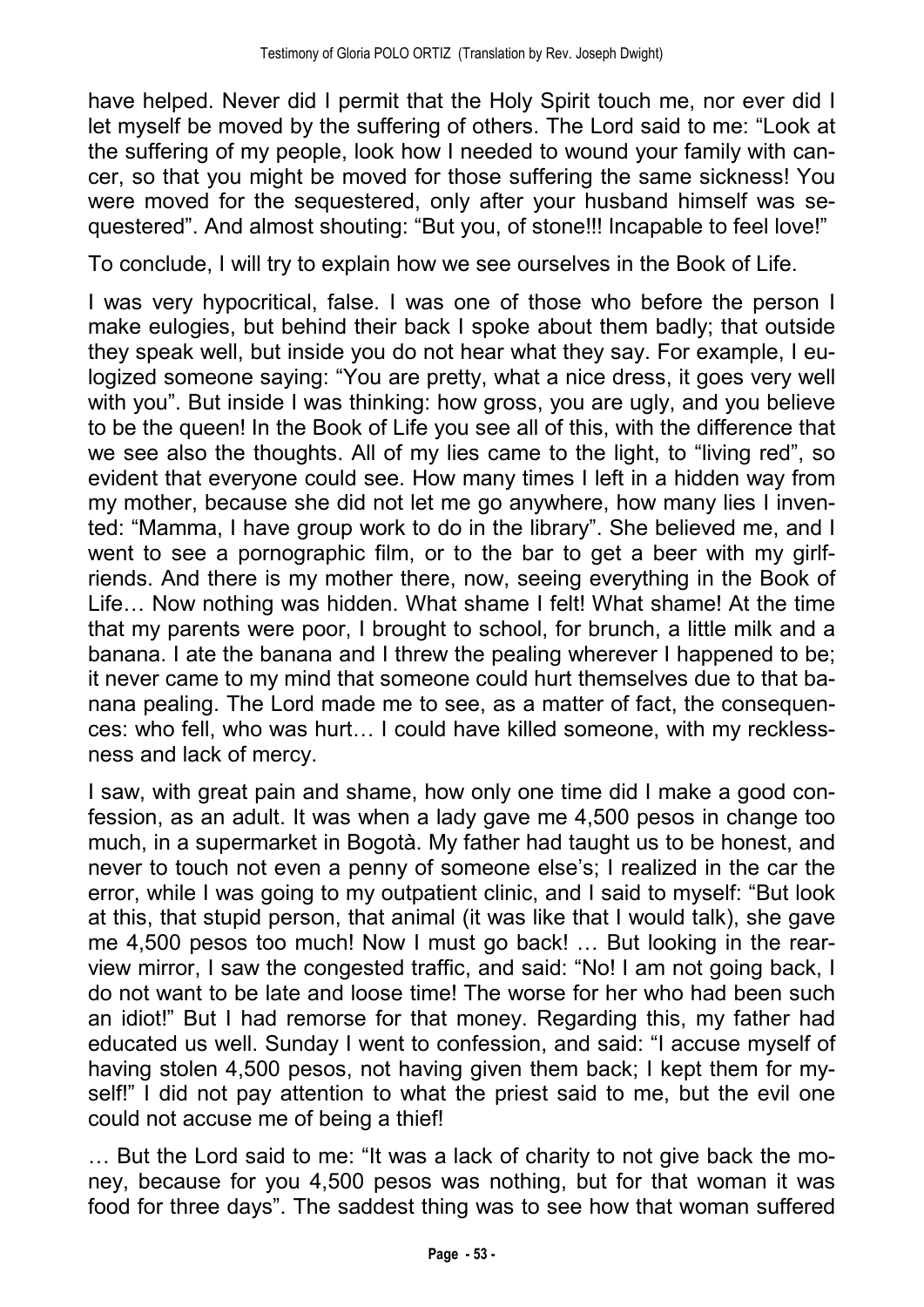hunger for a couple of days, due to my fault, together with her two babies; like this the Lord showed me. When I do something, there are consequences of my acts, and those who suffer because of them: because our acts always have their consequences. That which we do, but also that which we do not do, brings consequences for us and for the other! Everyone will see these consequences in the Book of Life. When the moment will arrive to appear before God for the judgment, you will see it, as I myself saw it. When my Book of Life was closed, imagine my sadness, my shame, the immense sorrow...

The Book of my life was closed in the most beautiful way. Notwithstanding my behavior, despite my sins, my trash, my indifference, and my horrible sentiments, the Lord sought me out even to the last instant: he always sent me instruments, people, he spoke to me, he shouted at me, he took things from me, he let me fall into disgrace in order to seek me, and that I might seek Him. He followed after me always, even to the last instant. Do you know Who is our God and Father? He is a powerful God, in love, who begs next to each of us, so that we might convert. Instead, when things went badly, I would say: God punished me, he condemned me! Clearly it is not like that! **Never does He condemn us:** in fact, of my free arbitrary power, **I chose freely who might be my father, and it was not God. I chose Satan as my father!**

When I was struck by the lightning bolt, before taking me to the "Social Seguro", they took me to a public hospital, where there were many sick people, so many wounded, so much suffering, and there was not an available stretcher for me. And when those who brought me asked the doctors where they might be able to put me, they just said only: "Down there, down there!" And my rescuers: "But down there, where?" "Down there, on the floor!" But they did not want to leave me on the ground, because I was badly burned, and if I had contracted an infection, I would certainly have died... While I was in a corner, during those hours, the doctors looked at me with a face... It is that they could not leave someone that had a heart attack, for example, or was in a very grave condition, but with more possibility of surviving with respect to me, that I was instead totally burned like a "toast", and in all probability I would die.

But I was conscious, and very irritated, murmuring because the doctors did not come to me. But there was a moment in which I was calm, without complaining, because I saw Our Lord Jesus Christ, who was bent over and was very near to me, he touched my head with His hands and he consoled me. Are you able to imagine this?! Can you imagine the tenderness?! I thought: is it a hallucination? How is it possible to see Our Lord here?! I closed the eyes, then I reopened them, and I continued to see him there! He said to me, with great tenderness: You see, my little one, you are about to die! Feel the need of My Mercy". Just imagine...! And so he said: "Mercy! Mercy!", but in the mean time I thought: why mercy? What bad have I ever done?

I was not conscious of my errors, but it was clear to me that I was about to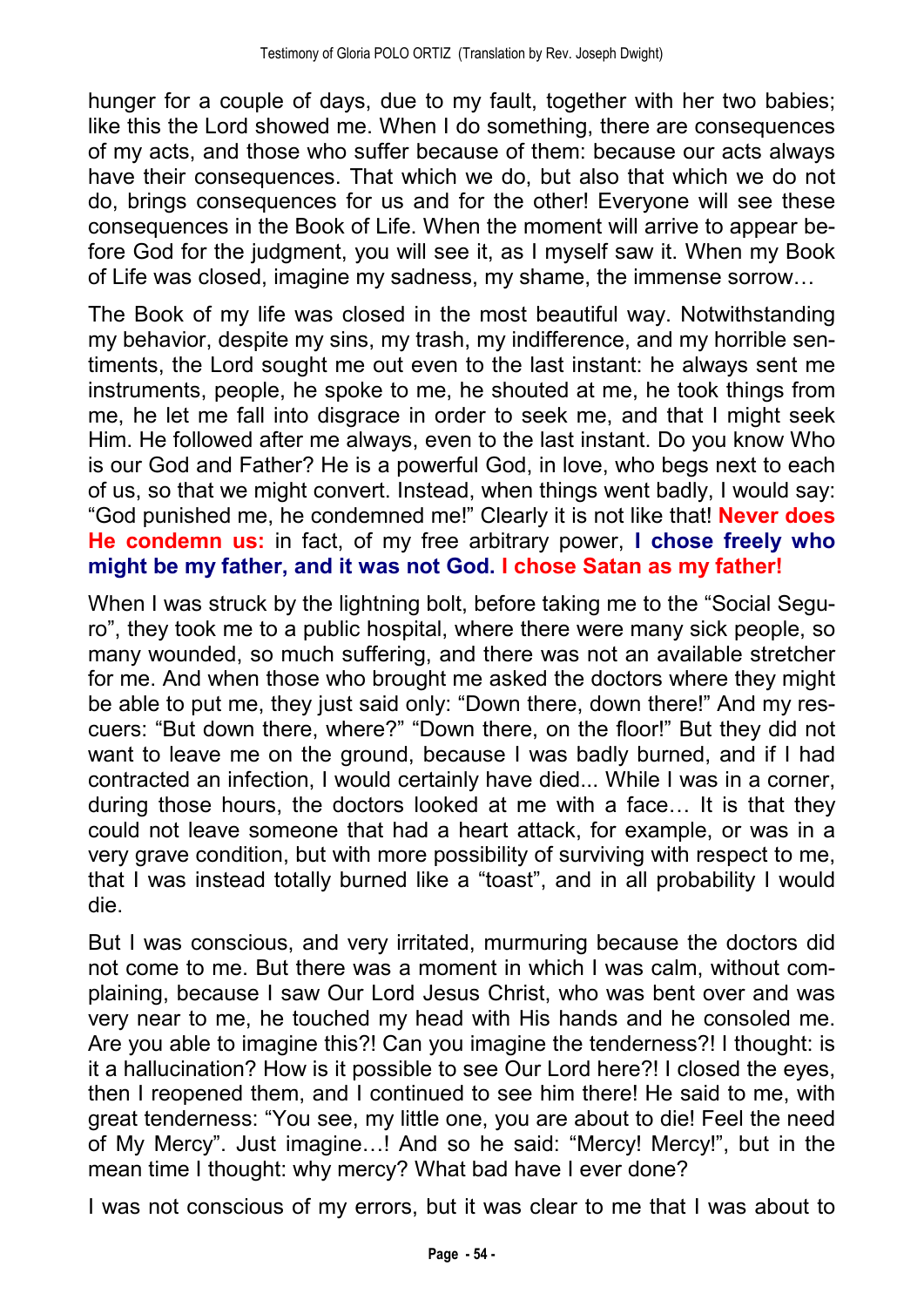die, this yes! About this I was sad... "Alas, I am about to die!!!  $\ldots$  Alas, my diamond rings!!!" I immediately remembered my rings. I look, and I see the flesh of my fingers totally burned, as if they had exploded. But I said to myself: "I must take them off, cost what it may cost! Otherwise they will have to break them, and they will loose their value". I did not think about anything else; I saw my fingers puffed up, and I thought only to take off my rings so that they might not break them! You cannot imagine what an unpleasant smell burnt flesh has. And the more I moved those rings, the more it stank. I felt that I would be crazy from the pain, but I insisted and I said to myself: "No! No and no! I must succeed in this! I must succeed, because to me, nothing can beat me, and this flesh will not swell, no sir! I am taking off these rings from here, cost what it may, I will not die with them". When in the end I succeed to take them off, I remember suddenly: "Oh, no!!! I am about to die, and these nurses will steal my rings!" In the meantime arrives my brother-in-law. I, very happy: "Save my rings!!!" I handed them over to him, who is a doctor, and it could not be otherwise: because otherwise he would not have touched them, but he would have thrown them away, and far away! In fact they were burned, and with fragments of flesh attached. He said he would deliver them to Fernando, my husband, adding: "Tell my sisters to take my children because, the poor ones, they will be without Mamma. In fact, I will not make it!" The worst thing was that I did not profit from those moments that Jesus offered to me, to ask Him Mercy and pardon. But how could I ask pardon, if I thought I did not have sins?! I believed myself to be a saint! When we feel we are "saints", it is then that we condemn ourselves.

When I had taken off the rings and had entrusted them to my brother-in-law, so that he might hand them over to my husband, I said to myself relieved: "Finally, now I can die!", and the last thought was: "Alas, with what money will they bury me, given that my banking account was in the red?..."

God the Father loves everyone and each one, independently of the fact that we are good or bad; and with such an intensity that, even to the last moment, he comes even to us with so much tenderness, he embraces us with all of His Love... He wants to save us, but if we do not welcome Him, if we do not ask Him pardon and mercy, recognizing our faults, he leaves us free to follow that which we have chosen. If ours had been a life without God, most likely in that moment we will refuse Him, and He will respect us. He does not oblige us to accept Him.

And so one closes my Book of Life.

## **The Return**

But when my Book of Life was closed, you cannot imagine how I felt: I was truly terrorized. I see myself with the head down, and I feel as if falling toward a pit. Then that thing is opened that seems like a hole, I fall inside, and terro-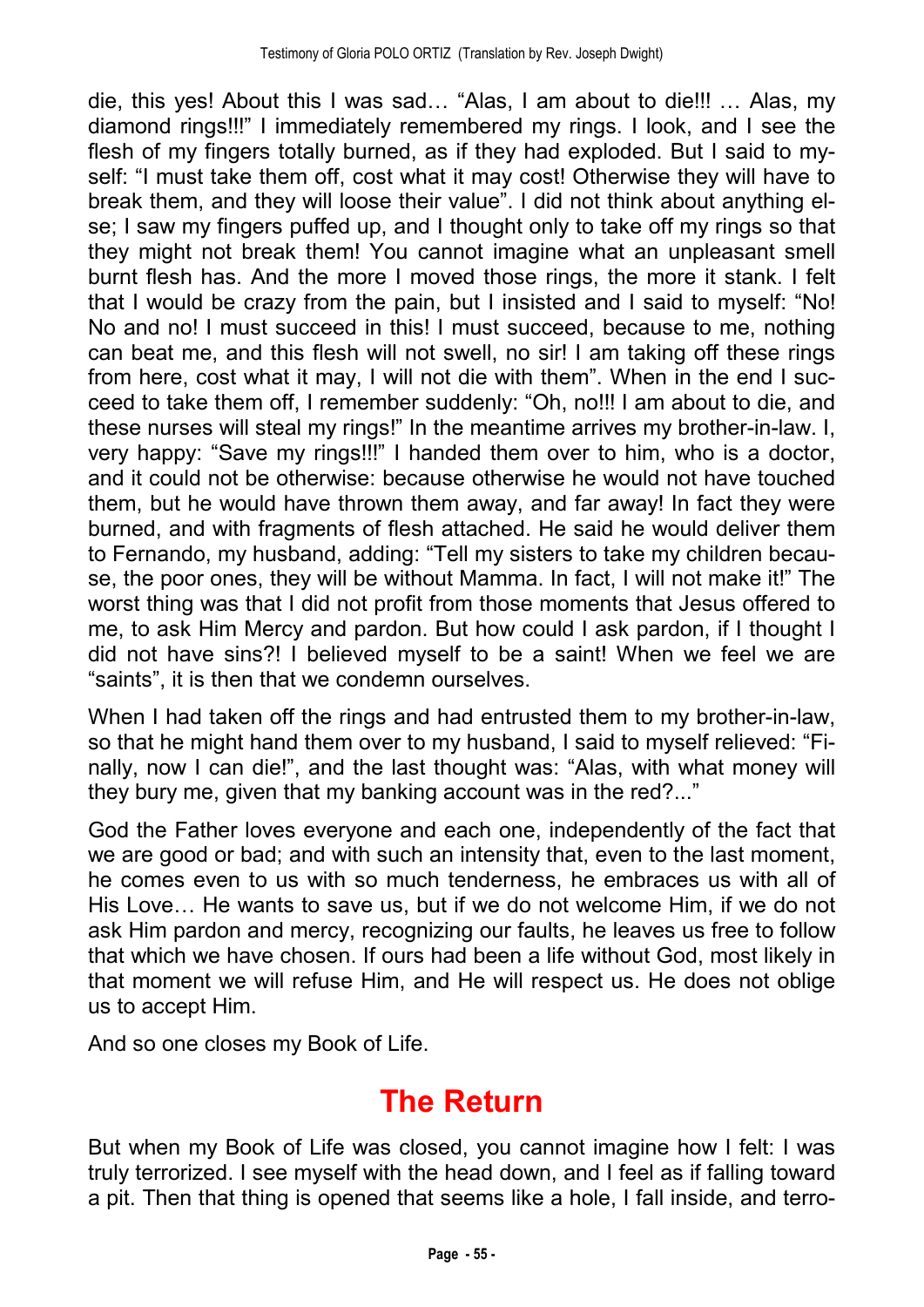rized I begin to cry out to all the saints to save me. You would not believe the quantity of saints that I began to name: St. Ambrose, St. Isidore, St. Augustine, etc. I did not even know how to recognize so many, as bad a Christian as I was! But when I finished the list of saints, I remained in silence... I felt an immense emptiness, a pain and an enormous shame, and I realized that no one could help me! And I said to myself: "... And all the people, on the earth, to think that I was a saint... To hope that I might die, in order to ask from me a grace. Where am I going, now?" I lifted up my eyes, and I met those of my mother. I felt so much sadness, a profound sorrow, because she would have wanted so much to carry me into the hands of God. With great confusion and suffering, I cried out to her: "Mamma, what a shame! I have condemned myself! Where am I going, I will never see you again!"

But in that moment, Jesus grants her a very beautiful grace: my mother was motionless, and God permits her to move the fingers, pointing them upwards, and inviting me to look up there: I look, and behold to come out of myself from the eyes of the crusts, frightfully painful. It was spiritual blindness which went away, and in that instant I saw there: a wonderful moment.

One day, one of my patients, said to me: "Doctor, I feel very, very much pain, much sadness, for you. Because you are too much of a materialist. But one day that you might find yourself in some affliction, or in a dangerous situation, whatever it might be, ask Jesus Christ that he might cure you with His Blood, and that you might ask Him for pardon: because never, never, will He abandon you, having paid the price of his own Blood for you".

And so, with great shame and immense sorrow, I began to cry out: "Lord! Jesus Christ, have compassion on me! Forgive me, Lord, forgive me! Give me a second chance!"

It was the most beautiful moment, most wonderful! I do not have words to describe it. Because Jesus bent down and pulled me out of that pit! He lifted me and brought me to a level place, and he said to me, with much love: "Yes, you will return, and you will have your second chance... Not because of the prayer of your family, because it is normal that they cry and shout out for you, but because of the intercession of all the people unrelated to your flesh and to your blood, that have cried, prayed, and lifted up their own heart with so much love for you". Do you know what I saw? I saw the great power of the prayer of intercession, brothers! Do you know how to be able to be always in the presence of the Lord? Pray everyday for your children, but pray also for the children of the people of the whole world! Pray for the others! In this way you will be in the presence of God, everyday.

I saw how thousands and thousand of little flames of light went up, so beautiful, to the presence of the Lord; they were little white flames, stupendous, full of love. They were the prayers of so many, so many people, that were praying for me, that had been moved after having seen on TV and in the new-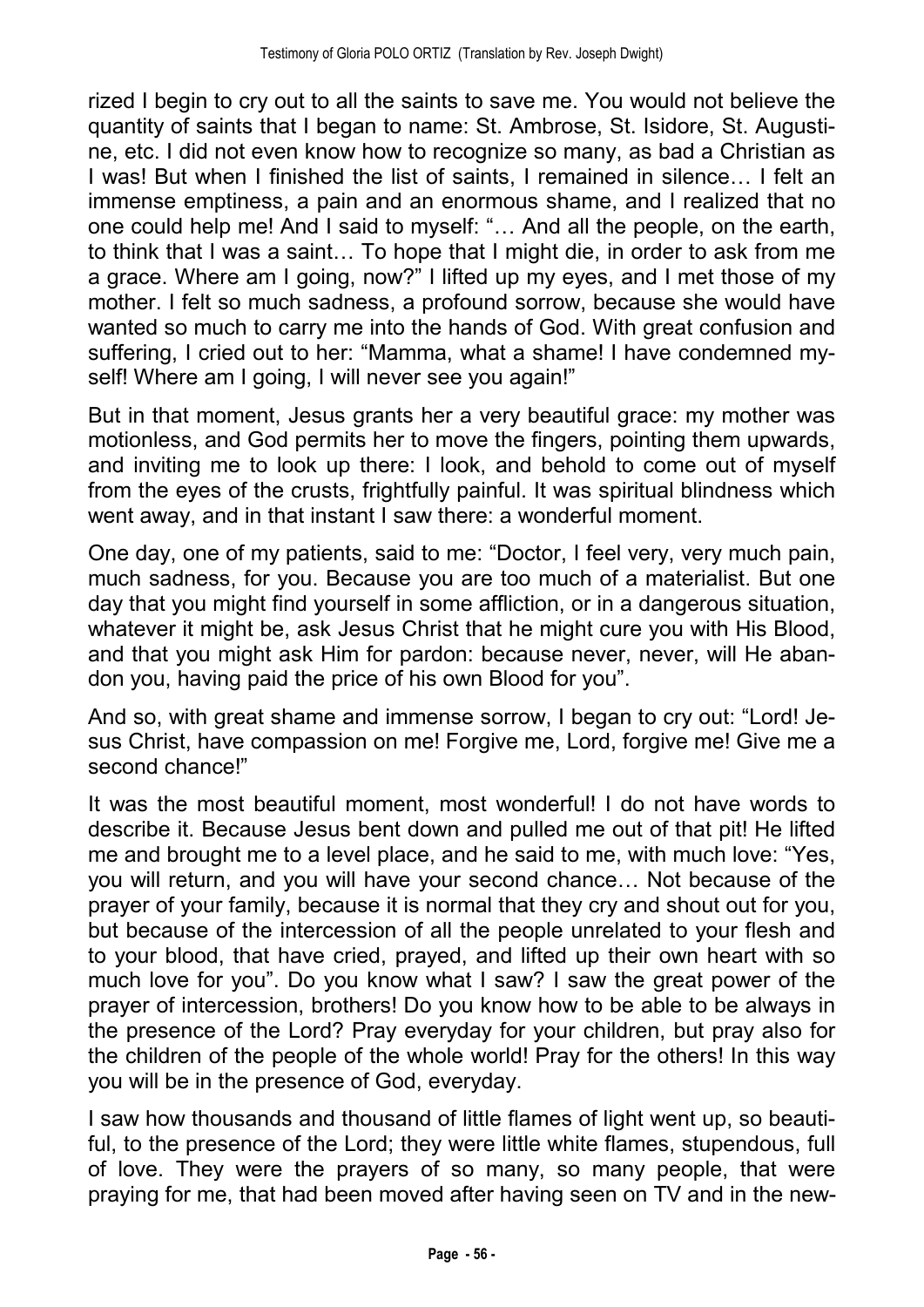spapers what had happened to me, and that they were crying and offering Masses. The greatest gift that you can offer to someone is the Holy Mass. Nothing exists more efficacious, that can help someone, than a Holy Mass. It is also what God appreciates the most: to see His children intercede for their neighbors, and to help their own brother. The Holy Mass is not the work of man, but of God.

Among those little lights, though, there was an enormous one, very beautiful: a light much greater than all the others. You know, brothers, why I am now here? Why I returned? Because in my land exists a saint. I looked with curiosity, in order to know who that person might be that loved me so much, and the Lord said to me: "That man that you see there, is a person that loves you, much, and he does not even know you". He showed me that it had to do with a poor peasant man, who lived in the mountains, in the Sierra Nevada of Saint Martha. This man was very poor; he did not have anything to eat. All of his harvest was burned, even the chickens that he had, had been stolen by the men of the "querrilla warfare". These last ones, wanted even to take into their service his older son. This peasant man went all the way down to the village to go to Mass. The Lord made me pay attention to the words with which he prayed: "Lord, I love you! Thank you for health, thank you for my children! Thank you for all that you give me! Be praised! Glory to You!"

His prayer was only praise and rendering thanks to God! The Lord made me see how in the wallet he had a 5,000 pesos bill, and a 10,000 pesos bill, and this was all that he possessed! Do you know what he did...? He gave the 10,000 bill at the offertory! I would put only a 5,000 pesos bill, and that when someone gave me a false bill, at work!

He, instead, did not give the 5,000 bill, but the 10,000 bill, even though this money was all that he had! And he was not discontented, nor did he grumble due to his poverty, but he thanked and praised God! What an example, brothers! Afterwards, he went out of the church, he went to buy a piece of blue soap (washing soap); he wrapped it in a piece of newspaper ("O Espectador"), of the day before. There was the news of my accident, and the photograph where I appeared totally burned.

When this man sees the news, as he reads it slowly, being moved he cries so much, as if I were someone very dear to him, and prostrate with the face to the ground, he beseeches God with all of his heart, saying: "Father, my Lord, have compassion on this my little sister, save her, save her Lord! Lord, if You save her, if you save my little sister, I promise you to go to the "Sanctuary of Buga" to release the vow, but save her. Please, Lord, save her!" Think about it, that man so poor, who was not cursing, nor lamenting for suffering hunger with his family, but on the contrary was praising and thanking God... And with a capacity to love the neighbor so great that, even having nothing to eat, he was disposed to cross the Country in order to fulfill a promise, in favor of someone he did not even know!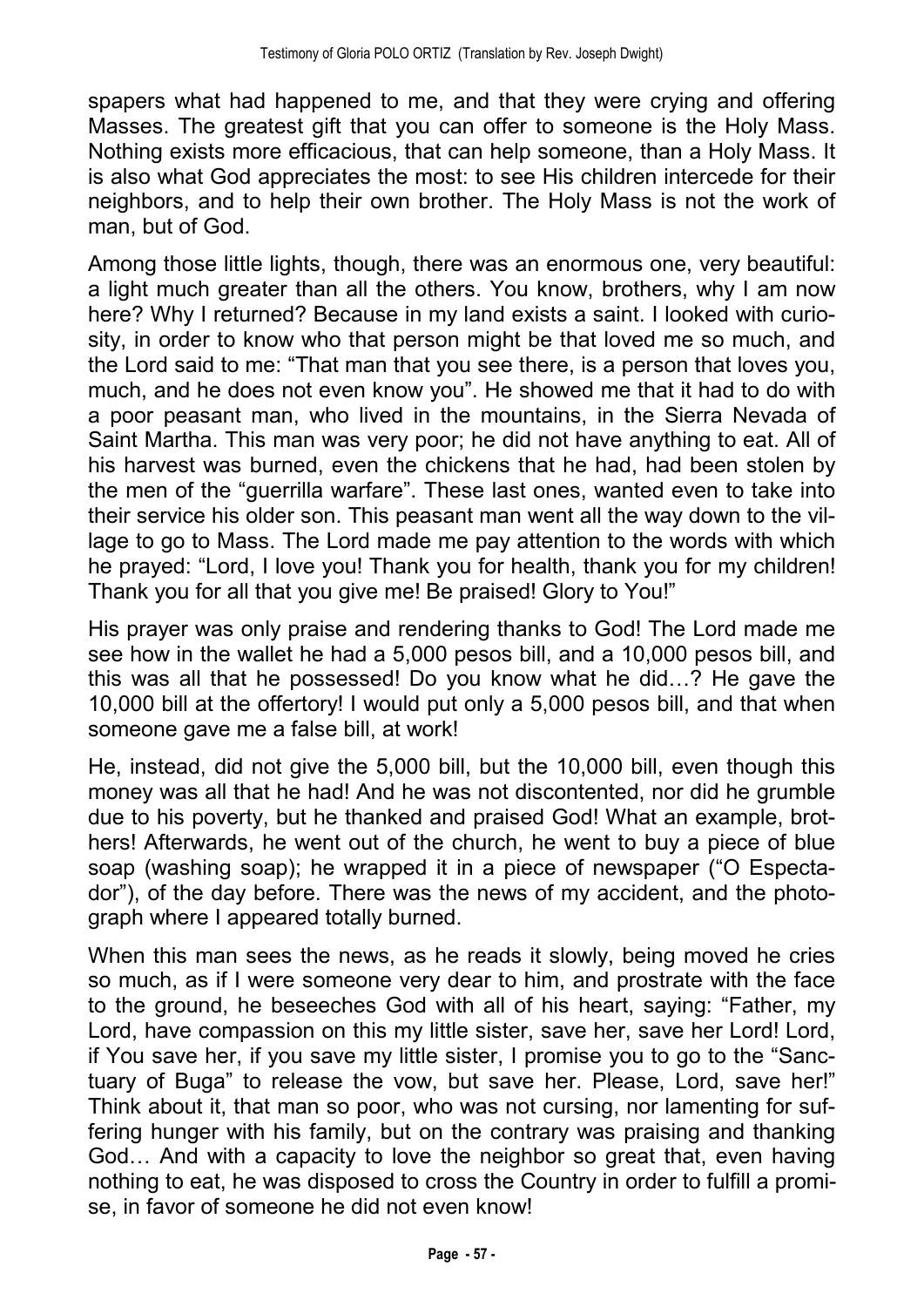The Lord said to me: This is true love of neighbor! It is like this that you must love the neighbor..." And it was there that he gave me this mission: "You will go back, to give your testimony, that you will repeat not a 1000 times, but a 1000 x 1000. Woe to the one, listening to you, who will not change, because he will be judged with greater severity. And this applies also to you, in your second return, for the religious who are my priests, and for whoever else that does not listen to you: because there is no greater deaf person than the one who does not want to hear, nor a worse blind person than the one who does not want to see".

This, my dear brothers, is not a threat, on the contrary! The Lord does not need to threaten us. This is a second chance that I have, and it is also for you. This shows that God is in love with us, and puts before our eyes this mirror which is I, Gloria Polo. Because God does not want that we condemn ourselves, but rather that we live with Him, in Paradise. But for this, we must let ourselves be transformed by Him. When our hour will arrive, to leave this world, also to each one of you will be opened the "Book of Life"; when you will die, all of you will pass through this moment, just as I passed through it. There, we will see exactly as now, with the difference that we will also see our thoughts and our sentiments, our acts and their consequences, our omissions and consequences of them... All in the presence of God. But the most beautiful thing is that each one will see the Lord face to Face, that he asks us to convert ourselves: up to the last moment he asks us this, so that in truth we begin to be new creatures with Him, because without Him we could not do it!

## **Physical Recovery**

When the Lord made me return, my kidneys did not function, nor did they do for me the dialysis because it was not worth the effort, from the moment that I was about to die... But suddenly, they began to function; the same for the lungs, and also the heart began to beat strongly. You can imagine the astonishment of the doctors! By then I did not need the machines!

I began my physical recovery, but I did not feel anything alive below, and after a month the doctors said to me: "Gloria, God is doing a miracle with you, because your skin has grown back over all the wounds... But as for your legs we cannot do anything. We must amputate them!" When they said this to me, I, who was a sportswoman, I remembered: 4 hours of daily acrobatics, for what? ... I thought only of fleeing from there, but I did not succeed, because the legs did not hold me up, and I fell. I was hospitalized on the 5th floor, and they took me to the 7th floor to stay there until the surgery; I found there a lady who had her legs already amputated, but they had to amputate them again, higher up. Seeing her, I thought that not even all the money in the world was sufficient to buy those wonderful things which are the legs. When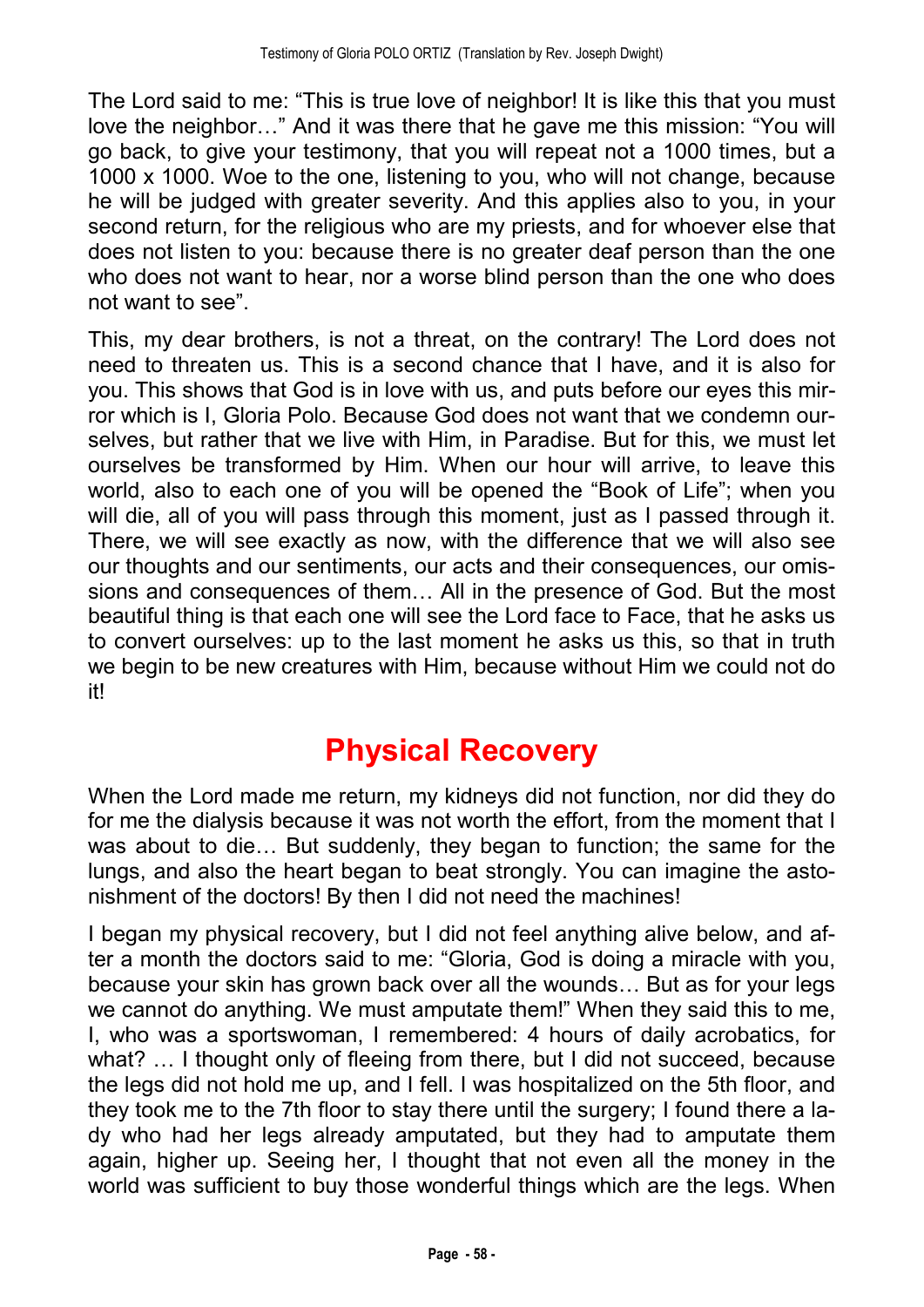they told me that they would amputate them, I felt a great sadness! Never had I thanked God for my legs, on the contrary: with the tendency that I had to get fat, I suffered hunger as a fool and I spent fortunes to be elegant... And now, I see my black legs, burned, without flesh, but for the first time I thank God to have them yet. "Lord, I thank you for my legs, and I ask you for the grace to leave them for me, so that I might be able to walk. I beg you, Lord, leave to me the legs!" And I immediately began to feel them: they were very black, without circulation, and from Friday to Monday, when they arrived, the doctors were surprised, because they were red and the circulation was back in place! Astonished, they touched me and they did not want to believe. I said to them: "Doctors, my legs hurt terribly, but I believe that there is no one in the world, so happy to feel pain in the legs, as I am in this moment! The doctor on the 7th floor replied to me that never, in 38 years of service, had he seen anything similar.

The other two miracles that the Lord did for me, was the breasts and the ovaries. The doctor had said that I could no longer have babies. I was happy, because I thought that God had given me a natural method to not get pregnant. But, one and a half years later, I see that my breasts began to grow, to expand and to be reformed. I was amazed, and when I went to the doctor, he said to me that I was expecting a baby! And with these breasts I nursed my daughter!!!...

To God nothing is impossible!

## **Conclusion**

May the Lord bless everyone, immensely. Glory to God and glory to Our Lord Jesus Christ. May God bless you!

I present to you my daughter. This child is a miracle! She is the daughter that God gave me, with the burned ovaries! That which for the doctors was totally impossible! But for God, nothing is impossible!!! Here she is, her name is Maria José!...

**~ ~ ~ ~ ~ ~ ~ ~ ~ ~ ~ ~ ~ ~ ~ ~ ~ ~ ~ ~**

Gloria Polo actually lives in Colombia, and continues to exercise her profession. She was left with enormous scares, but she leads a normal life, and now she is a woman of great faith! She travels much; she transmits her testimony to thousands of people, and fulfills the mission that God had confided to her. (She has the authorization of the Church to do so). This is a translation from the Italian translation of this testimony. The Italian translation is a translation of a CD (in Spanish), in which is engraved the testimony that she gave in a church in Caracas (Venezuela), May 5, 2005.